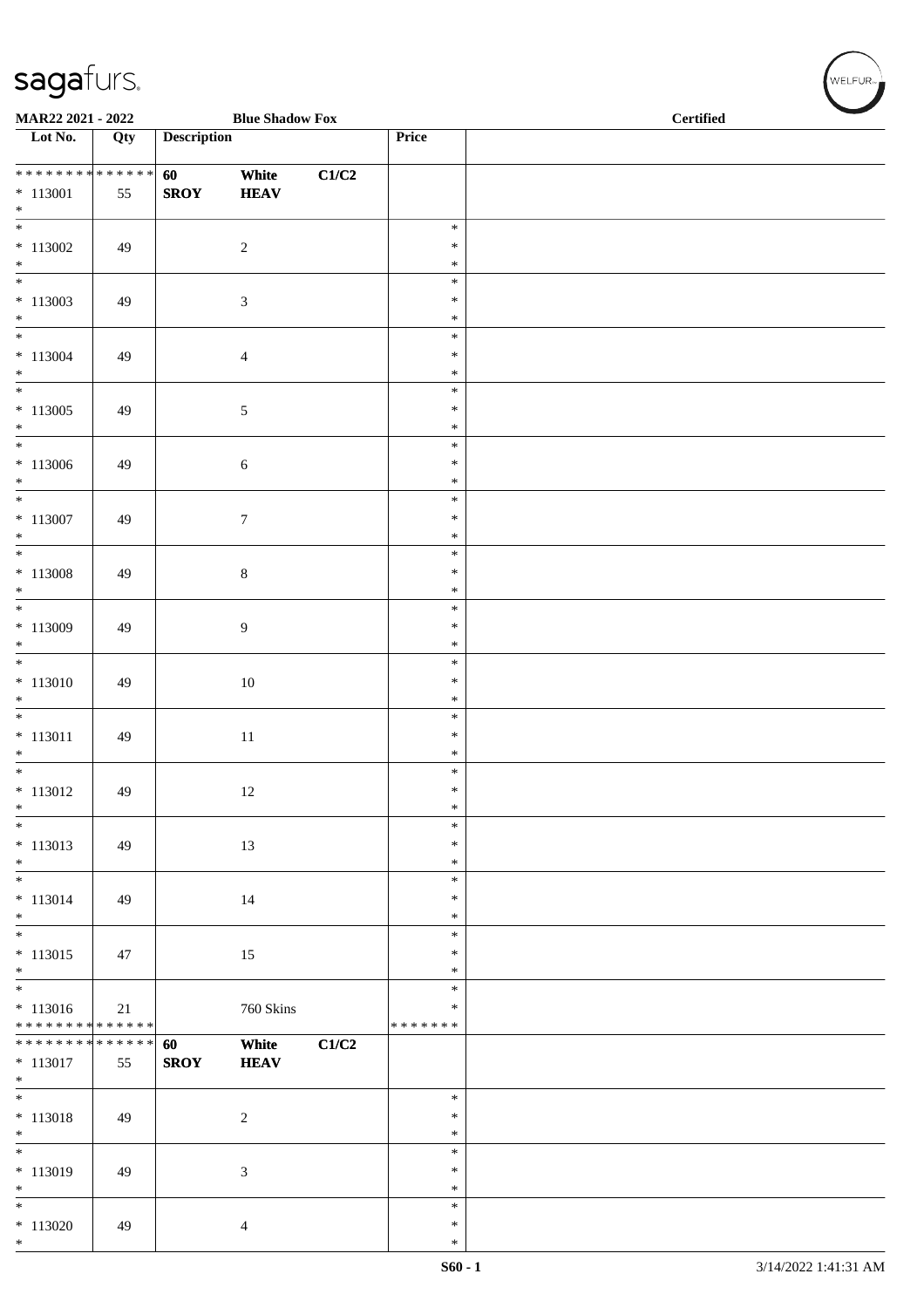| MAR22 2021 - 2022                                                          |     |                    | <b>Blue Shadow Fox</b> |       | <b>Certified</b>                     |  |  |  |
|----------------------------------------------------------------------------|-----|--------------------|------------------------|-------|--------------------------------------|--|--|--|
| Lot No.                                                                    | Qty | <b>Description</b> |                        |       | Price                                |  |  |  |
| $* 113021$<br>$*$                                                          | 49  | 60<br><b>SROY</b>  | White<br><b>HEAV</b>   | C1/C2 | $\ast$<br>$\ast$<br>$\ast$           |  |  |  |
| $*$<br>$*$ 113022<br>$*$                                                   | 49  |                    | $\sqrt{6}$             |       | $\ast$<br>$\ast$<br>$\ast$           |  |  |  |
| $*$<br>$* 113023$<br>$\ast$<br>$*$                                         | 49  |                    | $\boldsymbol{7}$       |       | $\ast$<br>$\ast$<br>$\ast$<br>$\ast$ |  |  |  |
| $* 113024$<br>$*$                                                          | 49  |                    | 8                      |       | $\ast$<br>$\ast$<br>$\ast$           |  |  |  |
| $*$ 113025<br>$\ast$<br>$\overline{\ast}$                                  | 49  |                    | 9                      |       | $\ast$<br>$\ast$<br>$\ast$           |  |  |  |
| $* 113026$<br>* * * * * * * * * * * * * *<br>* * * * * * * * * * * * * * * | 33  |                    | 480 Skins              |       | ∗<br>* * * * * * *                   |  |  |  |
| $* 113027$<br>$*$<br>$\overline{\ast}$                                     | 55  | 60<br><b>SROY</b>  | White<br><b>HEAV</b>   | C3/C4 | $\ast$                               |  |  |  |
| $* 113028$<br>$*$                                                          | 49  |                    | $\sqrt{2}$             |       | $\ast$<br>$\ast$                     |  |  |  |
| $*$<br>$* 113029$<br>* * * * * * * * * * * * * *                           | 45  |                    | 149 Skins              |       | $\ast$<br>$\ast$<br>* * * * * * *    |  |  |  |
| ******** <mark>******</mark><br>$*113030$<br>$\ast$                        | 62  | 60<br><b>SROY</b>  | White                  | C1/C2 |                                      |  |  |  |
| $*$<br>$* 113031$<br>$\ast$                                                | 56  |                    | $\sqrt{2}$             |       | $\ast$<br>$\ast$<br>$\ast$           |  |  |  |
| $* 113032$<br>$\ast$<br>$\frac{1}{1}$                                      | 56  |                    | 3                      |       | $\ast$<br>$\ast$<br>$\ast$           |  |  |  |
| $* 113033$<br>$*$<br>$\overline{\phantom{0}}$                              | 56  |                    | $\overline{4}$         |       | $\ast$<br>$\ast$<br>$\ast$           |  |  |  |
| $* 113034$<br>$*$<br>$*$                                                   | 56  |                    | $\sqrt{5}$             |       | $\ast$<br>$\ast$<br>$\ast$           |  |  |  |
| $* 113035$<br>$*$<br>$\overline{\phantom{0}}$                              | 56  |                    | $\sqrt{6}$             |       | $\ast$<br>$\ast$<br>$\ast$           |  |  |  |
| $* 113036$<br>$*$                                                          | 56  |                    | $\tau$                 |       | $\ast$<br>$\ast$<br>$\ast$           |  |  |  |
| $\overline{\phantom{0}}$<br>$* 113037$<br>$*$                              | 56  |                    | $\,8\,$                |       | $\ast$<br>$\ast$<br>$\ast$           |  |  |  |
| $* 113038$<br>$*$                                                          | 56  |                    | 9                      |       | $\ast$<br>$\ast$<br>$\ast$           |  |  |  |
| $\overline{\phantom{0}}$<br>$* 113039$<br>$*$                              | 56  |                    | 10                     |       | $\ast$<br>$\ast$<br>$\ast$           |  |  |  |
| $\overline{\phantom{0}}$<br>$* 113040$<br>$*$                              | 56  |                    | $11\,$                 |       | $\ast$<br>$\ast$<br>$\ast$           |  |  |  |

WELFUR<sub>\*</sub>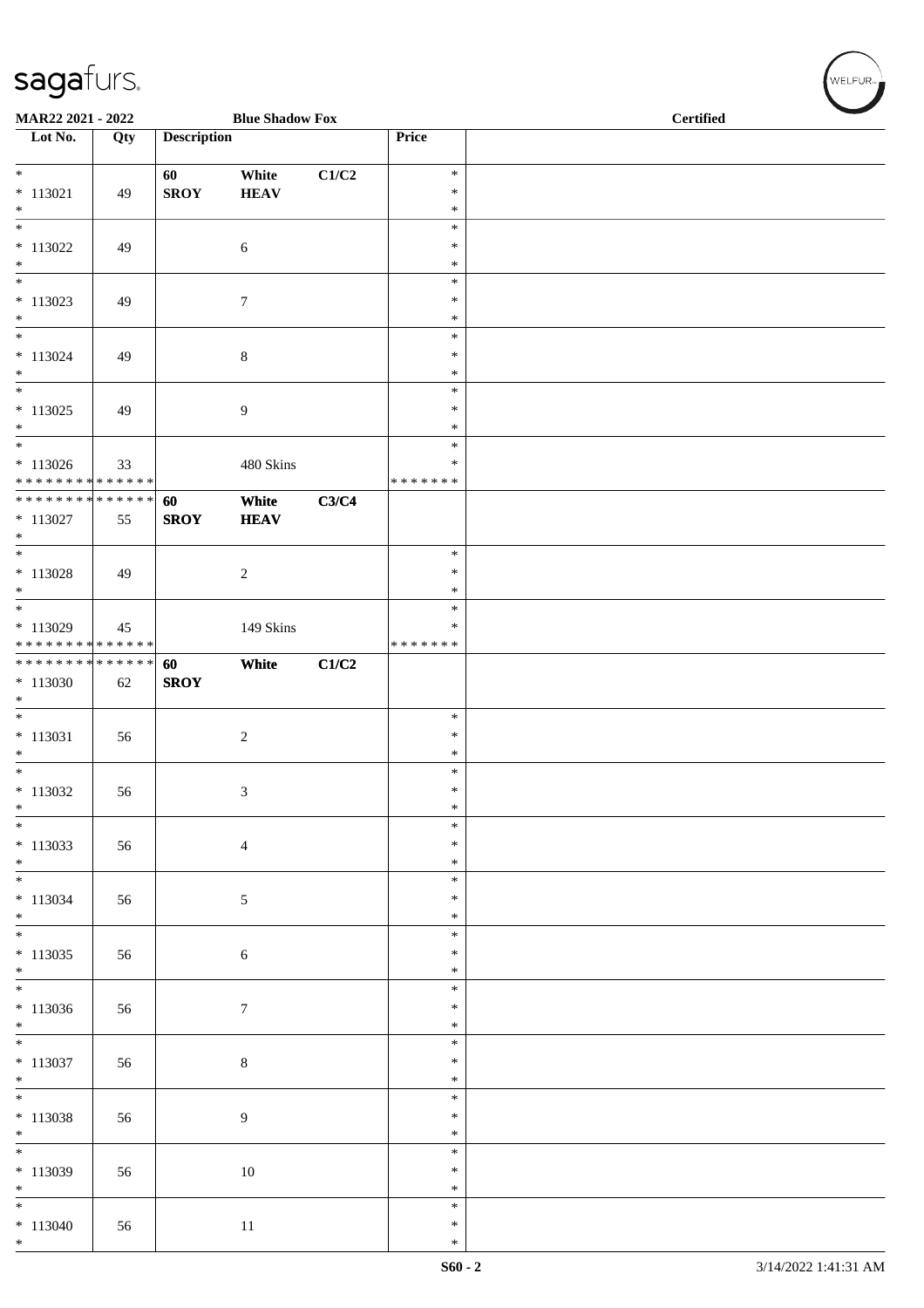| <b>Blue Shadow Fox</b><br>MAR22 2021 - 2022 |     |                    |        |       |                  | <b>Certified</b> |  |  |  |  |
|---------------------------------------------|-----|--------------------|--------|-------|------------------|------------------|--|--|--|--|
| $\overline{\phantom{1}}$ Lot No.            | Qty | <b>Description</b> |        |       | Price            |                  |  |  |  |  |
| $\overline{\ast}$                           |     | 60                 | White  | C1/C2 | $\ast$           |                  |  |  |  |  |
| $* 113041$                                  | 56  | <b>SROY</b>        |        |       | $\ast$           |                  |  |  |  |  |
| $\ast$<br>$\frac{1}{1}$                     |     |                    |        |       | $\ast$<br>$\ast$ |                  |  |  |  |  |
| $* 113042$                                  | 56  |                    | 13     |       | $\ast$           |                  |  |  |  |  |
| $*$                                         |     |                    |        |       | $\ast$<br>$\ast$ |                  |  |  |  |  |
| $* 113043$                                  | 56  |                    | 14     |       | $\ast$           |                  |  |  |  |  |
| $\ast$<br>$\overline{\phantom{0}}$          |     |                    |        |       | $\ast$           |                  |  |  |  |  |
| $* 113044$                                  | 56  |                    | 15     |       | $\ast$<br>$\ast$ |                  |  |  |  |  |
| $*$<br>$\overline{\phantom{0}}$             |     |                    |        |       | $\ast$           |                  |  |  |  |  |
| $* 113045$                                  | 56  |                    | $16\,$ |       | $\ast$<br>$\ast$ |                  |  |  |  |  |
| $*$                                         |     |                    |        |       | $\ast$           |                  |  |  |  |  |
| $\overline{\ast}$<br>$* 113046$             | 56  |                    | $17\,$ |       | $\ast$<br>$\ast$ |                  |  |  |  |  |
| $*$                                         |     |                    |        |       | $\ast$           |                  |  |  |  |  |
| $*$<br>$* 113047$                           | 56  |                    | $18\,$ |       | $\ast$<br>$\ast$ |                  |  |  |  |  |
| $\ast$                                      |     |                    |        |       | $\ast$           |                  |  |  |  |  |
| $\overline{\phantom{0}}$                    |     |                    |        |       | $\ast$           |                  |  |  |  |  |
| $* 113048$<br>$*$                           | 56  |                    | $19\,$ |       | $\ast$<br>$\ast$ |                  |  |  |  |  |
|                                             |     |                    |        |       | $\ast$           |                  |  |  |  |  |
| $* 113049$<br>$\ast$                        | 56  |                    | $20\,$ |       | $\ast$<br>$\ast$ |                  |  |  |  |  |
| $\overline{\phantom{0}}$                    |     |                    |        |       | $\ast$           |                  |  |  |  |  |
| $*113050$<br>$\ast$                         | 56  |                    | $21\,$ |       | $\ast$<br>$\ast$ |                  |  |  |  |  |
| $\overline{\phantom{0}}$                    |     |                    |        |       | $\ast$           |                  |  |  |  |  |
| $* 113051$<br>$\ast$                        | 56  |                    | $22\,$ |       | $\ast$<br>$\ast$ |                  |  |  |  |  |
| $*$                                         |     |                    |        |       | $\ast$           |                  |  |  |  |  |
| $* 113052$<br>$\ast$                        | 56  |                    | $23\,$ |       | $\ast$<br>$\ast$ |                  |  |  |  |  |
| $*$                                         |     |                    |        |       | $\ast$           |                  |  |  |  |  |
| $* 113053$                                  | 56  |                    | $24\,$ |       | $\ast$           |                  |  |  |  |  |
| $*$<br>$\overline{\phantom{0}}$             |     |                    |        |       | $\ast$<br>$\ast$ |                  |  |  |  |  |
| $* 113054$                                  | 56  |                    | $25\,$ |       | $\ast$           |                  |  |  |  |  |
| $*$                                         |     |                    |        |       | $\ast$<br>$\ast$ |                  |  |  |  |  |
| $* 113055$                                  | 56  |                    | $26\,$ |       | $\ast$           |                  |  |  |  |  |
| $*$<br>$\overline{\phantom{0}}$             |     |                    |        |       | $\ast$<br>$\ast$ |                  |  |  |  |  |
| $* 113056$                                  | 56  |                    | $27\,$ |       | $\ast$           |                  |  |  |  |  |
| $*$<br>$\overline{\phantom{0}}$             |     |                    |        |       | $\ast$<br>$\ast$ |                  |  |  |  |  |
| $* 113057$                                  | 56  |                    | $28\,$ |       | $\ast$           |                  |  |  |  |  |
| $*$<br>$\overline{\phantom{0}}$             |     |                    |        |       | $\ast$<br>$\ast$ |                  |  |  |  |  |
| $*113058$                                   | 56  |                    | 29     |       | $\ast$           |                  |  |  |  |  |
| $*$<br>$\overline{\phantom{0}}$             |     |                    |        |       | $\ast$<br>$\ast$ |                  |  |  |  |  |
| $* 113059$                                  | 56  |                    | 30     |       | $\ast$           |                  |  |  |  |  |
| $\ast$<br>$\overline{\phantom{0}}$          |     |                    |        |       | $\ast$           |                  |  |  |  |  |
| $*113060$                                   | 56  |                    | 31     |       | $\ast$<br>$\ast$ |                  |  |  |  |  |
| $*$                                         |     |                    |        |       | $\ast$           |                  |  |  |  |  |

WELFUR<sub><sup>N</sup></sub>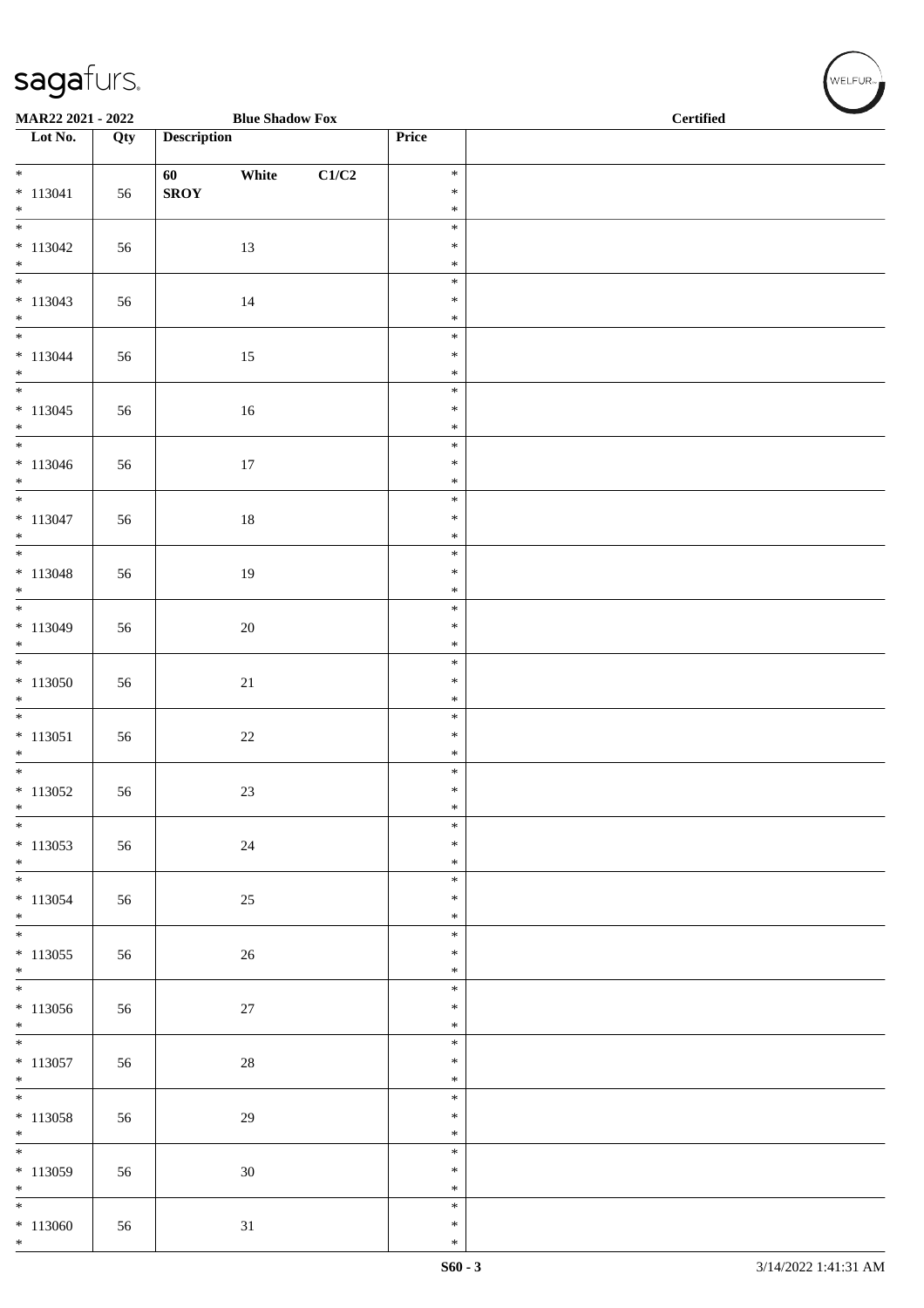| MAR22 2021 - 2022<br><b>Blue Shadow Fox</b>                           |                   |                    |                      |       |                                   | <b>Certified</b> |
|-----------------------------------------------------------------------|-------------------|--------------------|----------------------|-------|-----------------------------------|------------------|
| $\overline{\phantom{1}}$ Lot No.                                      | $\overline{Q}$ ty | <b>Description</b> |                      |       | Price                             |                  |
| $\overline{\phantom{0}}$<br>$* 113061$<br>$*$                         | 56                | 60<br><b>SROY</b>  | White                | C1/C2 | $\ast$<br>$\ast$<br>$\ast$        |                  |
| $\ast$<br>$*113062$<br>$*$                                            | 56                |                    | 33                   |       | $\ast$<br>$\ast$<br>$\ast$        |                  |
| $\ast$<br>$* 113063$<br>$*$                                           | 56                |                    | 34                   |       | $\ast$<br>$\ast$<br>$\ast$        |                  |
| $*$<br>$*113064$<br>$\ast$                                            | 56                |                    | 35                   |       | $\ast$<br>$\ast$<br>$\ast$        |                  |
| $\overline{\phantom{0}}$<br>$*113065$<br>$*$                          | 56                |                    | 36                   |       | $\ast$<br>$\ast$<br>$\ast$        |                  |
| $*$<br>$*113066$<br>$*$<br>$\overline{\ast}$                          | 56                |                    | $37\,$               |       | $\ast$<br>$\ast$<br>$\ast$        |                  |
| $* 113067$<br>$\ast$<br>$\ast$                                        | 56                |                    | $38\,$               |       | $\ast$<br>$\ast$<br>$\ast$        |                  |
| $* 113068$<br>$*$<br>$*$                                              | 45                |                    | 39                   |       | $\ast$<br>$\ast$<br>$\ast$        |                  |
| $* 113069$<br>* * * * * * * * * * * * * *                             | 21                |                    | 2200 Skins           |       | $\ast$<br>$\ast$<br>* * * * * * * |                  |
| ******** <mark>******</mark><br>$*113070$<br>$\ast$                   | 56                | 60<br><b>SROY</b>  | White                | C1/C2 |                                   |                  |
| $* 113071$<br>$*$<br>$\overline{\ast}$                                | 56                |                    | $\overline{c}$       |       | $\ast$<br>$\ast$<br>$\ast$        |                  |
| $* 113072$<br>******** <mark>******</mark>                            | 21                |                    | 133 Skins            |       | $\ast$<br>$\ast$<br>*******       |                  |
| 113073                                                                | 68                | 60<br><b>SROY</b>  | White                | C3/C4 |                                   |                  |
| * * * * * * * * * * * * * *<br>$* 113074$<br>$*$                      | 62                | 60<br><b>SROY</b>  | White                | C3/C4 |                                   |                  |
| $\ast$<br>$* 113075$<br>$*$                                           | 56                |                    | $\overline{c}$       |       | $\ast$<br>$\ast$<br>$\ast$        |                  |
| $\overline{\ast}$<br>$*113076$<br>$\ast$                              | 56                |                    | $\mathfrak{Z}$       |       | $\ast$<br>$\ast$<br>$\ast$        |                  |
| $\overline{\phantom{0}}$<br>$* 113077$<br>* * * * * * * * * * * * * * | 59                |                    | 233 Skins            |       | $\ast$<br>∗<br>* * * * * * *      |                  |
| * * * * * * * * * * * * * *<br>$* 113078$<br>$*$                      | 69                | 60<br><b>SROY</b>  | White<br><b>LGHT</b> | C1/C2 |                                   |                  |
| $\overline{\phantom{0}}$<br>$*113079$<br>$\ast$                       | 63                |                    | $\boldsymbol{2}$     |       | $\ast$<br>$\ast$<br>$\ast$        |                  |
| $\ast$<br>$* 113080$<br>$*$                                           | 63                |                    | $\mathfrak{Z}$       |       | $\ast$<br>$\ast$<br>$\ast$        |                  |

 $(\sqrt{\text{WELFUR}_{n}})$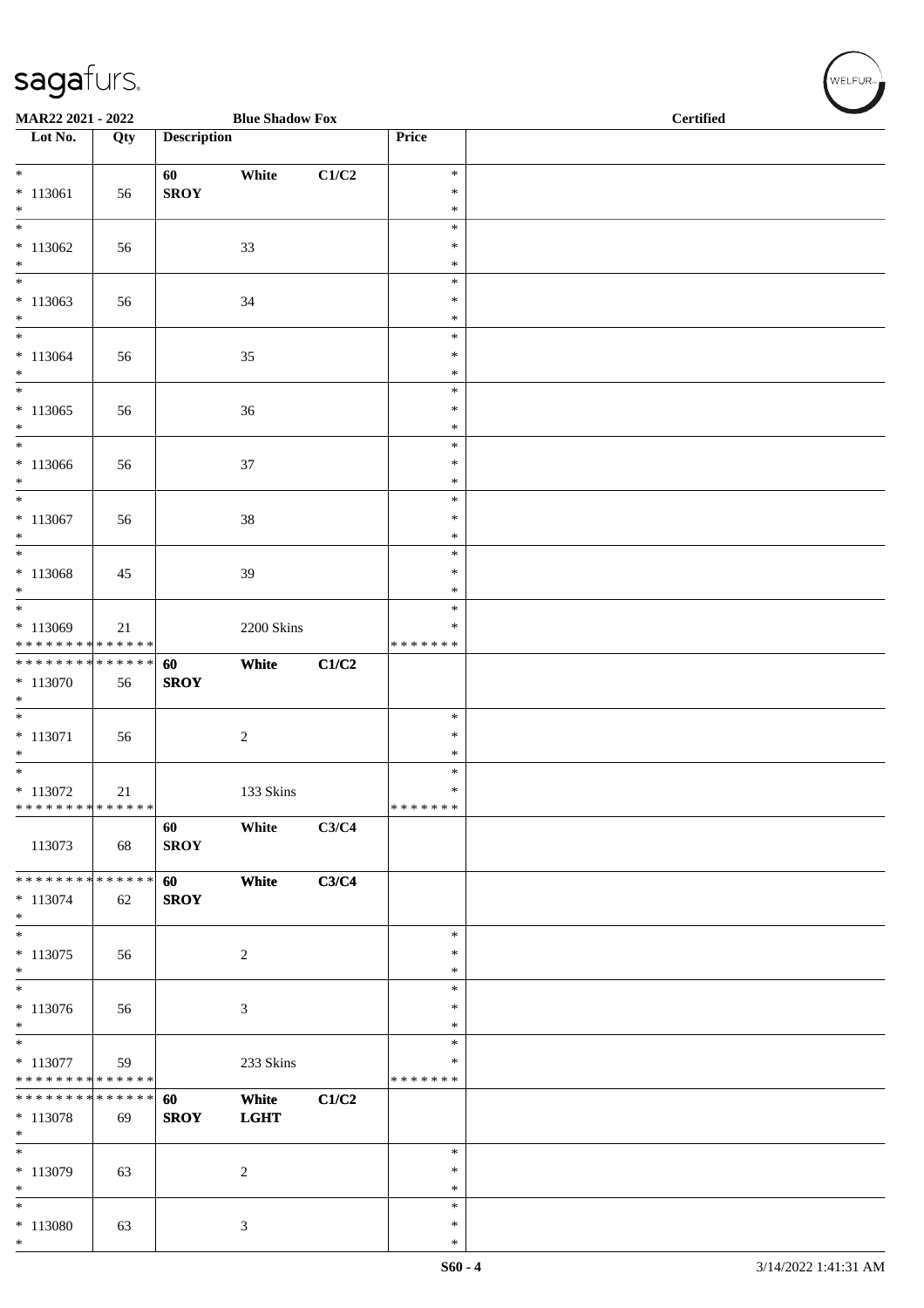|                                                                 | MAR22 2021 - 2022<br><b>Blue Shadow Fox</b> |                    |                      |                           |                                   | <b>Certified</b> |
|-----------------------------------------------------------------|---------------------------------------------|--------------------|----------------------|---------------------------|-----------------------------------|------------------|
| $\overline{\phantom{1}}$ Lot No.                                | Qty                                         | <b>Description</b> |                      |                           | Price                             |                  |
| $\overline{\phantom{0}}$<br>$* 113081$                          | 63                                          | 60<br><b>SROY</b>  | White<br><b>LGHT</b> | $\mathbf{C1}/\mathbf{C2}$ | $\ast$<br>$\ast$                  |                  |
| $\ast$<br>$\overline{\ast}$<br>$* 113082$                       | 63                                          |                    | $\sqrt{5}$           |                           | $\ast$<br>$\ast$<br>$\ast$        |                  |
| $*$ $*$                                                         |                                             |                    |                      |                           | $\ast$                            |                  |
| $* 113083$<br>$\ast$                                            | 63                                          |                    | $\sqrt{6}$           |                           | $\ast$<br>$\ast$<br>$\ast$        |                  |
| $\overline{\phantom{a}^*}$<br>$* 113084$<br>$\ast$              | 63                                          |                    | $7\phantom{.0}$      |                           | $\ast$<br>$\ast$<br>$\ast$        |                  |
| $\overline{\phantom{a}^*}$<br>$*113085$<br>$\ast$               | 63                                          |                    | $\,8\,$              |                           | $\ast$<br>$\ast$<br>$\ast$        |                  |
| $\overline{\phantom{0}}$<br>$* 113086$                          | 63                                          |                    | $\boldsymbol{9}$     |                           | $\ast$<br>$\ast$                  |                  |
| $\ast$<br>$\overline{\phantom{a}^*}$<br>$* 113087$              | 63                                          |                    | $10\,$               |                           | $\ast$<br>$\ast$<br>$\ast$        |                  |
| $\ast$<br>$\overline{\phantom{0}}$<br>$*$ 113088                | 63                                          |                    | $11\,$               |                           | $\ast$<br>$\ast$<br>$\ast$        |                  |
| $\ast$<br>$\overline{\phantom{0}}$<br>$* 113089$                | 63                                          |                    | $12\,$               |                           | $\ast$<br>$\ast$<br>$\ast$        |                  |
| $\ast$<br>$\overline{\phantom{a}^*}$                            |                                             |                    |                      |                           | $\ast$<br>$\ast$                  |                  |
| $*113090$<br>$\ast$<br>$\overline{\phantom{0}}$                 | 63                                          |                    | 13                   |                           | $\ast$<br>$\ast$                  |                  |
| $* 113091$<br>$\ast$                                            | 63                                          |                    | 14                   |                           | $\ast$<br>$\ast$<br>$\ast$        |                  |
| $\overline{\phantom{0}}$<br>$*113092$<br>$\ast$                 | 63                                          |                    | 15                   |                           | $\ast$<br>$\ast$<br>$\ast$        |                  |
| $\overline{\phantom{a}^*}$<br>$*113093$                         | 63                                          |                    | $16\,$               |                           | $\ast$<br>$\ast$<br>$\ast$        |                  |
| $*$ $*$<br>$* 113094$                                           | 63                                          |                    | 17                   |                           | $\ast$<br>$\ast$<br>$\ast$        |                  |
| $*$<br>$*113095$<br>$*$                                         | 63                                          |                    | 18                   |                           | $\ast$<br>$\ast$<br>$\ast$        |                  |
| $\overline{\phantom{0}}$<br>$*113096$                           | 63                                          |                    | 19                   |                           | $\ast$<br>$\ast$<br>$\ast$        |                  |
| $*$ $*$<br>$* 113097$<br>$\ast$                                 | 63                                          |                    | 20                   |                           | $\ast$<br>$\ast$<br>$\ast$        |                  |
| $\overline{\phantom{a}^*}$<br>* 113098<br>$*$                   | 63                                          |                    | $21\,$               |                           | $\ast$<br>$\ast$<br>$\ast$        |                  |
| $\overline{\phantom{a}^*}$<br>$* 113099$<br>$\ast$              | 63                                          |                    | 22                   |                           | $\ast$<br>$\ast$<br>$\ast$        |                  |
| $\overline{\ast}$<br>$* 113100$<br>******** <mark>******</mark> | 52                                          |                    | 1444 Skins           |                           | $\ast$<br>$\ast$<br>* * * * * * * |                  |
|                                                                 |                                             |                    |                      |                           |                                   |                  |

 $\left(\bigvee_{w \in \text{LFUR}_{\text{reg}}}$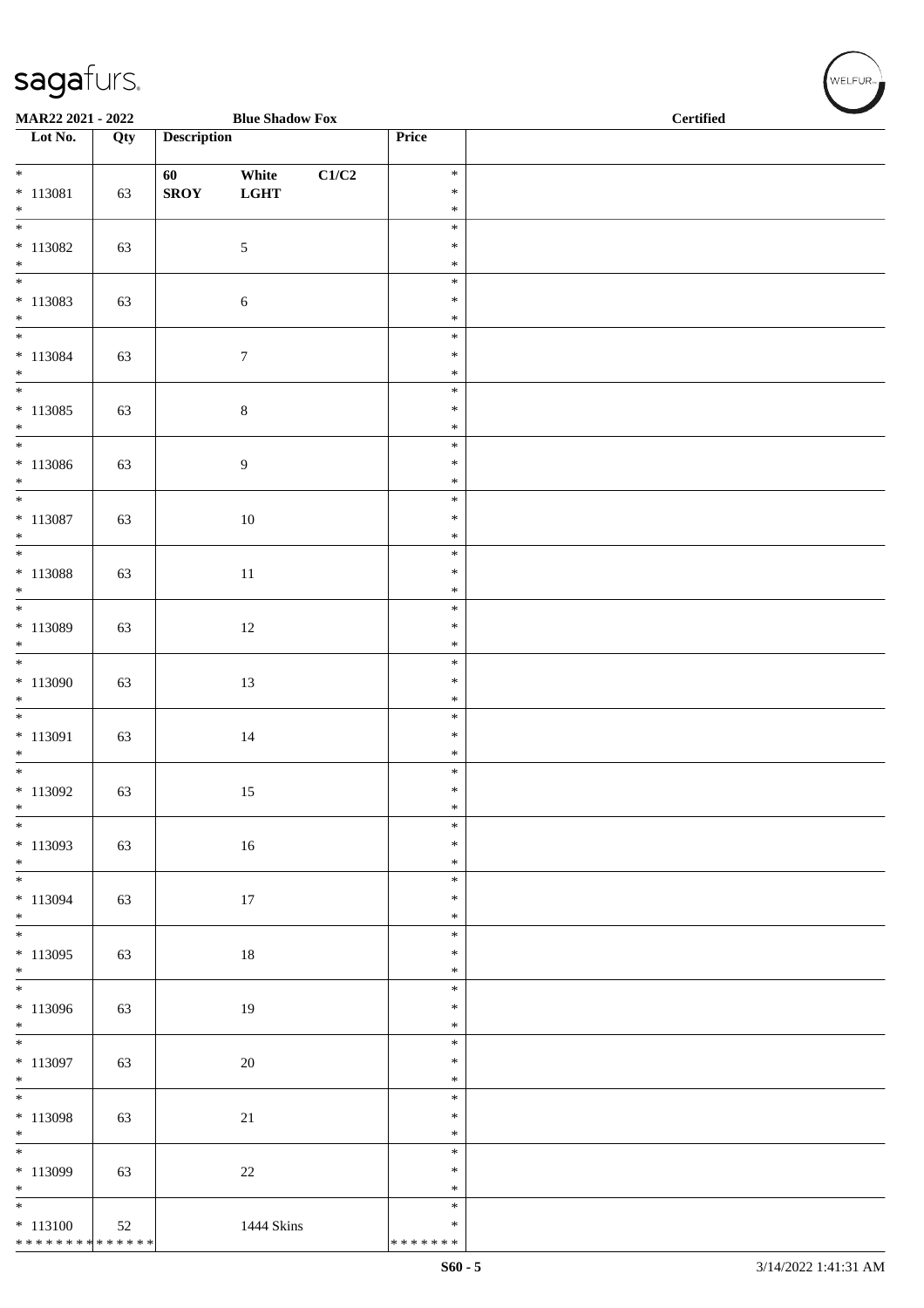| MAR22 2021 - 2022                                                       |     |                       | <b>Blue Shadow Fox</b> |       |                                   | <b>Certified</b> |  |
|-------------------------------------------------------------------------|-----|-----------------------|------------------------|-------|-----------------------------------|------------------|--|
| $\overline{\phantom{1}}$ Lot No.                                        | Qty | <b>Description</b>    |                        |       | Price                             |                  |  |
| $* 113101$<br>$\ast$                                                    | 69  | 60<br><b>SROY</b>     | White<br><b>LGHT</b>   | C1/C2 |                                   |                  |  |
| $\overline{\phantom{a}^*}$<br>$* 113102$<br>* * * * * * * * * * * * * * | 63  |                       | 132 Skins              |       | $\ast$<br>$\ast$<br>* * * * * * * |                  |  |
| **************<br>$* 113103$<br>$*$                                     | 69  | 60<br>$\mathbf{SAGA}$ | White                  | C1/C2 |                                   |                  |  |
| $\overline{\phantom{0}}$<br>$* 113104$<br>$\ast$                        | 63  |                       | $\sqrt{2}$             |       | $\ast$<br>$\ast$<br>$\ast$        |                  |  |
| $_{\ast}$<br>$* 113105$<br>$\ast$                                       | 63  |                       | $\mathfrak{Z}$         |       | $\ast$<br>$\ast$<br>$\ast$        |                  |  |
| $\ast$<br>$* 113106$<br>$\ast$<br>$\frac{1}{*}$                         | 63  |                       | $\overline{4}$         |       | $\ast$<br>$\ast$<br>$\ast$        |                  |  |
| $* 113107$<br>$*$<br>$\overline{\phantom{0}}$                           | 63  |                       | $\sqrt{5}$             |       | $\ast$<br>$\ast$<br>$\ast$        |                  |  |
| $* 113108$<br>$*$                                                       | 63  |                       | $\sqrt{6}$             |       | $\ast$<br>$\ast$<br>$\ast$        |                  |  |
| $\ast$<br>$* 113109$<br>$*$<br>$\overline{\phantom{0}}$                 | 63  |                       | $\boldsymbol{7}$       |       | $\ast$<br>$\ast$<br>$\ast$        |                  |  |
| $* 113110$<br>$\ast$<br>$\overline{\phantom{0}}$                        | 63  |                       | $\,8\,$                |       | $\ast$<br>$\ast$<br>$\ast$        |                  |  |
| $* 113111$<br>$\ast$                                                    | 63  |                       | $\overline{9}$         |       | $\ast$<br>$\ast$<br>$\ast$        |                  |  |
| $\overline{\ast}$<br>$* 113112$<br>$\ast$<br>$\overline{\phantom{0}}$   | 63  |                       | 10                     |       | $\ast$<br>$\ast$<br>$\ast$        |                  |  |
| $* 113113$<br>$*$                                                       | 63  |                       | $11\,$                 |       | $\ast$<br>$\ast$<br>$\ast$        |                  |  |
| $* 113114$<br>$*$                                                       | 63  |                       | $12\,$                 |       | $\ast$<br>$\ast$<br>$\ast$        |                  |  |
| $* 113115$<br>$\begin{array}{c} * \\ * \\ * \end{array}$                | 63  |                       | 13                     |       | $\ast$<br>$\ast$<br>$\ast$        |                  |  |
| $* 113116$<br>$*$                                                       | 63  |                       | 14                     |       | $\ast$<br>$\ast$<br>$\ast$        |                  |  |
| $* 113117$<br>$*$ $*$                                                   | 63  |                       | 15                     |       | $\ast$<br>$\ast$<br>$\ast$        |                  |  |
| $* 113118$<br>$*$                                                       | 63  |                       | $16\,$                 |       | $\ast$<br>$\ast$<br>$\ast$        |                  |  |
| $\overline{\phantom{0}}$<br>$* 113119$<br>$*$                           | 63  |                       | $17\,$                 |       | $\ast$<br>$\ast$<br>$\ast$        |                  |  |
| $\overline{\phantom{0}}$<br>$* 113120$<br>$*$                           | 63  |                       | $18\,$                 |       | $\ast$<br>$\ast$<br>$\ast$        |                  |  |

 $(w$ elfur $\overline{\phantom{a}}$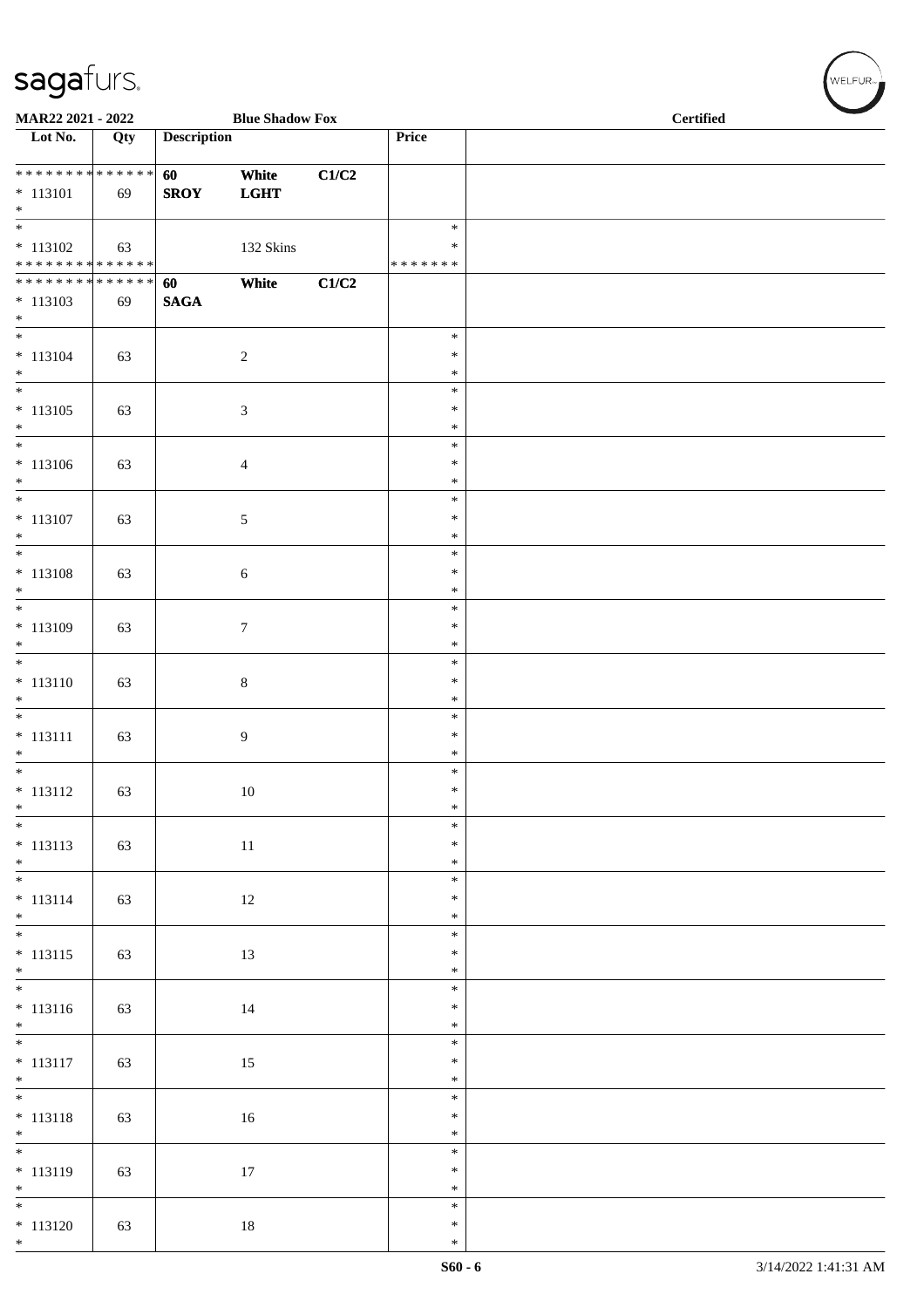| MAR22 2021 - 2022                              |     |                    | <b>Blue Shadow Fox</b> |       |                    | <b>Certified</b> |
|------------------------------------------------|-----|--------------------|------------------------|-------|--------------------|------------------|
| Lot No.                                        | Qty | <b>Description</b> |                        |       | Price              |                  |
| $*$<br>$* 113121$                              | 25  | 60<br><b>SAGA</b>  | White                  | C1/C2 | $\ast$<br>$\ast$   |                  |
| * * * * * * * * * * * * * *                    |     |                    |                        |       | * * * * * * *      |                  |
| **************                                 |     | 60                 | White                  | C1/C2 |                    |                  |
| $* 113122$<br>$\ast$                           | 63  | <b>SAGA</b>        |                        |       |                    |                  |
| $\ast$<br>$* 113123$                           | 63  |                    | $\overline{c}$         |       | $\ast$<br>$\ast$   |                  |
| $\ast$<br>$\ast$                               |     |                    |                        |       | *<br>$\ast$        |                  |
| $* 113124$                                     | 63  |                    | 3                      |       | $\ast$             |                  |
| $\ast$                                         |     |                    |                        |       | $\ast$             |                  |
| $\ast$<br>$* 113125$                           |     |                    |                        |       | $\ast$<br>∗        |                  |
| $\ast$                                         | 63  |                    | $\overline{4}$         |       | $\ast$             |                  |
| $\overline{\phantom{a}^*}$                     |     |                    |                        |       | $\ast$             |                  |
| $* 113126$<br>* * * * * * * * * * * * * * *    | 63  |                    | 315 Skins              |       | ∗<br>* * * * * * * |                  |
| **************                                 |     | 60                 | White                  | C3/C4 |                    |                  |
| $* 113127$<br>$\ast$                           | 69  | <b>SAGA</b>        |                        |       |                    |                  |
| $\ast$                                         |     |                    |                        |       | $\ast$             |                  |
| $* 113128$                                     | 30  |                    | 99 Skins               |       | ∗                  |                  |
| ******** <mark>******</mark><br>************** |     | 60                 |                        |       | * * * * * * *      |                  |
| $* 113129$                                     | 76  | <b>SAGA</b>        | White<br><b>LGHT</b>   | C1/C2 |                    |                  |
| $\ast$                                         |     |                    |                        |       |                    |                  |
| $\ast$<br>$* 113130$                           |     |                    | $\overline{2}$         |       | $\ast$<br>$\ast$   |                  |
| $\ast$                                         | 70  |                    |                        |       | $\ast$             |                  |
| $\overline{\phantom{a}^*}$                     |     |                    |                        |       | $\ast$             |                  |
| $* 113131$                                     | 70  |                    | 3                      |       | ∗                  |                  |
| $\ast$<br>$*$                                  |     |                    |                        |       | $\ast$<br>$\ast$   |                  |
| $* 113132$                                     | 61  |                    | 4                      |       | $\ast$             |                  |
| $\ast$                                         |     |                    |                        |       | $\ast$             |                  |
| $\ast$                                         |     |                    |                        |       | $\ast$             |                  |
| $* 113133$<br>* * * * * * * * * * * * * *      | 21  |                    | 298 Skins              |       | ∗<br>* * * * * * * |                  |
| * * * * * * * * * * * * * *                    |     | 60                 | White                  | C1/C2 |                    |                  |
| $* 113134$<br>$*$                              | 76  | SI                 |                        |       |                    |                  |
| $\ast$                                         |     |                    |                        |       | $\ast$             |                  |
| $* 113135$<br>* * * * * * * * * * * * * *      | 52  |                    | 128 Skins              |       | ∗<br>* * * * * * * |                  |
| * * * * * * * * * * * * * *                    |     | 60                 | 2XP                    | C1/C2 |                    |                  |
| $* 113136$<br>$\ast$                           | 55  | <b>SROY</b>        | <b>HEAV</b>            |       |                    |                  |
| $\overline{\phantom{0}}$                       |     |                    |                        |       | $\ast$             |                  |
| $* 113137$<br>$\ast$                           | 49  |                    | 2                      |       | *<br>∗             |                  |
| $\overline{\ast}$                              |     |                    |                        |       | $\ast$             |                  |
| $* 113138$                                     | 49  |                    | 3                      |       | $\ast$             |                  |
| $\ast$<br>$\ast$                               |     |                    |                        |       | *<br>$\ast$        |                  |
| $* 113139$                                     | 49  |                    | $\overline{4}$         |       | $\ast$             |                  |
| $\ast$                                         |     |                    |                        |       | $\ast$             |                  |
| $\ast$<br>$* 113140$                           | 49  |                    | $\mathfrak{S}$         |       | $\ast$<br>*        |                  |
| $\ast$                                         |     |                    |                        |       | $\ast$             |                  |

 $(\sqrt{\text{WELFUR}_{n}})$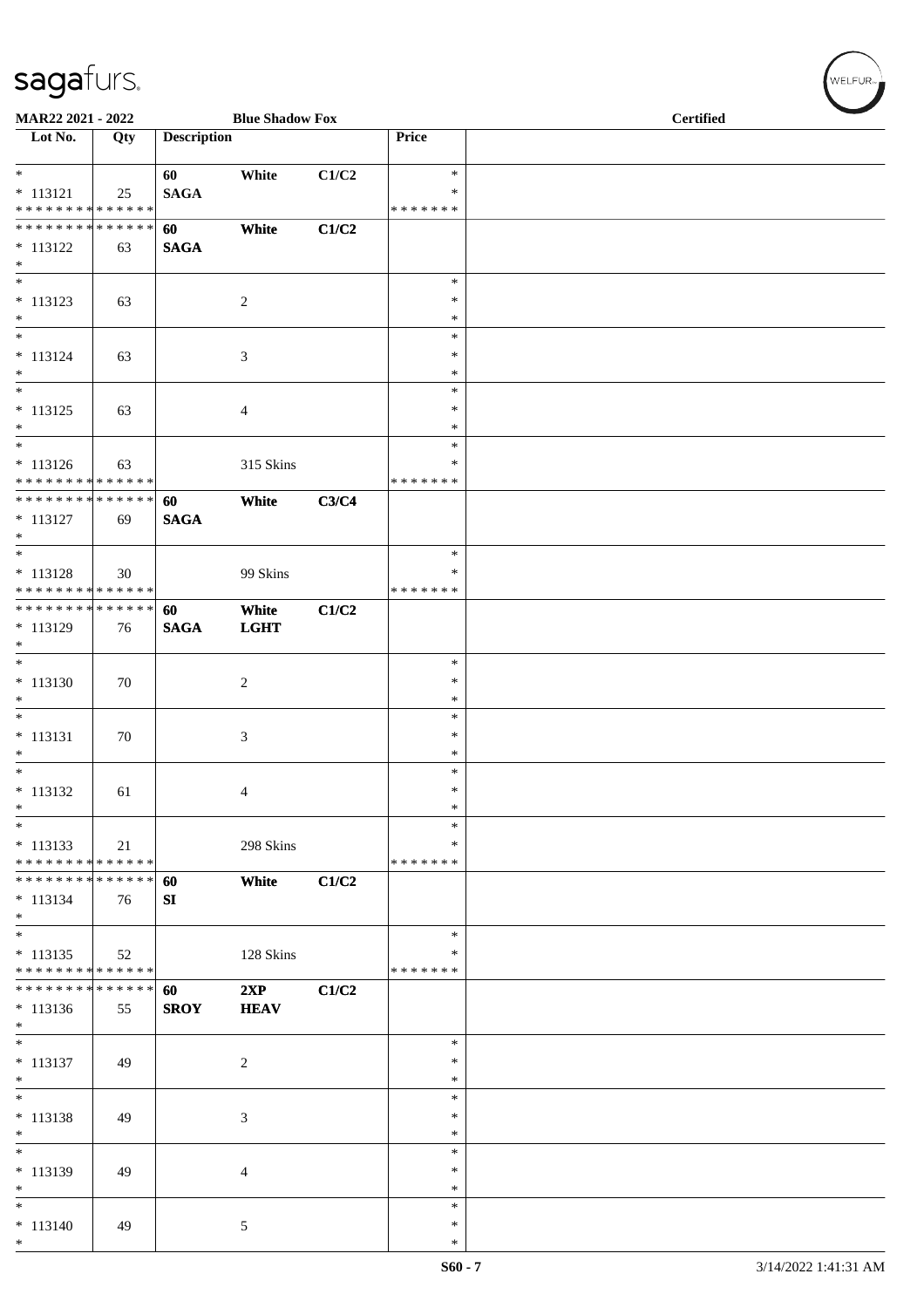| MAR22 2021 - 2022<br><b>Blue Shadow Fox</b>                 |     |                    |                  |                           |                  | <b>Certified</b> |
|-------------------------------------------------------------|-----|--------------------|------------------|---------------------------|------------------|------------------|
| $\overline{\phantom{1}}$ Lot No.                            | Qty | <b>Description</b> |                  |                           | Price            |                  |
|                                                             |     | 60                 | 2XP              | $\mathbf{C1}/\mathbf{C2}$ | $\ast$           |                  |
| $* 113141$                                                  | 49  | <b>SROY</b>        | <b>HEAV</b>      |                           | $\ast$           |                  |
| $*$<br>$\overline{\phantom{0}}$                             |     |                    |                  |                           | $\ast$<br>$\ast$ |                  |
| $* 113142$                                                  | 49  |                    | $\boldsymbol{7}$ |                           | $\ast$           |                  |
| $*$<br>$\frac{1}{*}$                                        |     |                    |                  |                           | $\ast$<br>$\ast$ |                  |
| $* 113143$                                                  | 49  |                    | $8\,$            |                           | $\ast$           |                  |
| $*$<br>$\overline{\phantom{0}}$                             |     |                    |                  |                           | $\ast$           |                  |
| $* 113144$                                                  | 49  |                    | $\overline{9}$   |                           | $\ast$<br>$\ast$ |                  |
| $\ast$<br>$\frac{1}{*}$                                     |     |                    |                  |                           | $\ast$           |                  |
| $* 113145$                                                  | 49  |                    | 10               |                           | $\ast$<br>$\ast$ |                  |
| $*$                                                         |     |                    |                  |                           | $\ast$           |                  |
| $\overline{\phantom{0}}$<br>$* 113146$                      | 49  |                    |                  |                           | $\ast$<br>$\ast$ |                  |
| $*$                                                         |     |                    | $11\,$           |                           | $\ast$           |                  |
| $\overline{\phantom{0}}$                                    |     |                    |                  |                           | $\ast$           |                  |
| $* 113147$<br>$*$                                           | 49  |                    | $12\,$           |                           | $\ast$<br>$\ast$ |                  |
| $\overline{\phantom{0}}$                                    |     |                    |                  |                           | $\ast$           |                  |
| $* 113148$<br>$*$                                           | 49  |                    | 13               |                           | $\ast$<br>$\ast$ |                  |
| $\overline{\phantom{0}}$                                    |     |                    |                  |                           | $\ast$           |                  |
| $* 113149$<br>$*$                                           | 49  |                    | 14               |                           | $\ast$<br>$\ast$ |                  |
| $\overline{\phantom{0}}$                                    |     |                    |                  |                           | $\ast$           |                  |
| $* 113150$                                                  | 49  |                    | 15               |                           | $\ast$           |                  |
| $*$ $*$                                                     |     |                    |                  |                           | $\ast$<br>$\ast$ |                  |
| $* 113151$                                                  | 49  |                    | $16\,$           |                           | $\ast$           |                  |
| $\ast$<br>$\overline{\ast}$                                 |     |                    |                  |                           | $\ast$<br>$\ast$ |                  |
| $* 113152$                                                  | 26  |                    | 816 Skins        |                           | $\ast$           |                  |
| ******** <mark>******</mark><br>* * * * * * * * * * * * * * |     | 60                 | 2XP              | C3/C4                     | *******          |                  |
| $* 113153$                                                  | 55  | <b>SROY</b>        | <b>HEAV</b>      |                           |                  |                  |
| $*$<br>$\ast$                                               |     |                    |                  |                           |                  |                  |
| $* 113154$                                                  | 49  |                    | $\sqrt{2}$       |                           | $\ast$<br>$\ast$ |                  |
| $*$                                                         |     |                    |                  |                           | $\ast$           |                  |
| $*$<br>$* 113155$                                           | 42  |                    | $\mathfrak{Z}$   |                           | $\ast$<br>$\ast$ |                  |
| $*$                                                         |     |                    |                  |                           | *                |                  |
| $\overline{\phantom{0}}$<br>$* 113156$                      |     |                    |                  |                           | $\ast$<br>∗      |                  |
| * * * * * * * * * * * * * *                                 | 24  |                    | 170 Skins        |                           | * * * * * * *    |                  |
| * * * * * * * * * * * * * * *                               |     | 60                 | 2XP              | C1/C2                     |                  |                  |
| $* 113157$<br>$*$                                           | 62  | <b>SROY</b>        |                  |                           |                  |                  |
| $\overline{\phantom{0}}$                                    |     |                    |                  |                           | $\ast$           |                  |
| $* 113158$<br>$*$                                           | 56  |                    | $\sqrt{2}$       |                           | $\ast$<br>*      |                  |
| $\overline{\phantom{0}}$                                    |     |                    |                  |                           | $\ast$           |                  |
| $* 113159$<br>$*$                                           | 56  |                    | $\mathfrak{Z}$   |                           | $\ast$<br>$\ast$ |                  |
| $\overline{\ast}$                                           |     |                    |                  |                           | $\ast$           |                  |
| $* 113160$                                                  | 56  |                    | $\overline{4}$   |                           | $\ast$           |                  |
| $*$                                                         |     |                    |                  |                           | $\ast$           |                  |

 $(w$ ELFUR-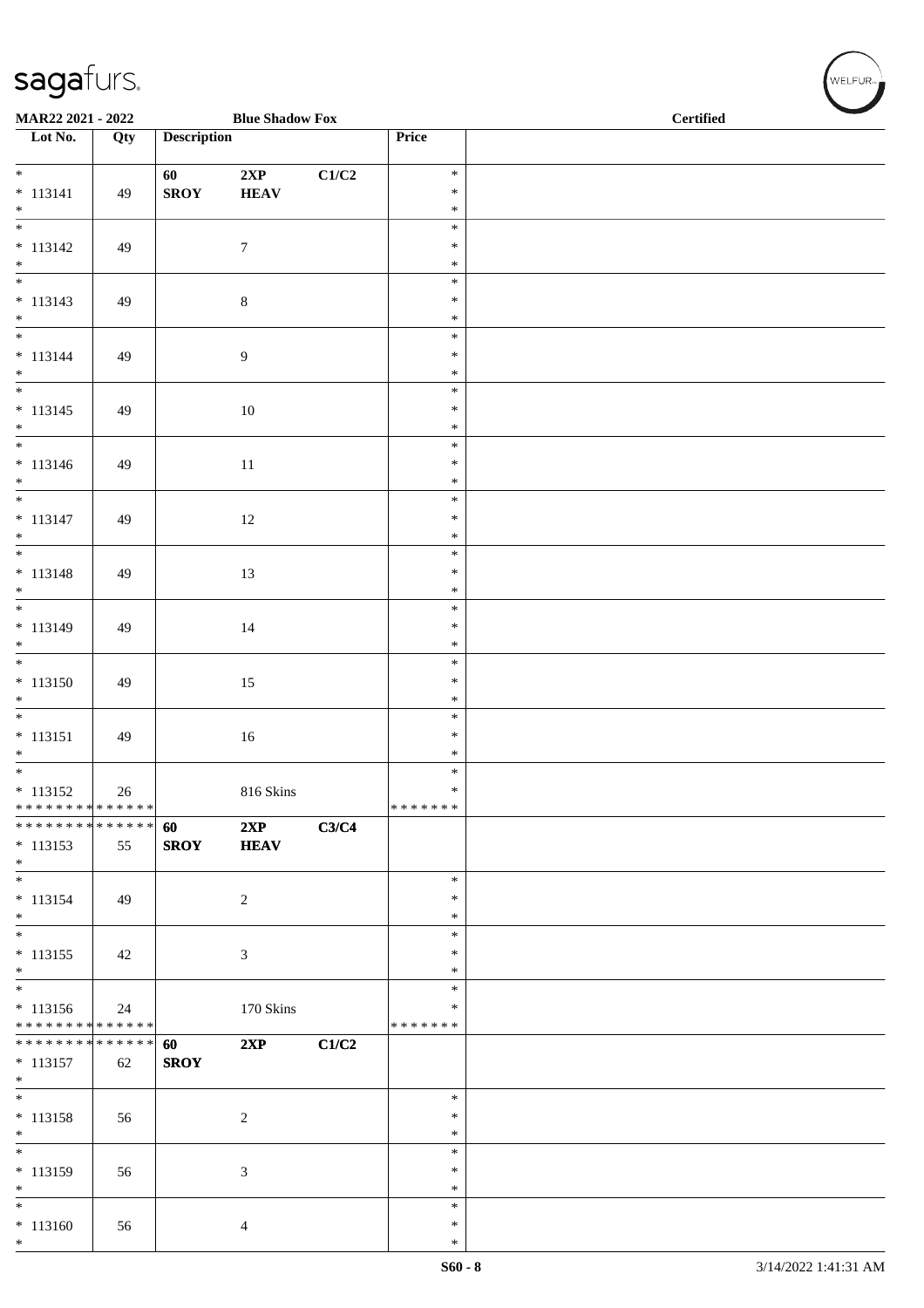| MAR22 2021 - 2022                      |     |                    | <b>Blue Shadow Fox</b> |       |                  | <b>Certified</b> |
|----------------------------------------|-----|--------------------|------------------------|-------|------------------|------------------|
| $\overline{\phantom{1}}$ Lot No.       | Qty | <b>Description</b> |                        |       | Price            |                  |
| $*$                                    |     | 60                 | $2{\bf XP}$            | C1/C2 | $\ast$           |                  |
| $* 113161$<br>$*$                      | 56  | <b>SROY</b>        |                        |       | $\ast$<br>$\ast$ |                  |
| $\overline{\phantom{0}}$               |     |                    |                        |       | $\ast$           |                  |
| $* 113162$                             | 56  |                    | $\sqrt{6}$             |       | $\ast$<br>$\ast$ |                  |
| $*$                                    |     |                    |                        |       | $\ast$           |                  |
| $* 113163$<br>$*$                      | 56  |                    | $\boldsymbol{7}$       |       | $\ast$<br>$\ast$ |                  |
| $\overline{\phantom{0}}$               |     |                    |                        |       | $\ast$           |                  |
| $* 113164$<br>$*$                      | 56  |                    | $8\,$                  |       | $\ast$<br>$\ast$ |                  |
| $\overline{\phantom{0}}$               |     |                    |                        |       | $\ast$           |                  |
| $* 113165$<br>$*$                      | 56  |                    | 9                      |       | $\ast$<br>$\ast$ |                  |
| $\overline{\phantom{0}}$               |     |                    |                        |       | $\ast$           |                  |
| $* 113166$<br>$*$                      | 56  |                    | $10\,$                 |       | $\ast$<br>$\ast$ |                  |
| $\overline{\ast}$                      |     |                    |                        |       | $\ast$           |                  |
| $* 113167$<br>$*$                      | 56  |                    | 11                     |       | $\ast$<br>$\ast$ |                  |
| $\overline{\phantom{0}}$               |     |                    |                        |       | $\ast$<br>$\ast$ |                  |
| $* 113168$<br>$*$ $*$                  | 56  |                    | 12                     |       | $\ast$           |                  |
| $* 113169$                             | 56  |                    |                        |       | $\ast$<br>$\ast$ |                  |
| $\ast$                                 |     |                    | 13                     |       | $\ast$           |                  |
| $* 113170$                             | 56  |                    | 14                     |       | $\ast$<br>$\ast$ |                  |
| $*$                                    |     |                    |                        |       | $\ast$           |                  |
| $\overline{\phantom{0}}$<br>$* 113171$ | 56  |                    | 15                     |       | $\ast$<br>$\ast$ |                  |
| $*$                                    |     |                    |                        |       | $\ast$           |                  |
| $* 113172$                             | 56  |                    | 16                     |       | $\ast$<br>$\ast$ |                  |
| $*$<br>$\overline{\ast}$               |     |                    |                        |       | $\ast$           |                  |
| $* 113173$                             | 56  |                    | $17\,$                 |       | $\ast$<br>$\ast$ |                  |
| $*$<br>$\overline{\phantom{0}}$        |     |                    |                        |       | $\ast$<br>$\ast$ |                  |
| * 113174                               | 56  |                    | $18\,$                 |       | $\ast$           |                  |
| $*$<br>$\overline{\mathbf{r}}$         |     |                    |                        |       | $\ast$<br>$\ast$ |                  |
| $* 113175$                             | 56  |                    | 19                     |       | $\ast$           |                  |
| $*$                                    |     |                    |                        |       | $\ast$<br>$\ast$ |                  |
| $* 113176$                             | 56  |                    | $20\,$                 |       | $\ast$           |                  |
| $*$<br>$\overline{\ast}$               |     |                    |                        |       | $\ast$<br>$\ast$ |                  |
| $* 113177$                             | 56  |                    | 21                     |       | $\ast$           |                  |
| $*$                                    |     |                    |                        |       | $\ast$<br>$\ast$ |                  |
| $* 113178$                             | 56  |                    | $22\,$                 |       | $\ast$           |                  |
| $*$<br>$\overline{\phantom{0}}$        |     |                    |                        |       | $\ast$<br>$\ast$ |                  |
| $* 113179$<br>$*$                      | 56  |                    | $23\,$                 |       | $\ast$<br>$\ast$ |                  |
| $*$                                    |     |                    |                        |       | $\ast$           |                  |
| $* 113180$<br>$*$                      | 56  |                    | 24                     |       | $\ast$<br>$\ast$ |                  |
|                                        |     |                    |                        |       |                  |                  |

WELFUR<sub>TE</sub>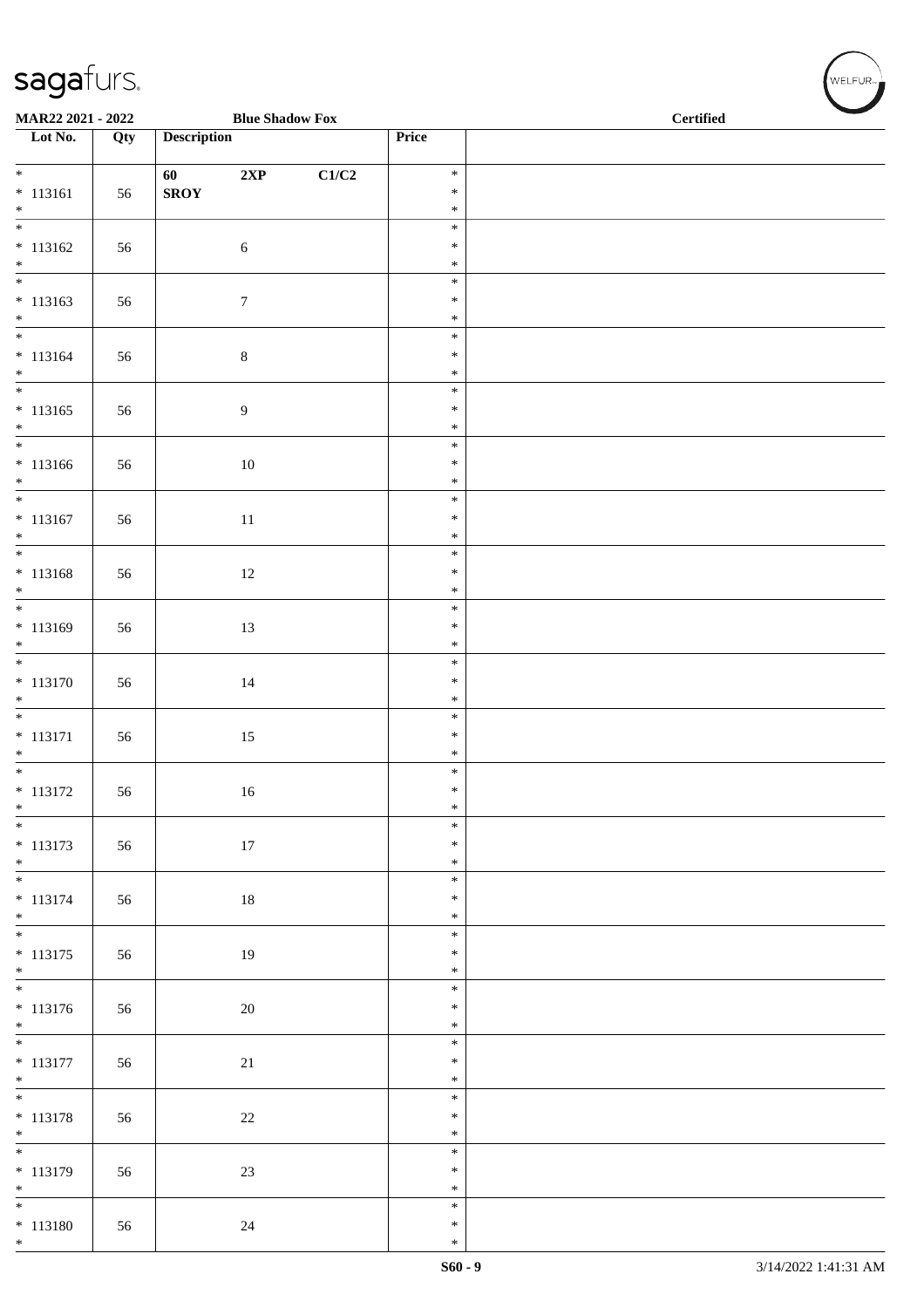| MAR22 2021 - 2022                         |     |                    | <b>Blue Shadow Fox</b> |       |                    | <b>Certified</b> |
|-------------------------------------------|-----|--------------------|------------------------|-------|--------------------|------------------|
| $\overline{\phantom{1}}$ Lot No.          | Qty | <b>Description</b> |                        |       | Price              |                  |
| $*$                                       |     | 60                 | 2XP                    | C1/C2 | $\ast$             |                  |
| $* 113181$                                | 56  | <b>SROY</b>        |                        |       | $\ast$             |                  |
| $*$                                       |     |                    |                        |       | $\ast$             |                  |
| $\overline{\phantom{a}^*}$                |     |                    |                        |       | $\ast$             |                  |
| $* 113182$                                | 56  |                    | 26                     |       | $\ast$             |                  |
| $*$<br>$\overline{\phantom{0}}$           |     |                    |                        |       | $\ast$<br>$\ast$   |                  |
| $* 113183$                                | 56  |                    | 27                     |       | $\ast$             |                  |
| $\ast$                                    |     |                    |                        |       | $\ast$             |                  |
| $\overline{\phantom{0}}$                  |     |                    |                        |       | $\ast$             |                  |
| $* 113184$                                | 56  |                    | $28\,$                 |       | $\ast$             |                  |
| $*$<br>$\frac{1}{*}$                      |     |                    |                        |       | $\ast$<br>$\ast$   |                  |
| $* 113185$                                | 56  |                    | $29\,$                 |       | $\ast$             |                  |
| $*$                                       |     |                    |                        |       | $\ast$             |                  |
| $\overline{\phantom{0}}$                  |     |                    |                        |       | $\ast$             |                  |
| $* 113186$                                | 56  |                    | 30                     |       | $\ast$             |                  |
| $*$<br>$\overline{\phantom{0}}$           |     |                    |                        |       | $\ast$             |                  |
| $* 113187$                                | 56  |                    | 31                     |       | $\ast$<br>$\ast$   |                  |
| $*$                                       |     |                    |                        |       | $\ast$             |                  |
| $\overline{\phantom{0}}$                  |     |                    |                        |       | $\ast$             |                  |
| $* 113188$                                | 38  |                    | $32\,$                 |       | $\ast$             |                  |
| $*$                                       |     |                    |                        |       | $\ast$             |                  |
| * 113189                                  |     |                    |                        |       | $\ast$<br>$\ast$   |                  |
| * * * * * * * * * * * * * *               | 21  |                    | 1801 Skins             |       | * * * * * * *      |                  |
| ******** <mark>******</mark>              |     | 60                 | 2XP                    | C3/C4 |                    |                  |
| $* 113190$                                | 62  | <b>SROY</b>        |                        |       |                    |                  |
| $\ast$                                    |     |                    |                        |       |                    |                  |
|                                           |     |                    |                        |       | $\ast$<br>$\ast$   |                  |
| $* 113191$<br>$*$                         | 56  |                    | $\sqrt{2}$             |       | $\ast$             |                  |
|                                           |     |                    |                        |       | $\ast$             |                  |
| $* 113192$                                | 56  |                    | $\mathfrak{Z}$         |       | $\ast$             |                  |
| $\ast$                                    |     |                    |                        |       | $\ast$             |                  |
| $*$                                       |     |                    |                        |       | $\ast$             |                  |
| $* 113193$<br>$*$                         | 56  |                    | $\overline{4}$         |       | ∗<br>$\ast$        |                  |
| $\overline{\phantom{0}}$                  |     |                    |                        |       | $\ast$             |                  |
| * 113194                                  | 44  |                    | $\sqrt{5}$             |       | $\ast$             |                  |
| $*$                                       |     |                    |                        |       | $\ast$             |                  |
| $\overline{\phantom{a}^*}$                |     |                    |                        |       | ∗                  |                  |
| $* 113195$<br>* * * * * * * * * * * * * * | 21  |                    | 295 Skins              |       | ∗<br>* * * * * * * |                  |
| * * * * * * * * * * * * * *               |     | 60                 | 2XP                    | C1/C2 |                    |                  |
| * 113196                                  | 69  | <b>SROY</b>        | <b>LGHT</b>            |       |                    |                  |
| $\ast$                                    |     |                    |                        |       |                    |                  |
| $\overline{\ast}$                         |     |                    |                        |       | $\ast$             |                  |
| * 113197                                  | 63  |                    | $\sqrt{2}$             |       | $\ast$             |                  |
| $*$<br>$\overline{\phantom{0}}$           |     |                    |                        |       | $\ast$<br>$\ast$   |                  |
| $* 113198$                                | 63  |                    | $\mathfrak{Z}$         |       | $\ast$             |                  |
| $\ast$                                    |     |                    |                        |       | $\ast$             |                  |
| $\overline{\ast}$                         |     |                    |                        |       | $\ast$             |                  |
| * 113199                                  | 63  |                    | $\overline{4}$         |       | $\ast$             |                  |
| $\ast$<br>$\overline{\ast}$               |     |                    |                        |       | $\ast$             |                  |
| $*113200$                                 | 63  |                    | 5                      |       | $\ast$<br>$\ast$   |                  |
| $*$                                       |     |                    |                        |       | $\ast$             |                  |

WELFUR<sub><sup>N</sup></sub>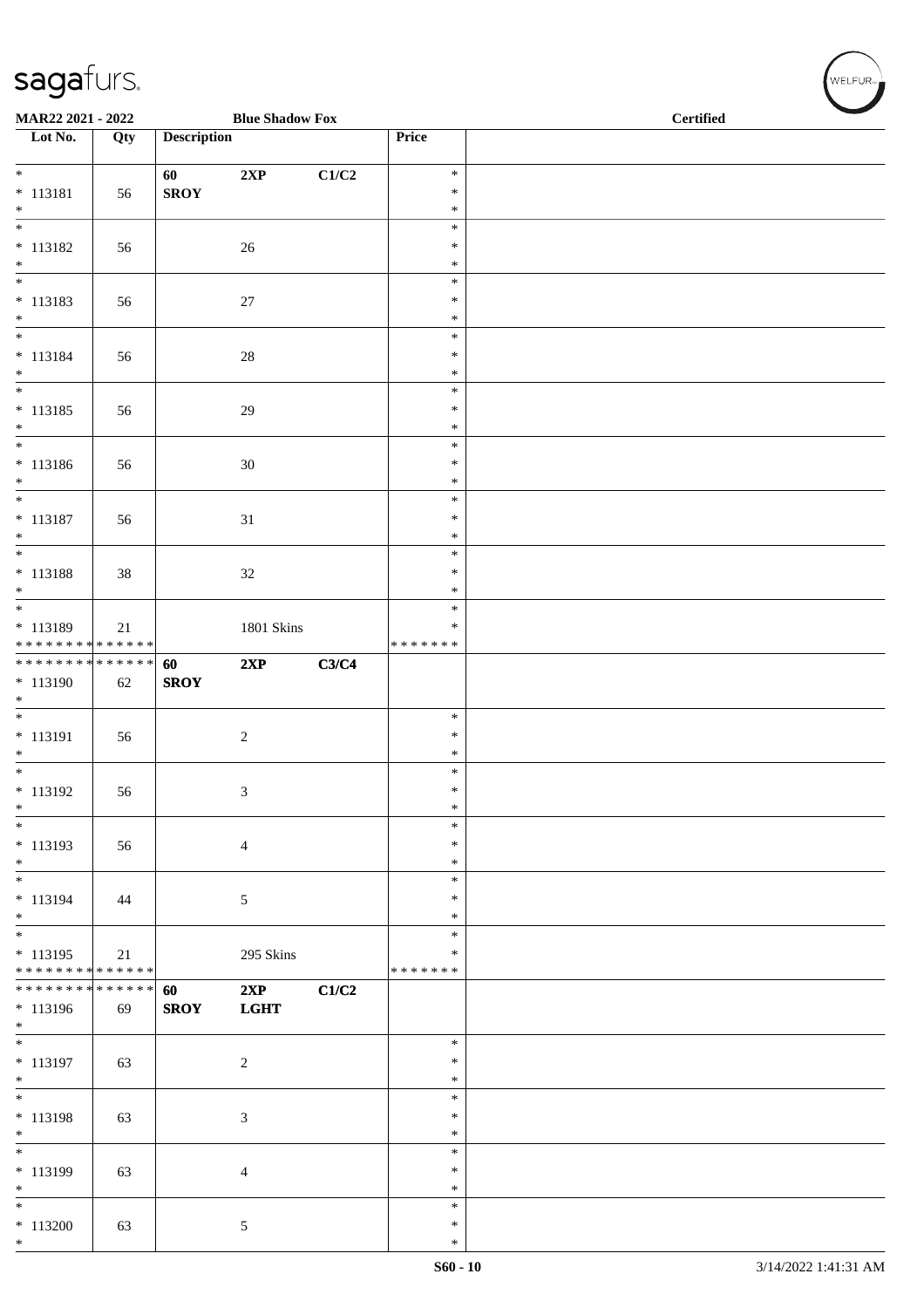| MAR22 2021 - 2022                                           |     |                    | <b>Blue Shadow Fox</b> |       |                                      | <b>Certified</b> |  |  |  |
|-------------------------------------------------------------|-----|--------------------|------------------------|-------|--------------------------------------|------------------|--|--|--|
| $\overline{\phantom{1}}$ Lot No.                            | Qty | <b>Description</b> |                        |       | Price                                |                  |  |  |  |
| $\overline{\phantom{0}}$<br>$* 113201$                      | 63  | 60<br><b>SROY</b>  | 2XP<br>$_{\rm LGHT}$   | C1/C2 | $\ast$<br>$\ast$                     |                  |  |  |  |
| $\ast$<br>$\overline{\phantom{a}^*}$<br>$*113202$<br>$\ast$ | 63  |                    | $\boldsymbol{7}$       |       | $\ast$<br>$\ast$<br>$\ast$<br>$\ast$ |                  |  |  |  |
| $*$<br>$*113203$<br>$\ast$                                  | 63  |                    | $\,8\,$                |       | $\ast$<br>$\ast$<br>$\ast$           |                  |  |  |  |
| $\frac{1}{*}$<br>$* 113204$<br>$\ast$                       | 63  |                    | 9                      |       | $\ast$<br>$\ast$<br>$\ast$           |                  |  |  |  |
| $_{\ast}$<br>$* 113205$<br>$\ast$<br>$\ast$                 | 63  |                    | 10                     |       | $\ast$<br>$\ast$<br>$\ast$           |                  |  |  |  |
| $*113206$<br>$\ast$<br>$\frac{1}{*}$                        | 63  |                    | 11                     |       | $\ast$<br>$\ast$<br>$\ast$<br>$\ast$ |                  |  |  |  |
| $* 113207$<br>$\ast$<br>$\overline{\phantom{0}}$            | 63  |                    | 12                     |       | $\ast$<br>$\ast$<br>$\ast$           |                  |  |  |  |
| $* 113208$<br>$*$<br>$*$                                    | 63  |                    | 13                     |       | $\ast$<br>$\ast$<br>$\ast$           |                  |  |  |  |
| $* 113209$<br>$\ast$<br>$\overline{\phantom{a}^*}$          | 63  |                    | 14                     |       | $\ast$<br>$\ast$<br>$\ast$           |                  |  |  |  |
| $* 113210$<br>* * * * * * * * * * * * * *                   | 40  |                    | 928 Skins              |       | $\ast$<br>* * * * * * *              |                  |  |  |  |
| * * * * * * * * * * * * * *<br>$* 113211$<br>$\ast$         | 63  | 60<br><b>SROY</b>  | 2XP<br>LGHT            | C1/C2 |                                      |                  |  |  |  |
| $* 113212$<br>$\ast$<br>$\frac{1}{*}$                       | 63  |                    | $\sqrt{2}$             |       | $\ast$<br>$\ast$<br>$\ast$           |                  |  |  |  |
| $* 113213$<br>$*$<br>$\overline{\phantom{0}}$               | 63  |                    | $\mathfrak{Z}$         |       | $\ast$<br>$\ast$<br>$\ast$<br>$\ast$ |                  |  |  |  |
| $* 113214$<br>$*$<br>$\overline{\ast}$                      | 63  |                    | $\overline{4}$         |       | $\ast$<br>$\ast$<br>$\ast$           |                  |  |  |  |
| $* 113215$<br>$*$<br>$\overline{\phantom{0}}$               | 63  |                    | $\sqrt{5}$             |       | $\ast$<br>$\ast$<br>$\ast$           |                  |  |  |  |
| $* 113216$<br>$*$<br>$\overline{\phantom{0}}$               | 63  |                    | 6                      |       | $\ast$<br>$\ast$<br>$\ast$           |                  |  |  |  |
| $* 113217$<br>$\ast$<br>$\overline{\phantom{0}}$            | 63  |                    | $\tau$                 |       | $\ast$<br>$\ast$<br>$\ast$           |                  |  |  |  |
| $* 113218$<br>$\ast$<br>$\overline{\phantom{0}}$            | 63  |                    | $\,8\,$                |       | $\ast$<br>$\ast$<br>$\ast$           |                  |  |  |  |
| $* 113219$<br>$*$<br>$\overline{\phantom{0}}$               | 63  |                    | $\overline{9}$         |       | $\ast$<br>$\ast$<br>$\ast$           |                  |  |  |  |
| $*113220$<br>******** <mark>******</mark>                   | 61  |                    | 628 Skins              |       | $\ast$<br>* * * * * * *              |                  |  |  |  |

 $w$ ELFUR-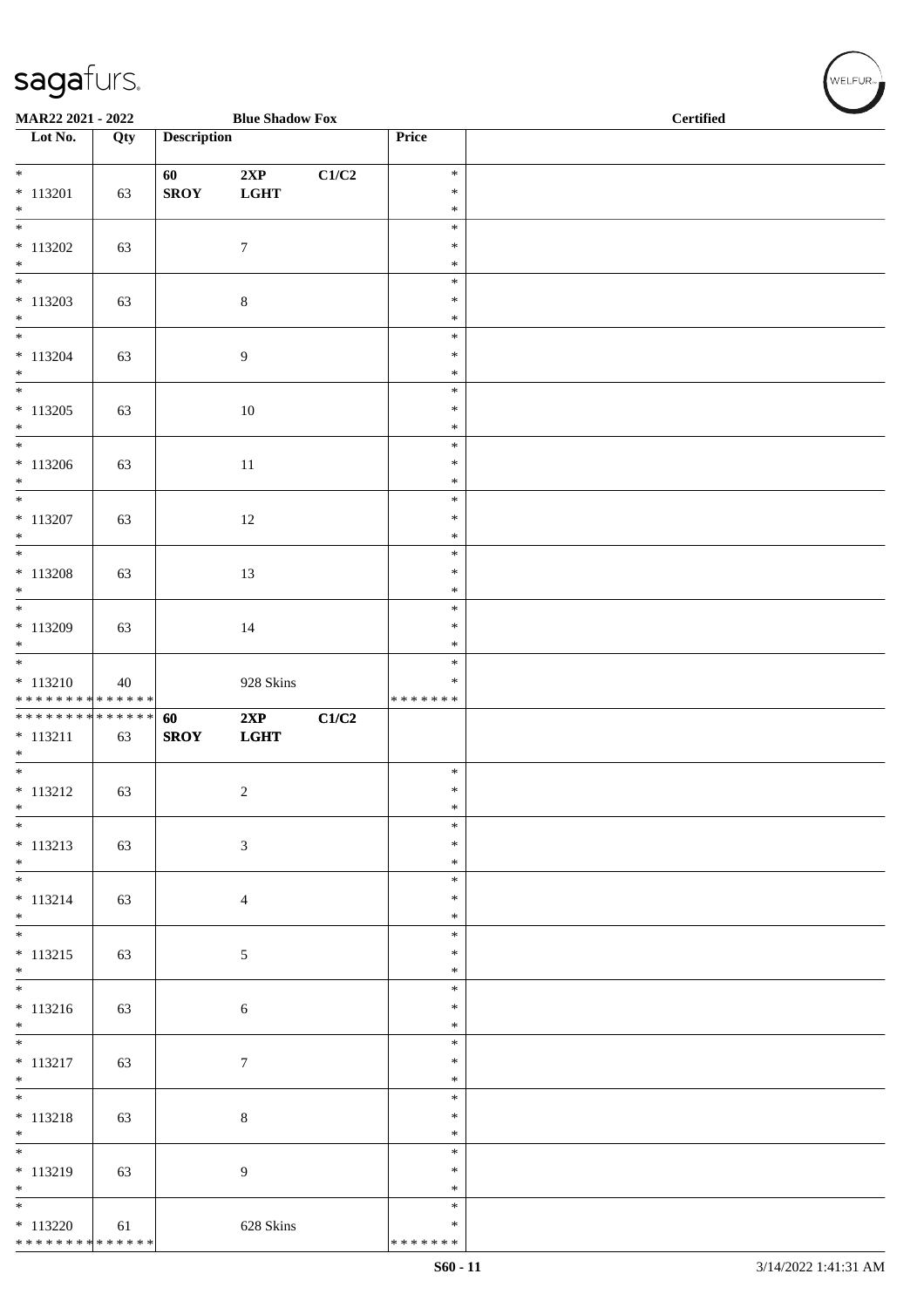\*

| MAR22 2021 - 2022                      |     |                    | <b>Blue Shadow Fox</b> |       |                  | <b>Certified</b> |
|----------------------------------------|-----|--------------------|------------------------|-------|------------------|------------------|
| $\overline{\phantom{1}}$ Lot No.       | Qty | <b>Description</b> |                        |       | Price            |                  |
| **************                         |     | 60                 | 2XP                    | C1/C2 |                  |                  |
| $* 113221$<br>$*$                      | 69  | $\mathbf{SAGA}$    |                        |       |                  |                  |
| $\overline{\ast}$                      |     |                    |                        |       | $\ast$           |                  |
| $* 113222$<br>$*$                      | 63  |                    | $\overline{2}$         |       | $\ast$<br>$\ast$ |                  |
| $\overline{\phantom{0}}$<br>$* 113223$ | 63  |                    | $\mathfrak{Z}$         |       | $\ast$<br>$\ast$ |                  |
| $*$                                    |     |                    |                        |       | $\ast$           |                  |
| $* 113224$                             | 63  |                    | $\overline{4}$         |       | $\ast$<br>$\ast$ |                  |
| $\ast$<br>$\overline{\ast}$            |     |                    |                        |       | $\ast$<br>$\ast$ |                  |
| $* 113225$                             | 63  |                    | $5\phantom{.0}$        |       | $\ast$           |                  |
| $*$<br>$\overline{\phantom{0}}$        |     |                    |                        |       | $\ast$<br>$\ast$ |                  |
| $* 113226$                             | 63  |                    | $\sqrt{6}$             |       | $\ast$           |                  |
| $*$<br>$\overline{\ }$                 |     |                    |                        |       | $\ast$<br>$\ast$ |                  |
| $* 113227$<br>$*$                      | 63  |                    | $\boldsymbol{7}$       |       | $\ast$<br>$\ast$ |                  |
| $\overline{\phantom{0}}$               |     |                    |                        |       | $\ast$           |                  |
| $* 113228$<br>$*$                      | 63  |                    | $8\,$                  |       | $\ast$<br>$\ast$ |                  |
| $\overline{\phantom{0}}$<br>$* 113229$ |     |                    |                        |       | $\ast$<br>$\ast$ |                  |
| $\ast$                                 | 63  |                    | 9                      |       | $\ast$           |                  |
| $\overline{\ }$<br>$* 113230$          | 63  |                    | 10                     |       | $\ast$<br>$\ast$ |                  |
| $\ast$<br>$\overline{\phantom{0}}$     |     |                    |                        |       | $\ast$<br>$\ast$ |                  |
| $* 113231$                             | 63  |                    | $11\,$                 |       | $\ast$           |                  |
| $\ast$                                 |     |                    |                        |       | $\ast$<br>$\ast$ |                  |
| $* 113232$                             | 63  |                    | 12                     |       | $\ast$           |                  |
| $\ast$<br>$\frac{1}{*}$                |     |                    |                        |       | $\ast$<br>$\ast$ |                  |
| $* 113233$<br>$*$                      | 63  |                    | 13                     |       | $\ast$<br>$\ast$ |                  |
| $*$                                    |     |                    |                        |       | $\ast$           |                  |
| $* 113234$<br>$*$                      | 63  |                    | $14\,$                 |       | $\ast$<br>$\ast$ |                  |
| $* 113235$                             | 63  |                    | 15                     |       | $\ast$<br>$\ast$ |                  |
| $*$                                    |     |                    |                        |       | $\ast$           |                  |
| $* 113236$                             | 63  |                    | $16\,$                 |       | $\ast$<br>$\ast$ |                  |
|                                        |     |                    |                        |       | $\ast$<br>$\ast$ |                  |
| $* 113237$                             | 63  |                    | 17                     |       | $\ast$           |                  |
| $*$<br>$\overline{\phantom{0}}$        |     |                    |                        |       | $\ast$<br>$\ast$ |                  |
| $* 113238$<br>$*$                      | 63  |                    | $18\,$                 |       | $\ast$<br>$\ast$ |                  |
| $\overline{\phantom{0}}$               |     |                    |                        |       | $\ast$           |                  |
| $* 113239$<br>$*$                      | 63  |                    | 19                     |       | $\ast$<br>$\ast$ |                  |
| $\overline{\phantom{0}}$               |     |                    |                        |       | $\ast$           |                  |
| $* 113240$<br>$*$                      | 63  |                    | $20\,$                 |       | $\ast$<br>$\ast$ |                  |

 $(w$ ELFUR<sub><sup>n</sub></sub></sub></sup>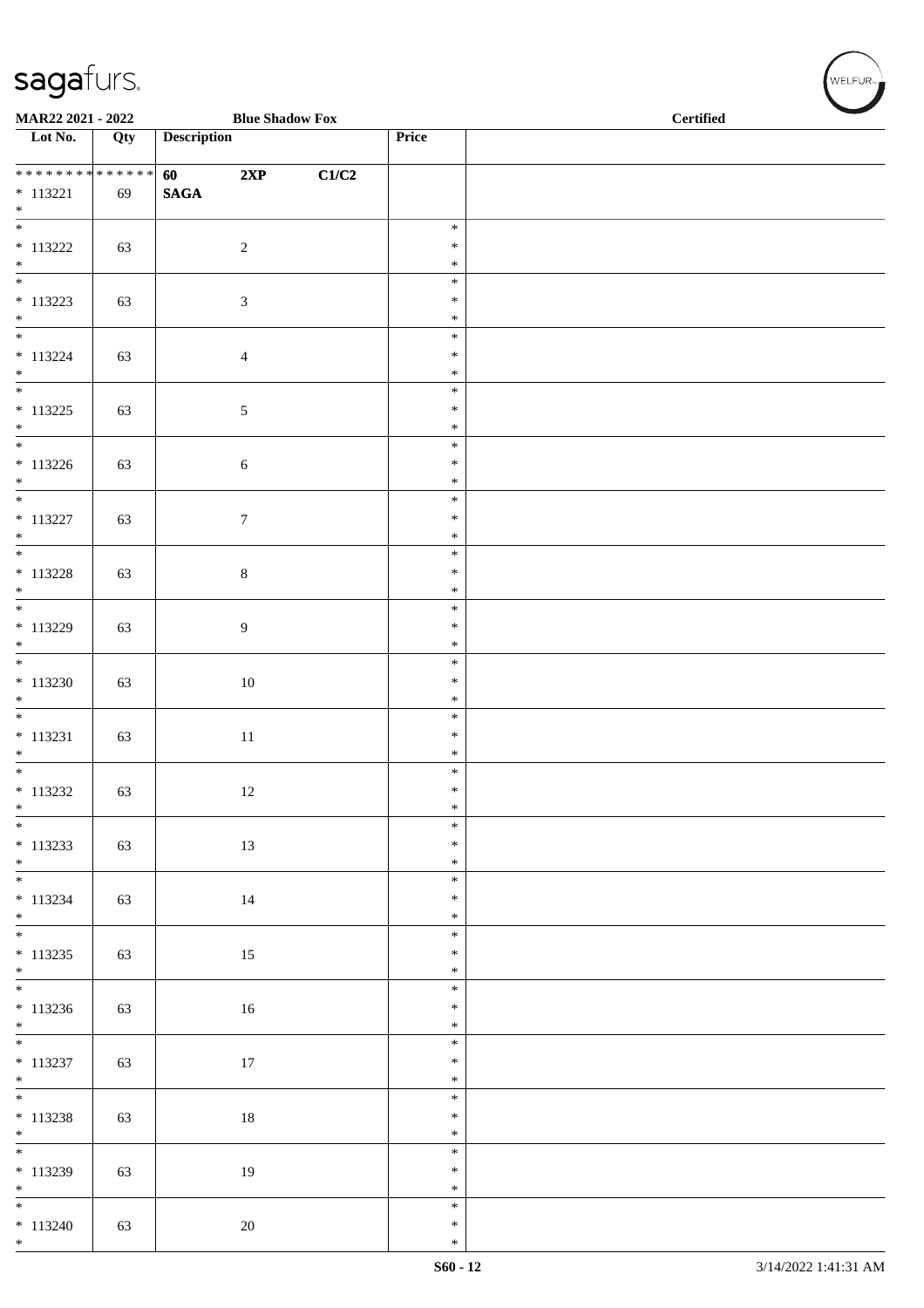| MAR22 2021 - 2022<br><b>Blue Shadow Fox</b>                 |     |                    |                        |       |                    | <b>Certified</b> |
|-------------------------------------------------------------|-----|--------------------|------------------------|-------|--------------------|------------------|
| $\overline{\phantom{1}}$ Lot No.                            | Qty | <b>Description</b> |                        |       | Price              |                  |
|                                                             |     | 60                 | 2XP                    | C1/C2 | $\ast$             |                  |
| $* 113241$                                                  | 63  | <b>SAGA</b>        |                        |       | $\ast$             |                  |
| $*$<br>$\ast$                                               |     |                    |                        |       | $\ast$<br>$\ast$   |                  |
| $* 113242$                                                  | 63  |                    | $22\,$                 |       | $\ast$             |                  |
| $*$<br>$\ast$                                               |     |                    |                        |       | $\ast$<br>$\ast$   |                  |
| $* 113243$                                                  | 63  |                    | 23                     |       | $\ast$             |                  |
| $*$                                                         |     |                    |                        |       | ∗                  |                  |
| $*$<br>$* 113244$                                           | 63  |                    | 24                     |       | $\ast$<br>$\ast$   |                  |
| $*$                                                         |     |                    |                        |       | $\ast$             |                  |
| $\overline{\phantom{0}}$                                    |     |                    |                        |       | $\ast$             |                  |
| $* 113245$<br>$*$                                           | 63  |                    | 25                     |       | $\ast$<br>$\ast$   |                  |
| $\overline{\ast}$                                           |     |                    |                        |       | $\ast$             |                  |
| $* 113246$                                                  | 63  |                    | 26                     |       | $\ast$             |                  |
| $*$<br>$\overline{\phantom{0}}$                             |     |                    |                        |       | $\ast$<br>$\ast$   |                  |
| $* 113247$                                                  | 55  |                    | 1699 Skins             |       | $\ast$             |                  |
| * * * * * * * * * * * * * *<br>******** <mark>******</mark> |     |                    |                        |       | * * * * * * *      |                  |
| $* 113248$                                                  | 69  | 60<br><b>SAGA</b>  | 2XP                    | C3/C4 |                    |                  |
| $*$                                                         |     |                    |                        |       |                    |                  |
| $*$                                                         |     |                    |                        |       | $\ast$             |                  |
| $*113249$<br>* * * * * * * * * * * * * *                    | 32  |                    | 101 Skins              |       | ∗<br>* * * * * * * |                  |
| ******** <mark>******</mark>                                |     | 60                 | 2XP                    | C1/C2 |                    |                  |
| $*113250$                                                   | 76  | <b>SAGA</b>        | <b>LGHT</b>            |       |                    |                  |
| $\ast$<br>$\overline{\phantom{0}}$                          |     |                    |                        |       | $\ast$             |                  |
| $* 113251$                                                  | 70  |                    | $\overline{2}$         |       | $\ast$             |                  |
| $*$                                                         |     |                    |                        |       | $\ast$             |                  |
|                                                             |     |                    |                        |       | $\ast$<br>$\ast$   |                  |
| $* 113252$<br>$\ast$                                        | 70  |                    | $\mathfrak{Z}$         |       | $\ast$             |                  |
| $\ast$                                                      |     |                    |                        |       | ∗                  |                  |
| $*113253$<br>* * * * * * * * * * * * * *                    | 43  |                    | 259 Skins              |       | ∗<br>* * * * * * * |                  |
| **************                                              |     | 60                 | 2XP                    | C1/C2 |                    |                  |
| $*113254$                                                   | 76  | SI                 |                        |       |                    |                  |
| $*$<br>$*$                                                  |     |                    |                        |       | $\ast$             |                  |
| $* 113255$                                                  | 70  |                    | $\overline{c}$         |       | $\ast$             |                  |
| $*$                                                         |     |                    |                        |       | ∗                  |                  |
| $*$<br>$* 113256$                                           |     |                    |                        |       | ∗<br>∗             |                  |
| * * * * * * * * * * * * * *                                 | 53  |                    | 199 Skins              |       | * * * * * * *      |                  |
| * * * * * * * * * * * * * * *                               |     | 60                 | $\mathbf{X}\mathbf{P}$ | C1/C2 |                    |                  |
| $* 113257$<br>$*$                                           | 55  | <b>SROY</b>        | <b>HEAV</b>            |       |                    |                  |
| $*$                                                         |     |                    |                        |       | $\ast$             |                  |
| $* 113258$                                                  | 49  |                    | 2                      |       | $\ast$             |                  |
| $*$<br>$\ast$                                               |     |                    |                        |       | ∗                  |                  |
| $* 113259$                                                  | 49  |                    | 3                      |       | $\ast$<br>$\ast$   |                  |
| $\ast$                                                      |     |                    |                        |       | $\ast$             |                  |
| $\ast$                                                      |     |                    |                        |       | $\ast$             |                  |
| $*113260$<br>$*$                                            | 49  |                    | 4                      |       | ∗<br>$\ast$        |                  |

WELFUR<sub><sup>N</sub></sub></sub></sup>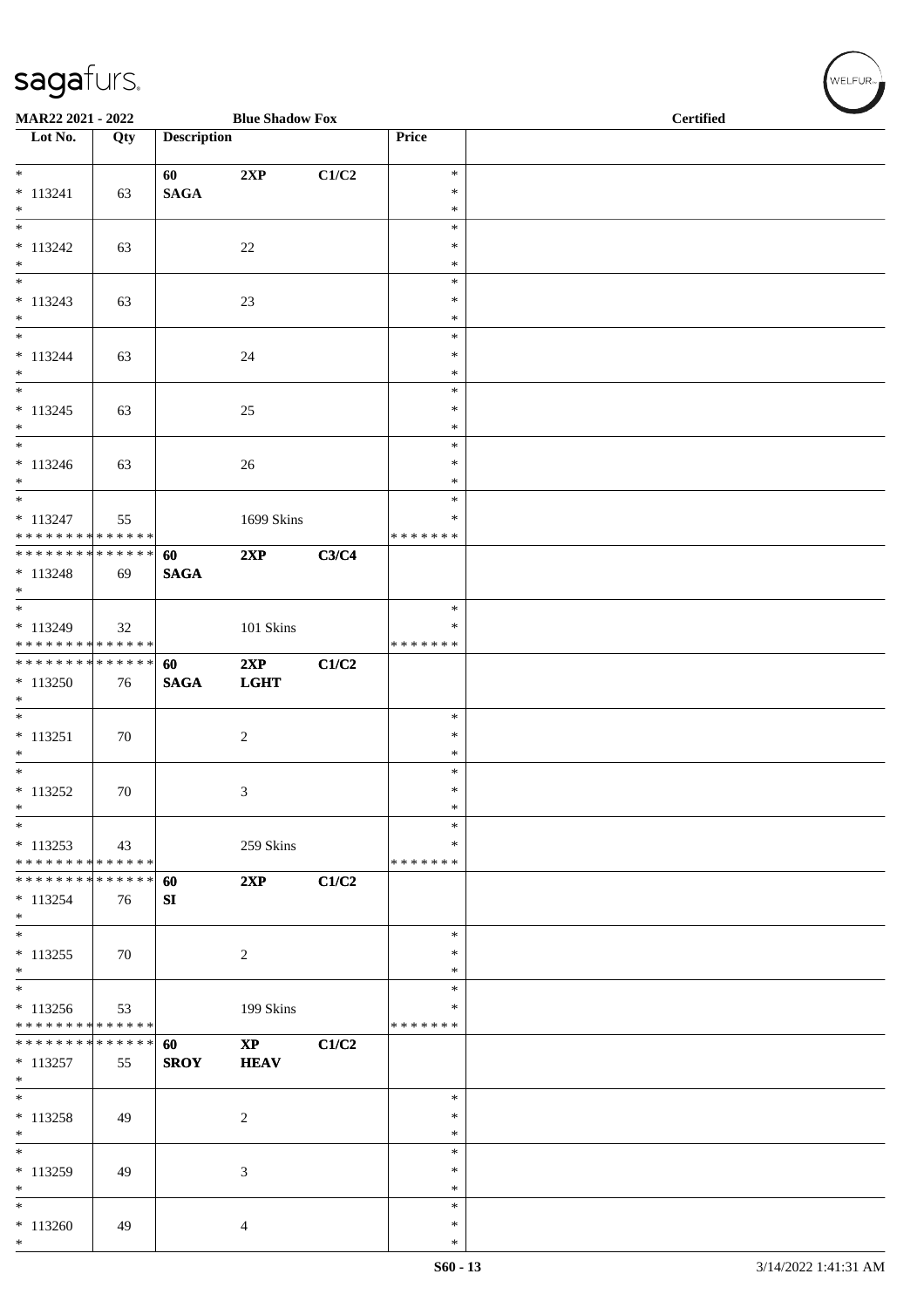| MAR22 2021 - 2022                     |     |                    | <b>Blue Shadow Fox</b> |       |                  | <b>Certified</b> |  |  |  |
|---------------------------------------|-----|--------------------|------------------------|-------|------------------|------------------|--|--|--|
| $\overline{\phantom{1}}$ Lot No.      | Qty | <b>Description</b> |                        |       | Price            |                  |  |  |  |
| $*$                                   |     | 60                 | $\mathbf{X}\mathbf{P}$ | C1/C2 | $\ast$           |                  |  |  |  |
| $* 113261$<br>$*$                     | 49  | <b>SROY</b>        | <b>HEAV</b>            |       | $\ast$<br>$\ast$ |                  |  |  |  |
| $\overline{\phantom{0}}$              |     |                    |                        |       | $\ast$           |                  |  |  |  |
| $* 113262$<br>$*$                     | 49  |                    | $\sqrt{6}$             |       | $\ast$<br>$\ast$ |                  |  |  |  |
| $\overline{\phantom{0}}$              |     |                    |                        |       | $\ast$           |                  |  |  |  |
| $* 113263$<br>$*$                     | 49  |                    | $\boldsymbol{7}$       |       | $\ast$<br>$\ast$ |                  |  |  |  |
| $\overline{\phantom{0}}$              |     |                    |                        |       | $\ast$<br>$\ast$ |                  |  |  |  |
| $* 113264$<br>$*$                     | 49  |                    | $8\,$                  |       | $\ast$           |                  |  |  |  |
| $* 113265$                            | 49  |                    | $\boldsymbol{9}$       |       | $\ast$<br>$\ast$ |                  |  |  |  |
| $*$                                   |     |                    |                        |       | $\ast$           |                  |  |  |  |
| $\overline{\phantom{0}}$<br>$*113266$ | 49  |                    | 10                     |       | $\ast$<br>$\ast$ |                  |  |  |  |
| $*$<br>$*$                            |     |                    |                        |       | $\ast$<br>$\ast$ |                  |  |  |  |
| $* 113267$                            | 49  |                    | $11\,$                 |       | $\ast$           |                  |  |  |  |
| $*$                                   |     |                    |                        |       | $\ast$<br>$\ast$ |                  |  |  |  |
| $* 113268$                            | 49  |                    | 12                     |       | $\ast$           |                  |  |  |  |
| $*$                                   |     |                    |                        |       | $\ast$<br>$\ast$ |                  |  |  |  |
| $* 113269$                            | 49  |                    | 13                     |       | $\ast$           |                  |  |  |  |
| $*$<br>$*$                            |     |                    |                        |       | $\ast$<br>$\ast$ |                  |  |  |  |
| $* 113270$<br>$\ast$                  | 49  |                    | 14                     |       | $\ast$<br>$\ast$ |                  |  |  |  |
|                                       |     |                    |                        |       | $\ast$           |                  |  |  |  |
| $* 113271$<br>$*$                     | 49  |                    | $15\,$                 |       | $\ast$<br>$\ast$ |                  |  |  |  |
| $* 113272$                            | 49  |                    |                        |       | $\ast$<br>$\ast$ |                  |  |  |  |
| $\ast$                                |     |                    | 16                     |       | $\ast$           |                  |  |  |  |
| $*$<br>$* 113273$                     | 49  |                    | 17                     |       | $\ast$<br>$\ast$ |                  |  |  |  |
| $*$<br>$\overline{\phantom{0}}$       |     |                    |                        |       | $\ast$           |                  |  |  |  |
| $* 113274$                            | 49  |                    | 18                     |       | $\ast$<br>$\ast$ |                  |  |  |  |
| $*$<br>$\overline{\ast}$              |     |                    |                        |       | $\ast$<br>$\ast$ |                  |  |  |  |
| $* 113275$                            | 49  |                    | 19                     |       | $\ast$           |                  |  |  |  |
| $*$                                   |     |                    |                        |       | $\ast$<br>$\ast$ |                  |  |  |  |
| $* 113276$                            | 49  |                    | 20                     |       | $\ast$           |                  |  |  |  |
| $*$                                   |     |                    |                        |       | $\ast$<br>$\ast$ |                  |  |  |  |
| $* 113277$<br>$*$                     | 49  |                    | $21\,$                 |       | $\ast$<br>$\ast$ |                  |  |  |  |
|                                       |     |                    |                        |       | $\ast$           |                  |  |  |  |
| $* 113278$<br>$*$                     | 49  |                    | $22\,$                 |       | $\ast$<br>$\ast$ |                  |  |  |  |
|                                       |     |                    |                        |       | $\ast$           |                  |  |  |  |
| $* 113279$<br>$*$                     | 49  |                    | $23\,$                 |       | $\ast$<br>$\ast$ |                  |  |  |  |
| $\overline{\ast}$<br>$* 113280$       | 49  |                    | 24                     |       | $\ast$<br>$\ast$ |                  |  |  |  |
| $*$                                   |     |                    |                        |       | $\ast$           |                  |  |  |  |

WELFUR<sub><sup>N</sub></sub></sub></sup>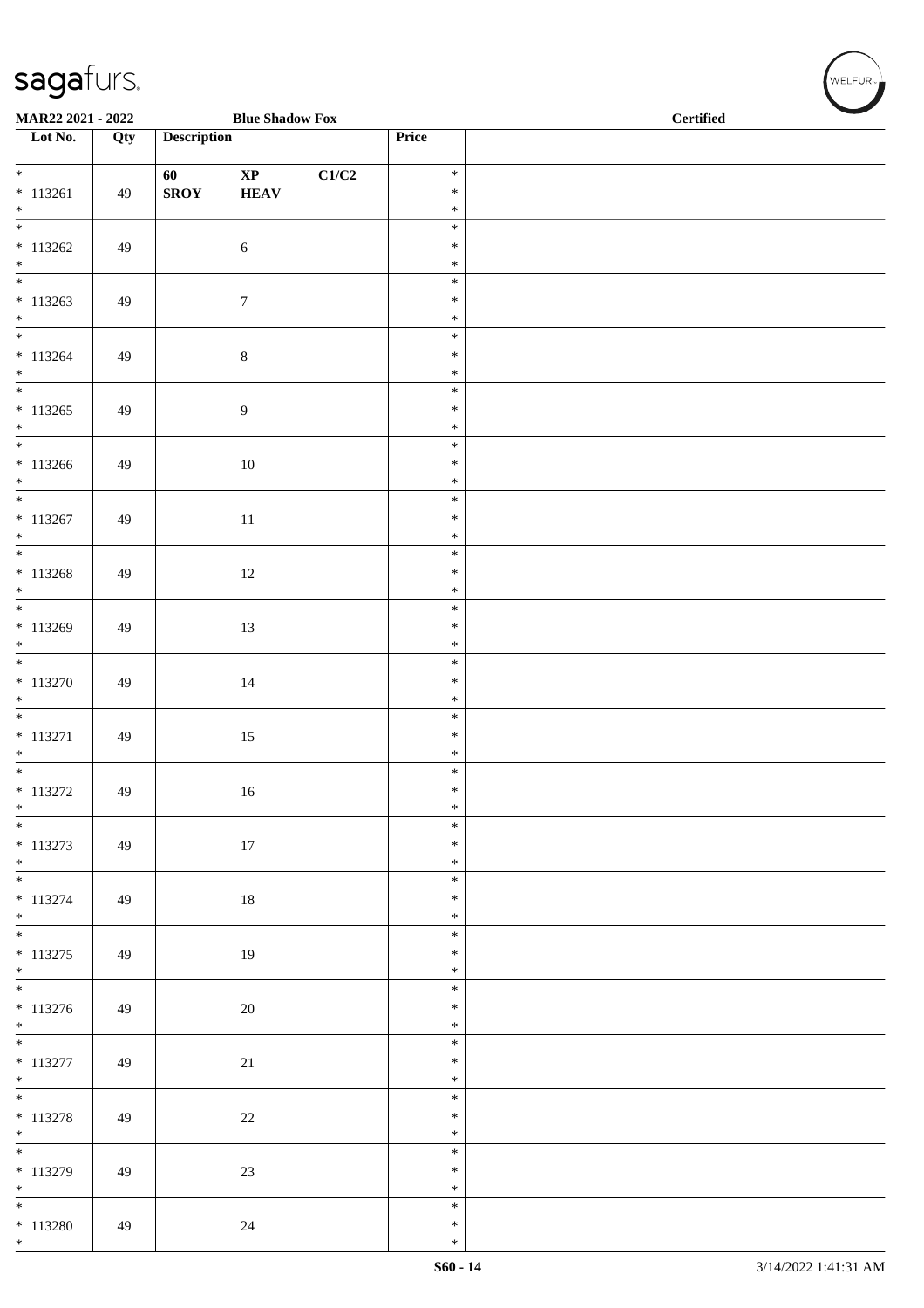| MAR22 2021 - 2022                                                             |     |                    | <b>Blue Shadow Fox</b>                |       |                             | <b>Certified</b> |  |  |
|-------------------------------------------------------------------------------|-----|--------------------|---------------------------------------|-------|-----------------------------|------------------|--|--|
| Lot No.                                                                       | Qty | <b>Description</b> |                                       |       | Price                       |                  |  |  |
| $\overline{\ast}$<br>* 113281<br>$*$                                          | 33  | 60<br><b>SROY</b>  | $\mathbf{X}\mathbf{P}$<br><b>HEAV</b> | C1/C2 | $\ast$<br>$\ast$<br>$\ast$  |                  |  |  |
| $\overline{\ast}$<br>$* 113282$<br>* * * * * * * * <mark>* * * * * * *</mark> | 21  |                    | 1236 Skins                            |       | $\ast$<br>$\ast$<br>******* |                  |  |  |
| 113283                                                                        | 47  | 60<br><b>SROY</b>  | $\mathbf{XP}$<br><b>HEAV</b>          | C3/C4 |                             |                  |  |  |
| ******** <mark>******</mark><br>$* 113284$<br>$*$                             | 62  | 60<br><b>SROY</b>  | $\bold{XP}$                           | C1/C2 |                             |                  |  |  |
| $* 113285$<br>$*$                                                             | 56  |                    | $\overline{2}$                        |       | $\ast$<br>$\ast$<br>$\ast$  |                  |  |  |
| $* 113286$<br>$\ast$                                                          | 56  |                    | $\mathfrak{Z}$                        |       | $\ast$<br>$\ast$<br>$\ast$  |                  |  |  |
| $* 113287$<br>$*$                                                             | 56  |                    | $\overline{4}$                        |       | $\ast$<br>$\ast$<br>$\ast$  |                  |  |  |
| * 113288<br>$*$                                                               | 56  |                    | $\mathfrak{S}$                        |       | $\ast$<br>$\ast$<br>$\ast$  |                  |  |  |
| * 113289<br>$*$                                                               | 56  |                    | $\sqrt{6}$                            |       | $\ast$<br>$\ast$<br>$\ast$  |                  |  |  |
| $*113290$<br>$*$                                                              | 56  |                    | $\tau$                                |       | $\ast$<br>$\ast$<br>$\ast$  |                  |  |  |
| $* 113291$<br>$*$                                                             | 56  |                    | $\,8\,$                               |       | $\ast$<br>$\ast$<br>$\ast$  |                  |  |  |
| * 113292<br>$*$                                                               | 56  |                    | 9                                     |       | $\ast$<br>$\ast$<br>$\ast$  |                  |  |  |
| $* 113293$<br>$*$                                                             | 56  |                    | $10\,$                                |       | $\ast$<br>$\ast$<br>$\ast$  |                  |  |  |
| $* 113294$<br>$*$                                                             | 56  |                    | 11                                    |       | $\ast$<br>$\ast$<br>$\ast$  |                  |  |  |
| $\overline{\ast}$<br>$* 113295$<br>$*$                                        | 56  |                    | 12                                    |       | $\ast$<br>$\ast$<br>$\ast$  |                  |  |  |
| $\overline{\ast}$<br>$*113296$<br>$*$                                         | 56  |                    | 13                                    |       | $\ast$<br>$\ast$<br>$\ast$  |                  |  |  |
| $* 113297$<br>$*$                                                             | 56  |                    | 14                                    |       | $\ast$<br>$\ast$<br>$\ast$  |                  |  |  |
| $* 113298$<br>$*$                                                             | 56  |                    | 15                                    |       | $\ast$<br>$\ast$<br>$\ast$  |                  |  |  |
| $*113299$<br>$*$                                                              | 56  |                    | 16                                    |       | $\ast$<br>$\ast$<br>$\ast$  |                  |  |  |
| $*113300$<br>$*$                                                              | 56  |                    | 17                                    |       | $\ast$<br>$\ast$<br>$\ast$  |                  |  |  |

 $(\sqrt{\text{WELFUR}_{n}})$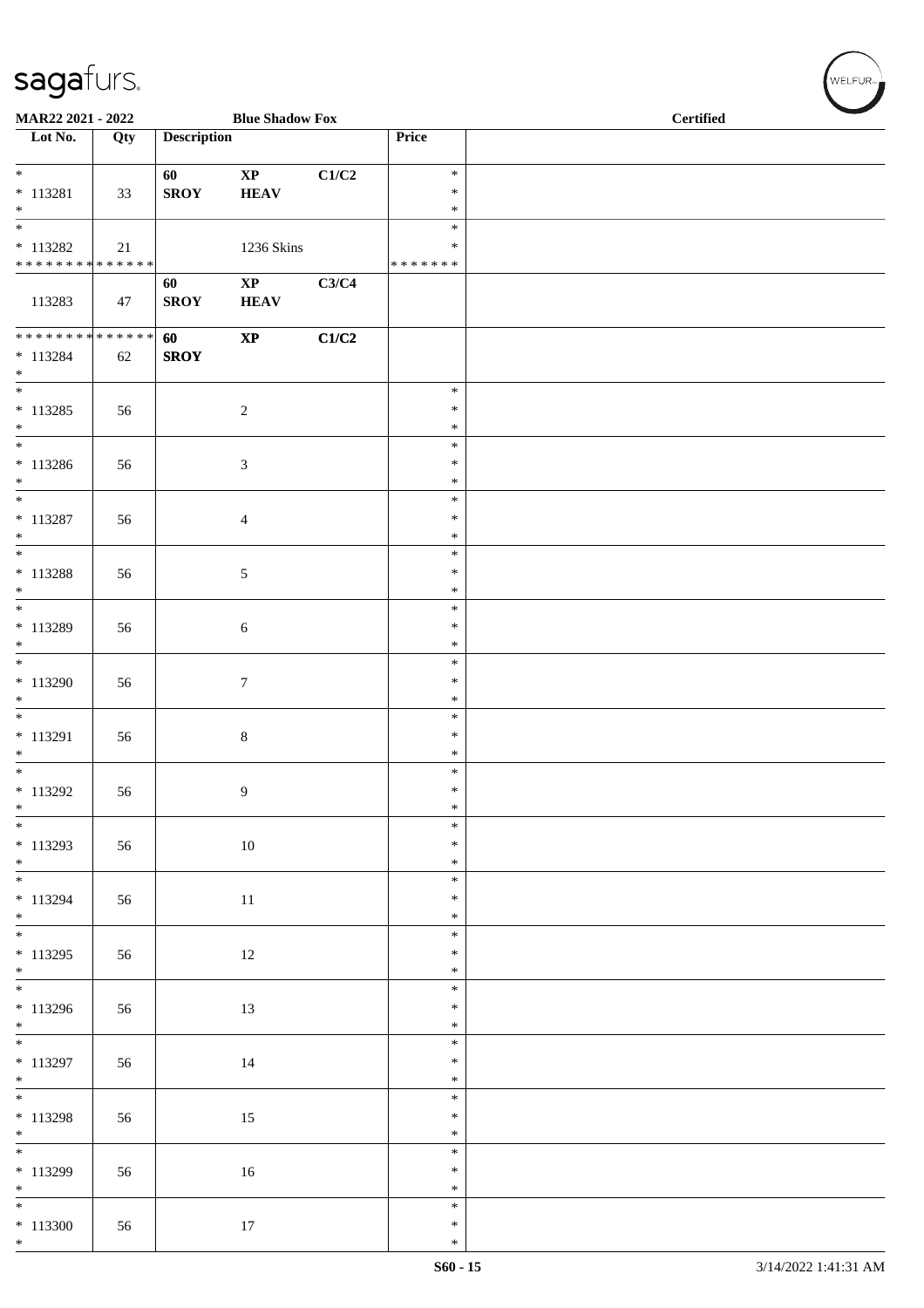| MAR22 2021 - 2022                      |     |                    | <b>Blue Shadow Fox</b> |       |                  | <b>Certified</b> |  |  |  |
|----------------------------------------|-----|--------------------|------------------------|-------|------------------|------------------|--|--|--|
| $\overline{\phantom{1}}$ Lot No.       | Qty | <b>Description</b> |                        |       | Price            |                  |  |  |  |
| $*$                                    |     | 60                 | $\mathbf{X}\mathbf{P}$ | C1/C2 | $\ast$           |                  |  |  |  |
| $* 113301$                             | 56  | <b>SROY</b>        |                        |       | $\ast$           |                  |  |  |  |
| $\ast$<br>$\overline{\phantom{0}}$     |     |                    |                        |       | $\ast$<br>$\ast$ |                  |  |  |  |
| $* 113302$<br>$*$                      | 56  |                    | 19                     |       | $\ast$<br>$\ast$ |                  |  |  |  |
|                                        |     |                    |                        |       | $\ast$           |                  |  |  |  |
| $* 113303$<br>$\ast$                   | 56  |                    | 20                     |       | $\ast$<br>$\ast$ |                  |  |  |  |
| $\overline{\phantom{0}}$               |     |                    |                        |       | $\ast$           |                  |  |  |  |
| $* 113304$<br>$*$                      | 56  |                    | 21                     |       | $\ast$<br>$\ast$ |                  |  |  |  |
| $\overline{\phantom{0}}$               |     |                    |                        |       | $\ast$           |                  |  |  |  |
| $* 113305$<br>$*$                      | 56  |                    | $22\,$                 |       | $\ast$<br>$\ast$ |                  |  |  |  |
| $\overline{\ast}$                      |     |                    |                        |       | $\ast$           |                  |  |  |  |
| $* 113306$<br>$*$                      | 56  |                    | $23\,$                 |       | $\ast$<br>$\ast$ |                  |  |  |  |
| $\overline{\ }$                        |     |                    |                        |       | $\ast$<br>$\ast$ |                  |  |  |  |
| $* 113307$<br>$\ast$                   | 56  |                    | $24\,$                 |       | $\ast$           |                  |  |  |  |
| $\overline{\phantom{0}}$<br>$* 113308$ | 56  |                    | $25\,$                 |       | $\ast$<br>$\ast$ |                  |  |  |  |
| $*$                                    |     |                    |                        |       | $\ast$           |                  |  |  |  |
| $* 113309$                             | 56  |                    | $26\,$                 |       | $\ast$<br>$\ast$ |                  |  |  |  |
| $\ast$<br>$\overline{\phantom{0}}$     |     |                    |                        |       | $\ast$           |                  |  |  |  |
| $* 113310$                             | 56  |                    | $27\,$                 |       | $\ast$<br>$\ast$ |                  |  |  |  |
| $\ast$<br>$\overline{\phantom{0}}$     |     |                    |                        |       | $\ast$<br>$\ast$ |                  |  |  |  |
| $* 113311$                             | 56  |                    | $28\,$                 |       | $\ast$           |                  |  |  |  |
| $\ast$<br>$*$                          |     |                    |                        |       | $\ast$<br>$\ast$ |                  |  |  |  |
| $* 113312$                             | 56  |                    | 29                     |       | $\ast$           |                  |  |  |  |
| $\ast$<br>$\frac{1}{*}$                |     |                    |                        |       | $\ast$<br>$\ast$ |                  |  |  |  |
| $* 113313$                             | 56  |                    | $30\,$                 |       | $\ast$           |                  |  |  |  |
| $*$<br>$\overline{\phantom{0}}$        |     |                    |                        |       | $\ast$<br>$\ast$ |                  |  |  |  |
| $* 113314$<br>$*$                      | 56  |                    | $31\,$                 |       | $\ast$<br>$\ast$ |                  |  |  |  |
|                                        |     |                    |                        |       | $\ast$           |                  |  |  |  |
| $* 113315$<br>$*$                      | 56  |                    | $32\,$                 |       | $\ast$<br>$\ast$ |                  |  |  |  |
|                                        |     |                    |                        |       | $\ast$           |                  |  |  |  |
| $* 113316$<br>$*$                      | 56  |                    | 33                     |       | $\ast$<br>$\ast$ |                  |  |  |  |
| $* 113317$                             | 56  |                    | 34                     |       | $\ast$<br>$\ast$ |                  |  |  |  |
| $*$                                    |     |                    |                        |       | $\ast$           |                  |  |  |  |
| $* 113318$                             | 56  |                    | 35                     |       | $\ast$<br>$\ast$ |                  |  |  |  |
| $*$<br>$\overline{\phantom{0}}$        |     |                    |                        |       | $\ast$           |                  |  |  |  |
| $* 113319$                             | 56  |                    | 36                     |       | $\ast$<br>$\ast$ |                  |  |  |  |
| $*$<br>$\overline{\phantom{0}}$        |     |                    |                        |       | $\ast$<br>$\ast$ |                  |  |  |  |
| $* 113320$                             | 56  |                    | $37\,$                 |       | $\ast$           |                  |  |  |  |
| $*$                                    |     |                    |                        |       | $\ast$           |                  |  |  |  |

WELFUR<sub><sup>N</sup></sub>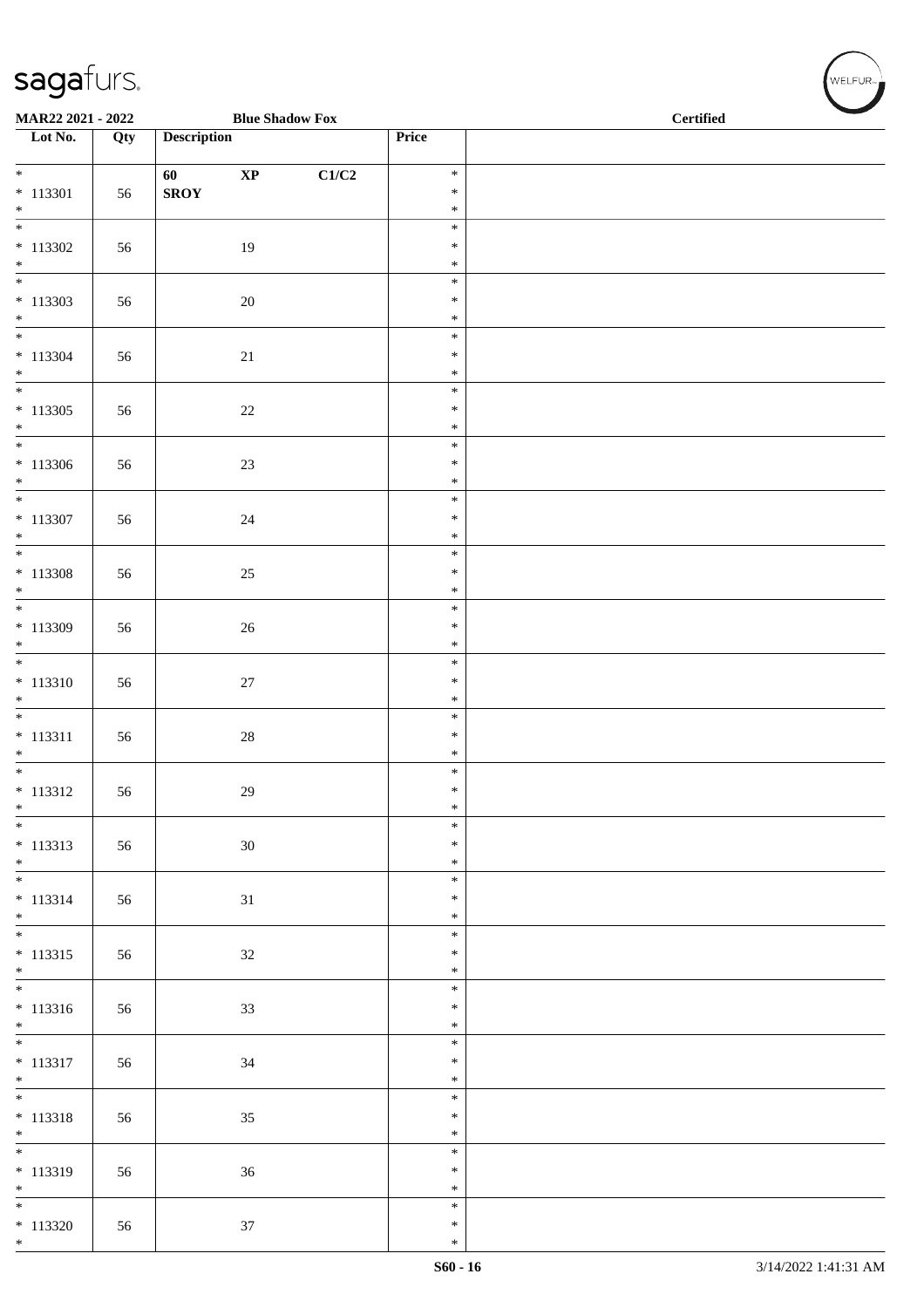| MAR22 2021 - 2022                          |     | <b>Blue Shadow Fox</b> |       |                         | <b>Certified</b> |  |  |
|--------------------------------------------|-----|------------------------|-------|-------------------------|------------------|--|--|
| Lot No.                                    | Qty | <b>Description</b>     |       | Price                   |                  |  |  |
| $\overline{\ast}$                          |     | $\bold{XP}$<br>60      | C1/C2 | $\ast$                  |                  |  |  |
| $* 113321$<br>$\ast$                       | 56  | <b>SROY</b>            |       | $\ast$<br>$\ast$        |                  |  |  |
| $_{\ast}$                                  |     |                        |       | $\ast$                  |                  |  |  |
| $* 113322$<br>$\ast$                       | 56  | 39                     |       | $\ast$<br>$\ast$        |                  |  |  |
| $\overline{\phantom{0}}$<br>$* 113323$     | 56  | 40                     |       | $\ast$<br>$\ast$        |                  |  |  |
| $\ast$<br>$\frac{1}{1}$                    |     |                        |       | $\ast$<br>$\ast$        |                  |  |  |
| $* 113324$<br>$\ast$                       | 56  | 41                     |       | $\ast$<br>$\ast$        |                  |  |  |
| $\overline{\phantom{0}}$<br>$* 113325$     | 56  | 42                     |       | $\ast$<br>$\ast$        |                  |  |  |
| $*$                                        |     |                        |       | $\ast$                  |                  |  |  |
| $*$<br>$* 113326$                          | 56  | $43\,$                 |       | $\ast$<br>$\ast$        |                  |  |  |
| $\ast$<br>$\frac{1}{*}$                    |     |                        |       | $\ast$                  |                  |  |  |
| $* 113327$                                 | 56  | 44                     |       | $\ast$<br>$\ast$        |                  |  |  |
| $\ast$<br>$\overline{\phantom{a}^*}$       |     |                        |       | $\ast$<br>$\ast$        |                  |  |  |
| $* 113328$<br>$\ast$                       | 56  | 45                     |       | $\ast$<br>$\ast$        |                  |  |  |
| $\overline{\phantom{0}}$                   |     |                        |       | $\ast$                  |                  |  |  |
| * 113329<br>$\ast$                         | 56  | 46                     |       | $\ast$<br>$\ast$        |                  |  |  |
| $\overline{\phantom{0}}$<br>$*113330$      | 56  | 47                     |       | $\ast$<br>$\ast$        |                  |  |  |
| $\ast$                                     |     |                        |       | $\ast$                  |                  |  |  |
| $\overline{\phantom{a}^*}$<br>$* 113331$   | 52  | $48\,$                 |       | $\ast$<br>$\ast$        |                  |  |  |
| $\ast$                                     |     |                        |       | $\ast$                  |                  |  |  |
| $\ast$<br>$* 113332$                       | 21  | 49                     |       | $\ast$<br>$\ast$        |                  |  |  |
| $\ast$<br>$\overline{\phantom{a}^*}$       |     |                        |       | $\ast$                  |                  |  |  |
| $* 113333$                                 | 56  | 50                     |       | $\ast$<br>∗             |                  |  |  |
| $\ast$<br>$\overline{\phantom{a}^*}$       |     |                        |       | $\ast$                  |                  |  |  |
| $* 113334$                                 | 56  | 51                     |       | $\ast$<br>$\ast$        |                  |  |  |
| $\ast$<br>$\overline{\phantom{a}^*}$       |     |                        |       | $\ast$<br>$\ast$        |                  |  |  |
| $* 113335$<br>$\ast$                       | 56  | 52                     |       | $\ast$<br>$\ast$        |                  |  |  |
| $\frac{1}{*}$                              |     |                        |       | $\ast$                  |                  |  |  |
| $* 113336$<br>$\ast$                       | 56  | 53                     |       | $\ast$<br>$\ast$        |                  |  |  |
| $\overline{\phantom{0}}$                   |     |                        |       | $\ast$                  |                  |  |  |
| $* 113337$<br>******** <mark>******</mark> | 38  | 2973 Skins             |       | $\ast$<br>* * * * * * * |                  |  |  |
| ******** <mark>******</mark>               |     | $\bold{XP}$<br>60      | C3/C4 |                         |                  |  |  |
| $* 113338$<br>$\ast$                       | 62  | <b>SROY</b>            |       |                         |                  |  |  |
| $\overline{\phantom{a}^*}$                 |     |                        |       | $\ast$<br>$\ast$        |                  |  |  |
| $*113339$<br>$\ast$                        | 56  | $\sqrt{2}$             |       | *                       |                  |  |  |
| $_{\ast}^{-}$<br>$* 113340$                |     |                        |       | $\ast$<br>∗             |                  |  |  |
| ******** <mark>******</mark>               | 51  | 169 Skins              |       | * * * * * * *           |                  |  |  |

WELFUR<sub>72</sub>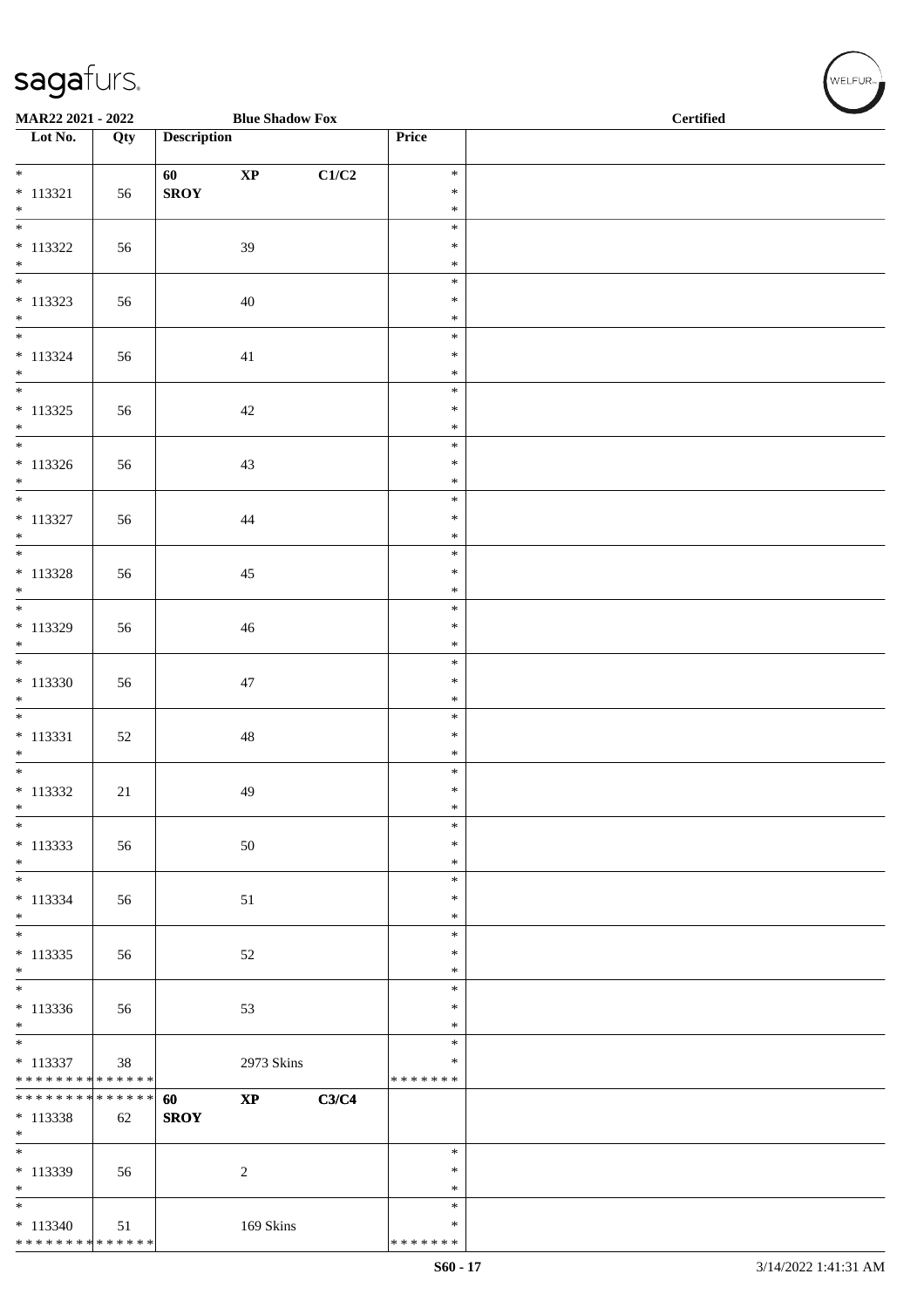| MAR22 2021 - 2022                                              |     |                    | <b>Blue Shadow Fox</b>                  |       |                                      | <b>Certified</b> |
|----------------------------------------------------------------|-----|--------------------|-----------------------------------------|-------|--------------------------------------|------------------|
| Lot No.                                                        | Qty | <b>Description</b> |                                         |       | Price                                |                  |
| **************<br>$* 113341$<br>$*$                            | 69  | 60<br><b>SROY</b>  | $\mathbf{X}\mathbf{P}$<br>$_{\rm LGHT}$ | C1/C2 |                                      |                  |
| $\overline{\phantom{0}}$<br>$* 113342$<br>$\ast$               | 63  |                    | $\sqrt{2}$                              |       | $\ast$<br>$\ast$<br>$\ast$           |                  |
| $\overline{\phantom{0}}$<br>$* 113343$<br>$*$<br>$\frac{1}{*}$ | 63  |                    | $\mathfrak{Z}$                          |       | $\ast$<br>$\ast$<br>$\ast$           |                  |
| $* 113344$<br>$\ast$<br>$\overline{\phantom{0}}$               | 63  |                    | $\overline{4}$                          |       | $\ast$<br>$\ast$<br>$\ast$           |                  |
| $* 113345$<br>$\ast$<br>$\overline{\phantom{0}}$               | 63  |                    | $\sqrt{5}$                              |       | $\ast$<br>$\ast$<br>$\ast$<br>$\ast$ |                  |
| $* 113346$<br>$*$<br>$\frac{1}{*}$                             | 63  |                    | $6\,$                                   |       | $\ast$<br>$\ast$<br>$\ast$           |                  |
| $* 113347$<br>$*$<br>$\overline{\phantom{0}}$                  | 63  |                    | $\boldsymbol{7}$                        |       | $\ast$<br>$\ast$<br>$\ast$           |                  |
| $* 113348$<br>$*$<br>$*$                                       | 63  |                    | $\,8\,$                                 |       | $\ast$<br>$\ast$<br>$\ast$           |                  |
| $* 113349$<br>$*$<br>$\overline{\phantom{0}}$                  | 63  |                    | $\overline{9}$                          |       | $\ast$<br>$\ast$<br>$\ast$           |                  |
| $*113350$<br>$\ast$<br>$\overline{\phantom{0}}$                | 63  |                    | 10                                      |       | $\ast$<br>$\ast$<br>$\ast$           |                  |
| $* 113351$<br>$\ast$                                           | 63  |                    | $11\,$                                  |       | $\ast$<br>$\ast$<br>$\ast$           |                  |
| $* 113352$<br>$\ast$<br>$\frac{1}{1}$                          | 63  |                    | 12                                      |       | $\ast$<br>$\ast$<br>$\ast$           |                  |
| $* 113353$<br>$*$<br>$\overline{\phantom{0}}$                  | 63  |                    | 13                                      |       | $\ast$<br>$\ast$<br>$\ast$           |                  |
| $* 113354$<br>$*$<br>$\overline{\phantom{0}}$                  | 63  |                    | $14\,$                                  |       | $\ast$<br>$\ast$<br>$\ast$           |                  |
| $* 113355$<br>$*$<br>$\overline{\phantom{0}}$                  | 63  |                    | 15                                      |       | $\ast$<br>$\ast$<br>$\ast$           |                  |
| $*113356$<br>$*$<br>$\overline{\phantom{0}}$                   | 63  |                    | 16                                      |       | $\ast$<br>$\ast$<br>$\ast$           |                  |
| $* 113357$<br>$\ast$                                           | 63  |                    | 17                                      |       | $\ast$<br>$\ast$<br>$\ast$           |                  |
| $* 113358$<br>$\ast$<br>$\overline{\phantom{0}}$               | 63  |                    | 18                                      |       | $\ast$<br>$\ast$<br>$\ast$           |                  |
| $* 113359$<br>$*$<br>$\overline{\phantom{0}}$                  | 63  |                    | 19                                      |       | $\ast$<br>$\ast$<br>$\ast$           |                  |
| $*113360$<br>******** <mark>******</mark>                      | 51  |                    | 1254 Skins                              |       | $\ast$<br>* * * * * * *              |                  |

 $w$ ELFUR<sub>m</sub>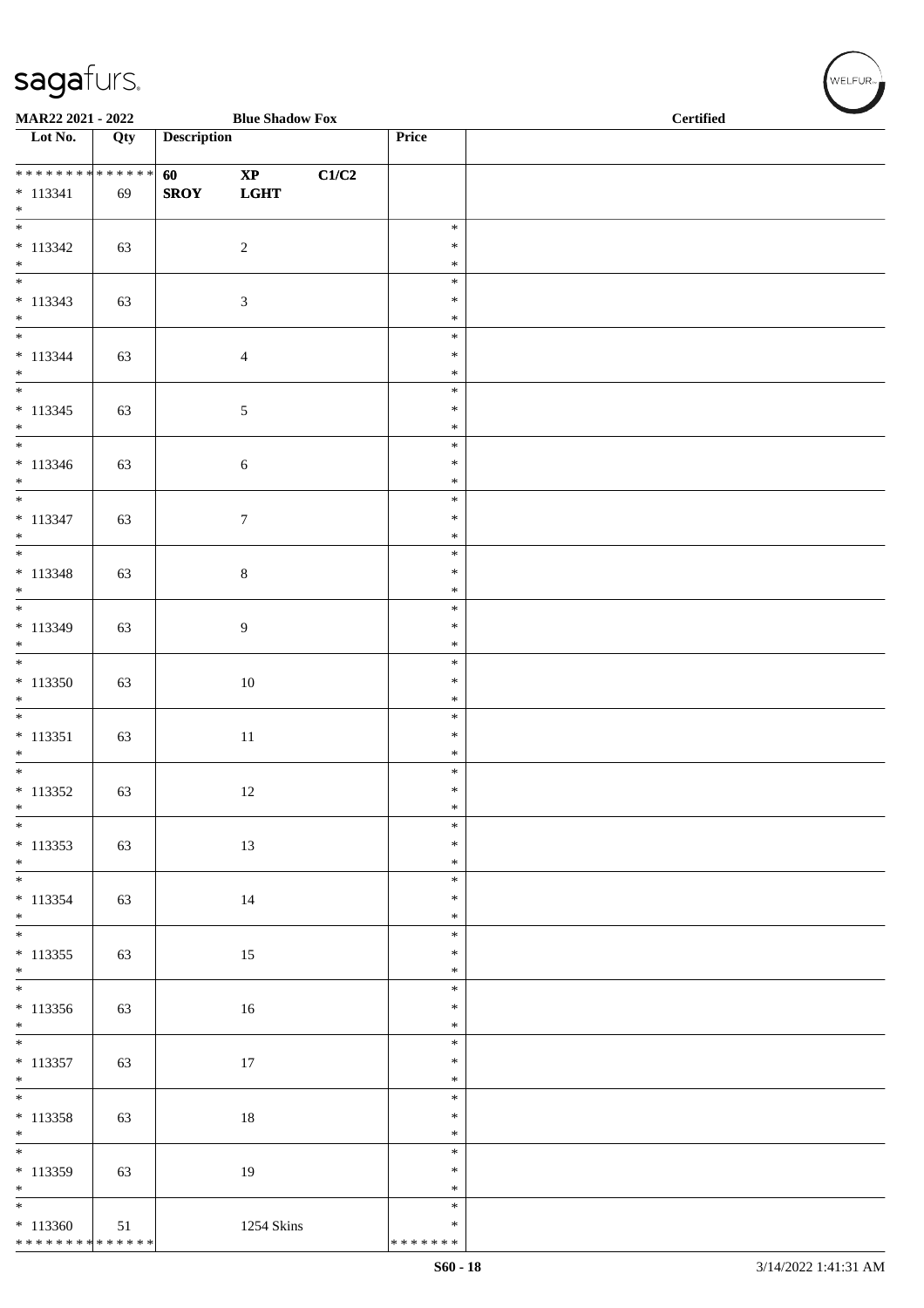| MAR22 2021 - 2022                             |     |                    | <b>Blue Shadow Fox</b> |       |                  | <b>Certified</b> |  |  |  |
|-----------------------------------------------|-----|--------------------|------------------------|-------|------------------|------------------|--|--|--|
| $\overline{\phantom{1}}$ Lot No.              | Qty | <b>Description</b> |                        |       | Price            |                  |  |  |  |
| * * * * * * * * * * * * * * *                 |     | 60                 | $\bold{XP}$            | C1/C2 |                  |                  |  |  |  |
| $* 113361$<br>$*$                             | 69  | $\mathbf{SAGA}$    |                        |       |                  |                  |  |  |  |
| $\overline{\phantom{0}}$<br>$*113362$         | 63  |                    | $\sqrt{2}$             |       | $\ast$<br>$\ast$ |                  |  |  |  |
| $*$<br>$\overline{\phantom{0}}$               |     |                    |                        |       | $\ast$<br>$\ast$ |                  |  |  |  |
| $* 113363$<br>$*$                             | 63  |                    | 3                      |       | $\ast$<br>$\ast$ |                  |  |  |  |
| $\overline{\ast}$<br>$* 113364$               |     |                    |                        |       | $\ast$<br>$\ast$ |                  |  |  |  |
| $\ast$<br>$\overline{\phantom{0}}$            | 63  |                    | $\overline{4}$         |       | $\ast$           |                  |  |  |  |
| $* 113365$                                    | 63  |                    | 5                      |       | $\ast$<br>$\ast$ |                  |  |  |  |
| $*$                                           |     |                    |                        |       | $\ast$<br>$\ast$ |                  |  |  |  |
| $*113366$<br>$*$                              | 63  |                    | $\sqrt{6}$             |       | $\ast$<br>$\ast$ |                  |  |  |  |
| $*$<br>$* 113367$                             | 63  |                    | $\boldsymbol{7}$       |       | $\ast$<br>$\ast$ |                  |  |  |  |
| $*$<br>$\overline{\phantom{0}}$               |     |                    |                        |       | $\ast$<br>$\ast$ |                  |  |  |  |
| $* 113368$<br>$*$                             | 63  |                    | $\,8\,$                |       | $\ast$<br>$\ast$ |                  |  |  |  |
| $\overline{\phantom{0}}$                      |     |                    |                        |       | $\ast$<br>$\ast$ |                  |  |  |  |
| $* 113369$<br>$*$<br>$\overline{\phantom{0}}$ | 63  |                    | 9                      |       | $\ast$           |                  |  |  |  |
| $* 113370$                                    | 63  |                    | $10\,$                 |       | $\ast$<br>$\ast$ |                  |  |  |  |
| $\ast$                                        |     |                    |                        |       | $\ast$<br>$\ast$ |                  |  |  |  |
| $* 113371$<br>$*$                             | 63  |                    | 11                     |       | $\ast$<br>$\ast$ |                  |  |  |  |
| $* 113372$                                    | 63  |                    | 12                     |       | $\ast$<br>$\ast$ |                  |  |  |  |
| $\ast$<br>$\overline{\ast}$                   |     |                    |                        |       | $\ast$<br>$\ast$ |                  |  |  |  |
| $* 113373$<br>$*$                             | 63  |                    | $13\,$                 |       | $\ast$<br>$\ast$ |                  |  |  |  |
| $\overline{\phantom{0}}$                      |     |                    |                        |       | $\ast$<br>$\ast$ |                  |  |  |  |
| * 113374<br>$*$                               | 63  |                    | $14\,$                 |       | $\ast$           |                  |  |  |  |
| $* 113375$                                    | 63  |                    | 15                     |       | $\ast$<br>$\ast$ |                  |  |  |  |
| $*$<br>$\overline{\phantom{0}}$               |     |                    |                        |       | $\ast$<br>$\ast$ |                  |  |  |  |
| $* 113376$<br>$*$                             | 63  |                    | $16\,$                 |       | $\ast$<br>$\ast$ |                  |  |  |  |
| $\overline{\phantom{0}}$<br>$* 113377$        | 63  |                    | 17                     |       | $\ast$<br>$\ast$ |                  |  |  |  |
| $*$                                           |     |                    |                        |       | $\ast$<br>$\ast$ |                  |  |  |  |
| $* 113378$<br>$*$                             | 63  |                    | $18\,$                 |       | $\ast$<br>$\ast$ |                  |  |  |  |
| $\overline{\phantom{0}}$                      |     |                    |                        |       | $\ast$<br>$\ast$ |                  |  |  |  |
| $* 113379$<br>$*$<br>$\overline{\phantom{0}}$ | 63  |                    | 19                     |       | $\ast$           |                  |  |  |  |
| $* 113380$                                    | 63  |                    | $20\,$                 |       | $\ast$<br>$\ast$ |                  |  |  |  |
| $*$                                           |     |                    |                        |       | $\ast$           |                  |  |  |  |

 $(w$ ELFUR-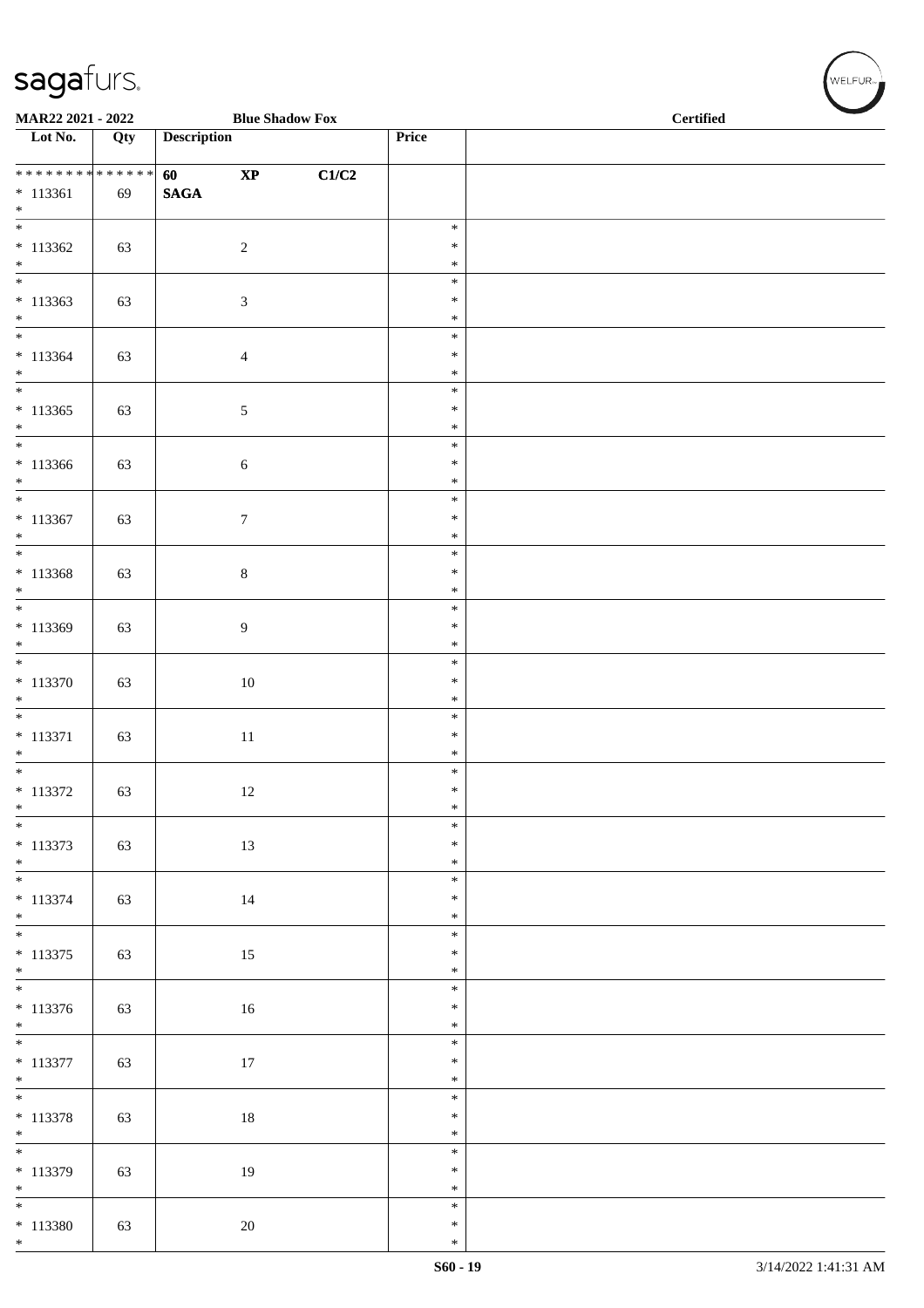| MAR22 2021 - 2022                    |        |                    | <b>Blue Shadow Fox</b>      |       |                  | $\overline{\phantom{0}}$<br><b>Certified</b> |  |  |  |
|--------------------------------------|--------|--------------------|-----------------------------|-------|------------------|----------------------------------------------|--|--|--|
| $\overline{\phantom{1}}$ Lot No.     | Qty    | <b>Description</b> |                             |       | Price            |                                              |  |  |  |
| $*$                                  |        | 60                 | $\bold{XP}$                 | C1/C2 | $\ast$           |                                              |  |  |  |
| $* 113381$                           | 63     | <b>SAGA</b>        |                             |       | $\ast$           |                                              |  |  |  |
| $*$                                  |        |                    |                             |       | $\ast$           |                                              |  |  |  |
| $\ast$                               |        |                    |                             |       | $\ast$<br>$\ast$ |                                              |  |  |  |
| $* 113382$<br>$\ast$                 | 63     |                    | $22\,$                      |       | $\ast$           |                                              |  |  |  |
| $\overline{\phantom{0}}$             |        |                    |                             |       | $\ast$           |                                              |  |  |  |
| $* 113383$                           | 63     |                    | 23                          |       | $\ast$           |                                              |  |  |  |
| $*$<br>$\overline{\phantom{a}^*}$    |        |                    |                             |       | $\ast$<br>$\ast$ |                                              |  |  |  |
| $* 113384$                           | 63     |                    | 24                          |       | $\ast$           |                                              |  |  |  |
| $\ast$                               |        |                    |                             |       | $\ast$           |                                              |  |  |  |
| $\ast$                               |        |                    |                             |       | $\ast$           |                                              |  |  |  |
| $* 113385$<br>$*$                    | 63     |                    | 25                          |       | $\ast$<br>$\ast$ |                                              |  |  |  |
| $\overline{\phantom{1}}$             |        |                    |                             |       | $\ast$           |                                              |  |  |  |
| $* 113386$                           | 63     |                    | 26                          |       | $\ast$           |                                              |  |  |  |
| $*$                                  |        |                    |                             |       | $\ast$           |                                              |  |  |  |
| $\overline{\phantom{0}}$             |        |                    |                             |       | $\ast$           |                                              |  |  |  |
| $* 113387$<br>$*$                    | 63     |                    | $27\,$                      |       | $\ast$<br>$\ast$ |                                              |  |  |  |
| $*$                                  |        |                    |                             |       | $\ast$           |                                              |  |  |  |
| $* 113388$                           | 25     |                    | 1732 Skins                  |       | $\ast$           |                                              |  |  |  |
| * * * * * * * * * * * * * *          |        |                    |                             |       | * * * * * * *    |                                              |  |  |  |
| ******** <mark>******</mark>         |        | 60                 | $\bold{XP}$                 | C3/C4 |                  |                                              |  |  |  |
| * 113389<br>$*$                      | 69     | <b>SAGA</b>        |                             |       |                  |                                              |  |  |  |
| $\overline{\phantom{0}}$             |        |                    |                             |       | $\ast$           |                                              |  |  |  |
| * 113390                             | 63     |                    | $\sqrt{2}$                  |       | $\ast$           |                                              |  |  |  |
| $\ast$<br>$\ast$                     |        |                    |                             |       | $\ast$           |                                              |  |  |  |
| $* 113391$                           | 59     |                    | 191 Skins                   |       | $\ast$<br>$\ast$ |                                              |  |  |  |
| * * * * * * * * * * * * * *          |        |                    |                             |       | * * * * * * *    |                                              |  |  |  |
| ******** <mark>******</mark>         |        | 60                 | $\mathbf{X}\mathbf{P}$      | C1/C2 |                  |                                              |  |  |  |
| * 113392                             | 76     | <b>SAGA</b>        | <b>LGHT</b>                 |       |                  |                                              |  |  |  |
| $\ast$<br>$\overline{\phantom{a}^*}$ |        |                    |                             |       | $\ast$           |                                              |  |  |  |
| $* 113393$                           | 70     |                    | $\sqrt{2}$                  |       | $\ast$           |                                              |  |  |  |
| $*$                                  |        |                    |                             |       | $\ast$           |                                              |  |  |  |
| $*$                                  |        |                    |                             |       | $\ast$           |                                              |  |  |  |
| $* 113394$<br>$*$                    | 70     |                    | $\mathfrak{Z}$              |       | $\ast$<br>$\ast$ |                                              |  |  |  |
| $\overline{\phantom{0}}$             |        |                    |                             |       | $\ast$           |                                              |  |  |  |
| $* 113395$                           | 70     |                    | $\overline{4}$              |       | ∗                |                                              |  |  |  |
| $*$<br>$\overline{\phantom{0}}$      |        |                    |                             |       | $\ast$           |                                              |  |  |  |
| * 113396                             |        |                    |                             |       | $\ast$<br>∗      |                                              |  |  |  |
| * * * * * * * * * * * * * *          | 61     |                    | 347 Skins                   |       | * * * * * * *    |                                              |  |  |  |
| * * * * * * * * * * * * * *          |        | 60                 | $\mathbf{X}\mathbf{P}$      | C1/C2 |                  |                                              |  |  |  |
| * 113397                             | 76     | SI                 |                             |       |                  |                                              |  |  |  |
| $\ast$<br>$\overline{\phantom{0}}$   |        |                    |                             |       | $\ast$           |                                              |  |  |  |
| * 113398                             | 70     |                    | $\boldsymbol{2}$            |       | ∗                |                                              |  |  |  |
| $\ast$                               |        |                    |                             |       | ∗                |                                              |  |  |  |
| $\overline{\phantom{0}}$             |        |                    |                             |       | $\ast$           |                                              |  |  |  |
| * 113399                             | $70\,$ |                    | $\ensuremath{\mathfrak{Z}}$ |       | $\ast$           |                                              |  |  |  |
| $\ast$<br>$\ast$                     |        |                    |                             |       | $\ast$<br>$\ast$ |                                              |  |  |  |
| $* 113400$                           | 70     |                    | 4                           |       | $\ast$           |                                              |  |  |  |
| $*$                                  |        |                    |                             |       | $\ast$           |                                              |  |  |  |

WELFUR<sub><sup>N</sup></sub>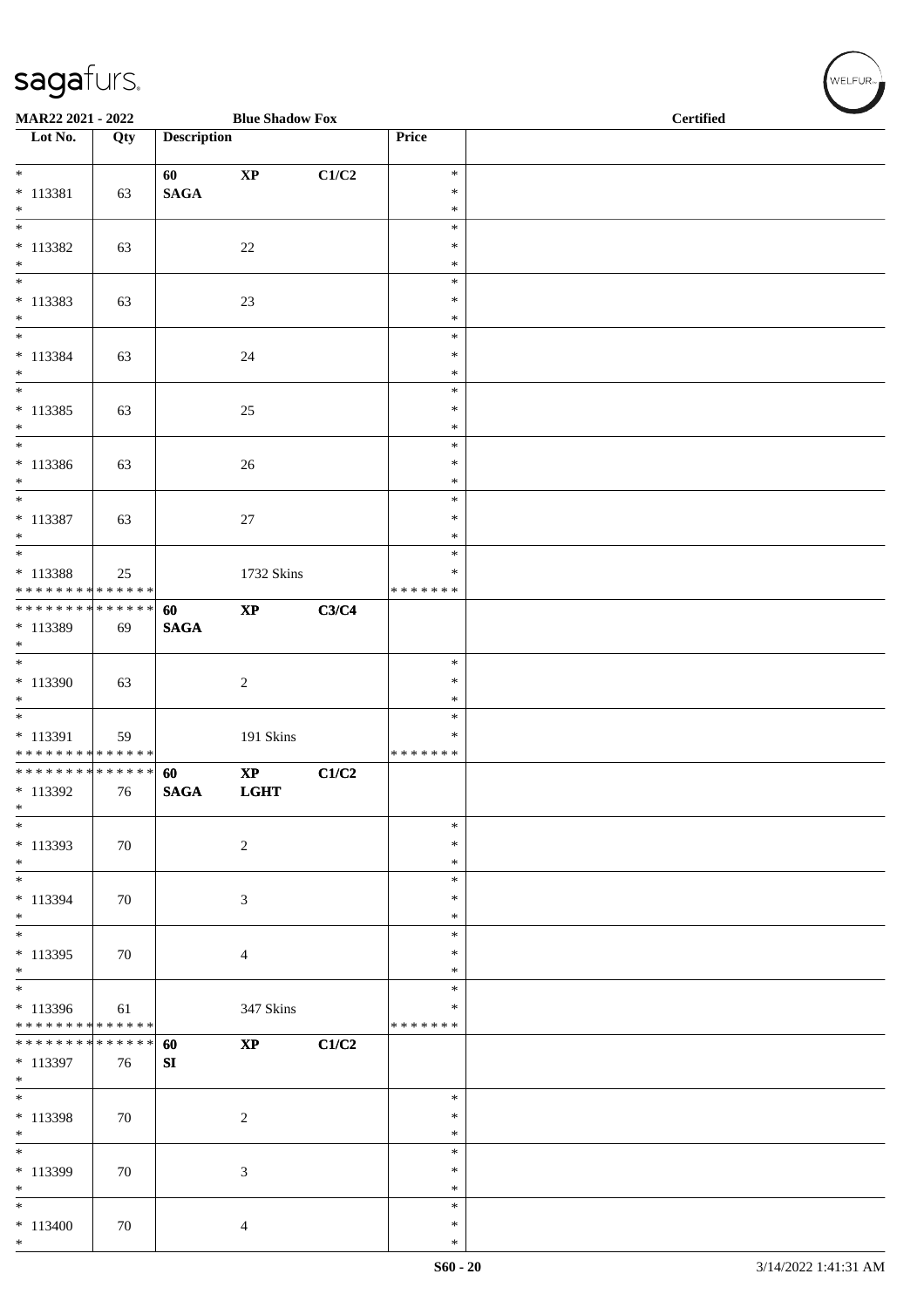| MAR22 2021 - 2022                                                      |     |                        | <b>Blue Shadow Fox</b>      |       |                                   | <b>Certified</b> |  |  |  |
|------------------------------------------------------------------------|-----|------------------------|-----------------------------|-------|-----------------------------------|------------------|--|--|--|
| $\overline{\phantom{1}}$ Lot No.                                       | Qty | <b>Description</b>     |                             |       | Price                             |                  |  |  |  |
| $\ast$<br>$* 113401$<br>$\ast$                                         | 59  | 60<br>${\bf S}{\bf I}$ | $\bold{XP}$                 | C1/C2 | $\ast$<br>$\ast$<br>$\ast$        |                  |  |  |  |
| $\overline{\phantom{a}}$<br>$* 113402$<br>******** <mark>******</mark> | 21  |                        | 366 Skins                   |       | $\ast$<br>$\ast$<br>* * * * * * * |                  |  |  |  |
| **************<br>$* 113403$<br>$\ast$                                 | 55  | 60<br><b>SROY</b>      | <b>PALE</b><br><b>HEAV</b>  | C1/C2 |                                   |                  |  |  |  |
| $\overline{\ast}$<br>$* 113404$<br>$\ast$                              | 49  |                        | $\overline{c}$              |       | $\ast$<br>$\ast$<br>$\ast$        |                  |  |  |  |
| $_{\ast}^{-}$<br>$* 113405$<br>$\ast$                                  | 49  |                        | $\ensuremath{\mathfrak{Z}}$ |       | $\ast$<br>$\ast$<br>$\ast$        |                  |  |  |  |
| $_{\ast}^{-}$<br>$* 113406$<br>$*$                                     | 41  |                        | $\overline{4}$              |       | $\ast$<br>$\ast$<br>$\ast$        |                  |  |  |  |
| $\overline{\ast}$<br>$* 113407$<br>* * * * * * * * * * * * * *         | 21  |                        | 215 Skins                   |       | $\ast$<br>$\ast$<br>* * * * * * * |                  |  |  |  |
| **************<br>$* 113408$<br>$\ast$<br>$\overline{\phantom{0}}$     | 62  | 60<br><b>SROY</b>      | <b>PALE</b>                 | C1/C2 |                                   |                  |  |  |  |
| $* 113409$<br>$\ast$                                                   | 56  |                        | $\sqrt{2}$                  |       | $\ast$<br>$\ast$<br>$\ast$        |                  |  |  |  |
| $\overline{\phantom{a}^*}$<br>$* 113410$<br>$\ast$                     | 56  |                        | 3                           |       | $\ast$<br>$\ast$<br>$\ast$        |                  |  |  |  |
| $\ast$<br>$* 113411$<br>$\ast$                                         | 56  |                        | $\overline{4}$              |       | $\ast$<br>$\ast$<br>$\ast$        |                  |  |  |  |
| $\overline{\phantom{a}^*}$<br>$* 113412$<br>$\ast$                     | 56  |                        | $\sqrt{5}$                  |       | $\ast$<br>$\ast$<br>$\ast$        |                  |  |  |  |
| $\overline{\phantom{0}}$<br>$* 113413$<br>$*$                          | 56  |                        | $\sqrt{6}$                  |       | $\ast$<br>$\ast$<br>$\ast$        |                  |  |  |  |
| $\ast$<br>$* 113414$<br>$*$                                            | 56  |                        | $\boldsymbol{7}$            |       | $\ast$<br>$\ast$<br>$\ast$        |                  |  |  |  |
| $\overline{\phantom{a}^*}$<br>$* 113415$<br>$\ast$                     | 56  |                        | $\,8\,$                     |       | $\ast$<br>$\ast$<br>$\ast$        |                  |  |  |  |
| $\overline{\phantom{a}^*}$<br>$* 113416$<br>$\ast$                     | 56  |                        | $\overline{9}$              |       | $\ast$<br>$\ast$<br>$\ast$        |                  |  |  |  |
| $\overline{\phantom{0}}$<br>$* 113417$<br>$\ast$                       | 56  |                        | $10\,$                      |       | $\ast$<br>$\ast$<br>$\ast$        |                  |  |  |  |
| $\frac{1}{*}$<br>$* 113418$<br>$\ast$                                  | 56  |                        | 11                          |       | $\ast$<br>$\ast$<br>$\ast$        |                  |  |  |  |
| $\overline{\phantom{0}}$<br>$* 113419$<br>$\ast$                       | 45  |                        | $12\,$                      |       | $\ast$<br>$\ast$<br>$\ast$        |                  |  |  |  |
| $\overline{\ast}$<br>$* 113420$<br>******** <mark>******</mark>        | 21  |                        | 688 Skins                   |       | $\ast$<br>$\ast$<br>* * * * * * * |                  |  |  |  |

 $w$ ELFUR-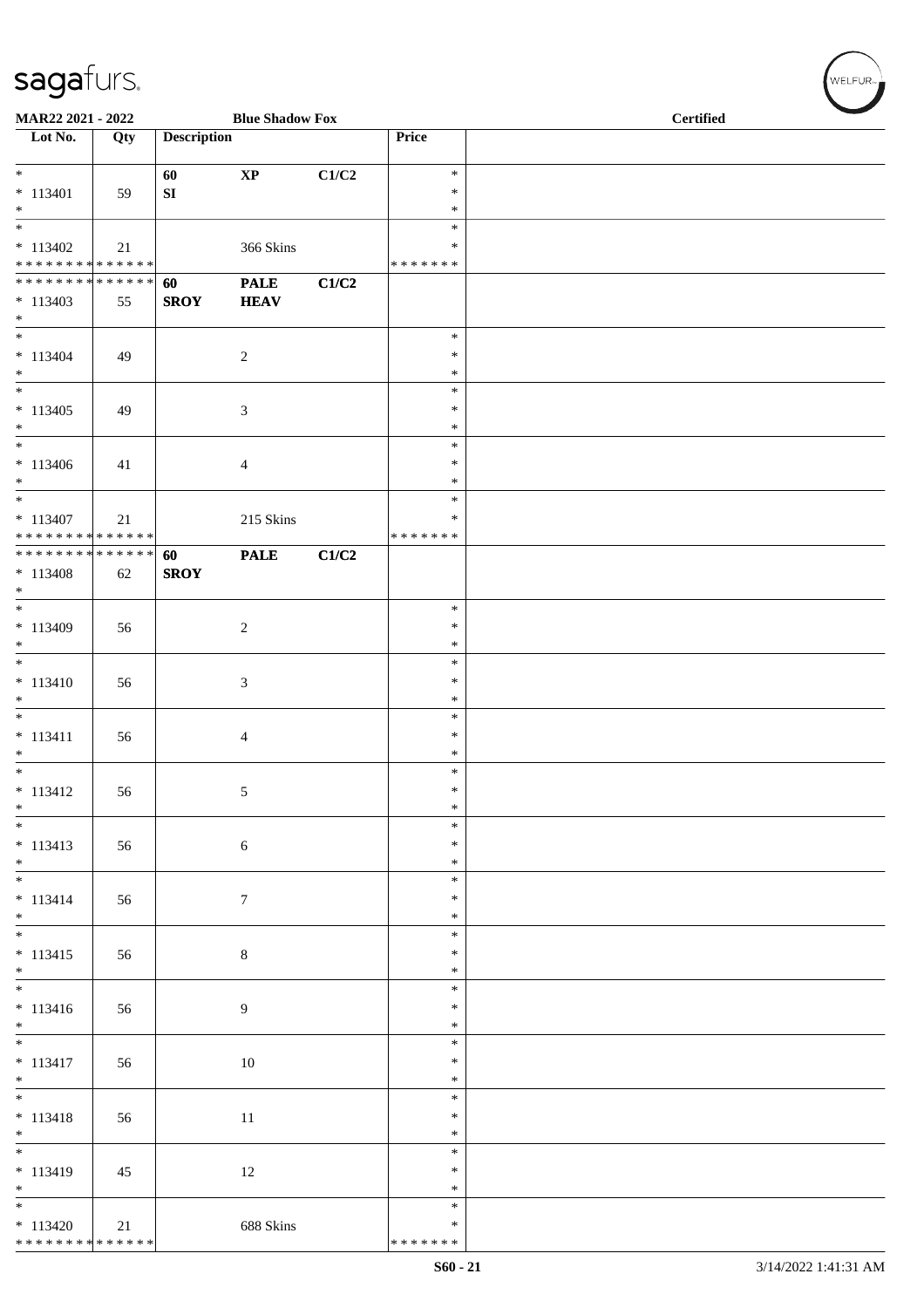| MAR22 2021 - 2022                                                     |     |                       | <b>Blue Shadow Fox</b>     |       |                                      | <b>Certified</b> |  |  |
|-----------------------------------------------------------------------|-----|-----------------------|----------------------------|-------|--------------------------------------|------------------|--|--|
| Lot No.                                                               | Qty | <b>Description</b>    |                            |       | Price                                |                  |  |  |
| **************<br>$* 113421$<br>$*$                                   | 62  | 60<br><b>SROY</b>     | <b>PALE</b>                | C3/C4 |                                      |                  |  |  |
| $\overline{\phantom{0}}$<br>$* 113422$<br>* * * * * * * * * * * * * * | 51  |                       | 113 Skins                  |       | $\ast$<br>$\ast$<br>* * * * * * *    |                  |  |  |
| * * * * * * * * * * * * * *<br>$* 113423$<br>$*$                      | 69  | 60<br><b>SROY</b>     | <b>PALE</b><br><b>LGHT</b> | C1/C2 |                                      |                  |  |  |
| $\overline{\ast}$<br>$* 113424$<br>$*$<br>$\overline{\ast}$           | 63  |                       | $\overline{2}$             |       | $\ast$<br>$\ast$<br>$\ast$           |                  |  |  |
| $* 113425$<br>$\ast$<br>$\overline{\phantom{0}}$                      | 63  |                       | 3                          |       | $\ast$<br>$\ast$<br>$\ast$           |                  |  |  |
| $* 113426$<br>$*$<br>$\overline{\phantom{0}}$                         | 63  |                       | $\overline{4}$             |       | $\ast$<br>$\ast$<br>$\ast$<br>$\ast$ |                  |  |  |
| $* 113427$<br>$*$<br>$\overline{\ast}$                                | 63  |                       | 5                          |       | $\ast$<br>$\ast$<br>$\ast$           |                  |  |  |
| $* 113428$<br>$*$<br>$*$                                              | 63  |                       | 6                          |       | $\ast$<br>$\ast$<br>$\ast$           |                  |  |  |
| $* 113429$<br>$*$<br>$\overline{\phantom{0}}$                         | 63  |                       | $\tau$                     |       | $\ast$<br>$\ast$<br>$\ast$           |                  |  |  |
| $* 113430$<br>$\ast$<br>$\overline{\phantom{0}}$                      | 63  |                       | 8                          |       | $\ast$<br>$\ast$<br>$\ast$           |                  |  |  |
| $* 113431$<br>$\ast$                                                  | 63  |                       | 9                          |       | $\ast$<br>$\ast$<br>$\ast$           |                  |  |  |
| $* 113432$<br>$\ast$<br>$\ast$                                        | 63  |                       | 10                         |       | $\ast$<br>$\ast$<br>*                |                  |  |  |
| $* 113433$<br>* * * * * * * * * * * * * *                             | 55  |                       | 691 Skins                  |       | ∗<br>*******                         |                  |  |  |
| * * * * * * * * * * * * * * *<br>$* 113434$<br>$*$<br>$*$             | 69  | 60<br>$\mathbf{SAGA}$ | <b>PALE</b>                | C1/C2 |                                      |                  |  |  |
| $* 113435$<br>$*$                                                     | 63  |                       | $\overline{c}$             |       | $\ast$<br>$\ast$<br>$\ast$           |                  |  |  |
| $* 113436$<br>$*$                                                     | 63  |                       | 3                          |       | $\ast$<br>$\ast$<br>$\ast$           |                  |  |  |
| $*$<br>$* 113437$<br>$*$                                              | 63  |                       | $\overline{4}$             |       | $\ast$<br>$\ast$<br>$\ast$           |                  |  |  |
| $* 113438$<br>$*$                                                     | 63  |                       | 5                          |       | $\ast$<br>$\ast$<br>$\ast$           |                  |  |  |
| $* 113439$<br>$*$<br>$\overline{\phantom{0}}$                         | 63  |                       | $\sqrt{6}$                 |       | $\ast$<br>$\ast$<br>$\ast$           |                  |  |  |
| $* 113440$<br>$*$                                                     | 63  |                       | $\boldsymbol{7}$           |       | $\ast$<br>$\ast$<br>$\ast$           |                  |  |  |

 $(w$ elfur $\overline{\phantom{a}}$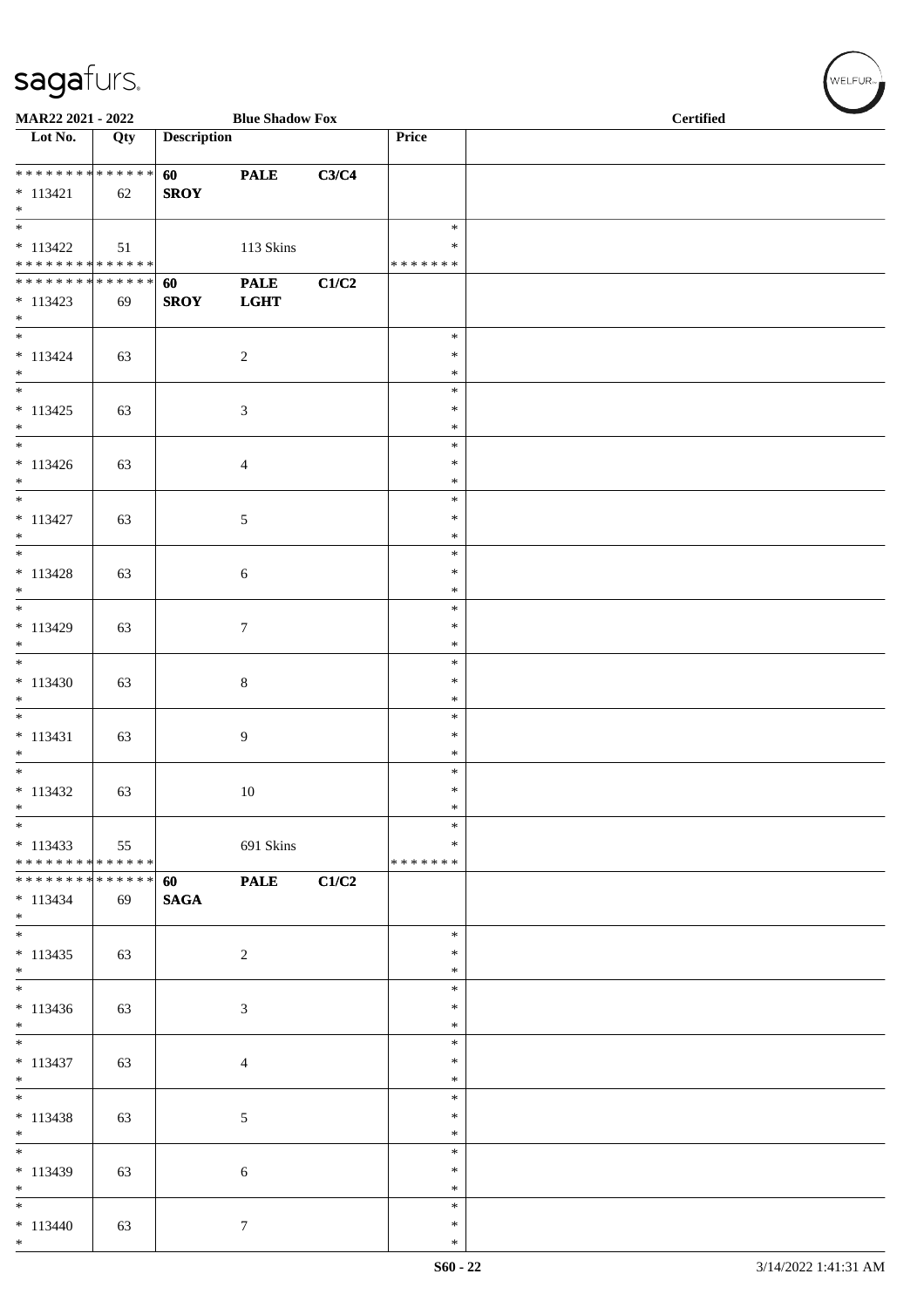| MAR22 2021 - 2022                                                               |                   |                    | <b>Blue Shadow Fox</b>     |       |                                   | <b>Certified</b> |  |  |  |
|---------------------------------------------------------------------------------|-------------------|--------------------|----------------------------|-------|-----------------------------------|------------------|--|--|--|
| Lot No.                                                                         | Qty               | <b>Description</b> |                            |       | Price                             |                  |  |  |  |
| $*$<br>$* 113441$<br>$\ast$                                                     | 63                | 60<br><b>SAGA</b>  | <b>PALE</b>                | C1/C2 | $\ast$<br>$\ast$<br>$\ast$        |                  |  |  |  |
| $\ast$<br>$* 113442$<br>$\ast$<br>$\frac{1}{1}$                                 | 53                |                    | $\overline{9}$             |       | $\ast$<br>$\ast$<br>$\ast$        |                  |  |  |  |
| $* 113443$<br>* * * * * * * * * * * * * *                                       | 21                |                    | 584 Skins                  |       | $\ast$<br>∗<br>* * * * * * *      |                  |  |  |  |
| 113444                                                                          | 55                | 60<br><b>SAGA</b>  | <b>PALE</b>                | C3/C4 |                                   |                  |  |  |  |
| **************<br>$* 113445$<br>$\ast$                                          | 76                | 60<br><b>SAGA</b>  | <b>PALE</b><br><b>LGHT</b> | C1/C2 |                                   |                  |  |  |  |
| $_{\ast}^{-}$<br>$* 113446$<br>$*$                                              | 70                |                    | $\overline{c}$             |       | $\ast$<br>$\ast$<br>$\ast$        |                  |  |  |  |
| $\ast$<br>$* 113447$<br>* * * * * * * * * * * * * *                             | 30                |                    | 176 Skins                  |       | $\ast$<br>$\ast$<br>* * * * * * * |                  |  |  |  |
| **************<br>$* 113448$<br>$*$                                             | 76                | 60<br>SI           | <b>PALE</b>                | C1/C2 |                                   |                  |  |  |  |
| $\overline{\phantom{a}^*}$<br>$* 113449$<br>$\ast$<br>$\overline{\ast}$         | 70                |                    | $\overline{2}$             |       | $\ast$<br>∗<br>$\ast$<br>$\ast$   |                  |  |  |  |
| $* 113450$<br>* * * * * * * * * * * * * *                                       | 27                |                    | 173 Skins                  |       | ∗<br>* * * * * * *                |                  |  |  |  |
| * * * * * * * * * * * * * *<br>$* 113451$<br>$\ast$<br>$\overline{\phantom{0}}$ | 55                | 60<br><b>SROY</b>  | <b>MED</b><br><b>HEAV</b>  | C1/C2 |                                   |                  |  |  |  |
| $* 113452$<br>* * * * * * * * * * * * * *                                       | 46                |                    | 101 Skins                  |       | $\ast$<br>$\ast$<br>*******       |                  |  |  |  |
| * * * *<br>* * * *<br>$* 113453$<br>$*$                                         | * * * * * *<br>69 | 60<br><b>SROY</b>  | $\bf MED$<br><b>LGHT</b>   | C1/C2 |                                   |                  |  |  |  |
| $\ast$<br>$* 113454$<br>$*$<br>$\frac{1}{*}$                                    | 63                |                    | $\sqrt{2}$                 |       | $\ast$<br>$\ast$<br>$\ast$        |                  |  |  |  |
| $* 113455$<br>$\ast$<br>$\overline{\phantom{a}^*}$                              | 63                |                    | $\mathfrak{Z}$             |       | $\ast$<br>∗<br>$\ast$<br>$\ast$   |                  |  |  |  |
| $* 113456$<br>$\ast$<br>$\ast$                                                  | 63                |                    | $\overline{4}$             |       | $\ast$<br>$\ast$<br>$\ast$        |                  |  |  |  |
| $* 113457$<br>$\ast$<br>$\overline{\phantom{a}^*}$                              | 63                |                    | $\sqrt{5}$                 |       | $\ast$<br>$\ast$<br>$\ast$        |                  |  |  |  |
| $* 113458$<br>* * * * * * * * * * * * * *                                       | 60                |                    | 381 Skins                  |       | ∗<br>* * * * * * *                |                  |  |  |  |
| 113459                                                                          | 56                | 60<br><b>SROY</b>  | $\bf MED$<br><b>LGHT</b>   | C3/C4 |                                   |                  |  |  |  |
| **************<br>$*113460$<br>$*$                                              | 69                | 60<br><b>SAGA</b>  | <b>MED</b>                 | C1/C2 |                                   |                  |  |  |  |

 $(w$ elfur $\overline{\phantom{a}}$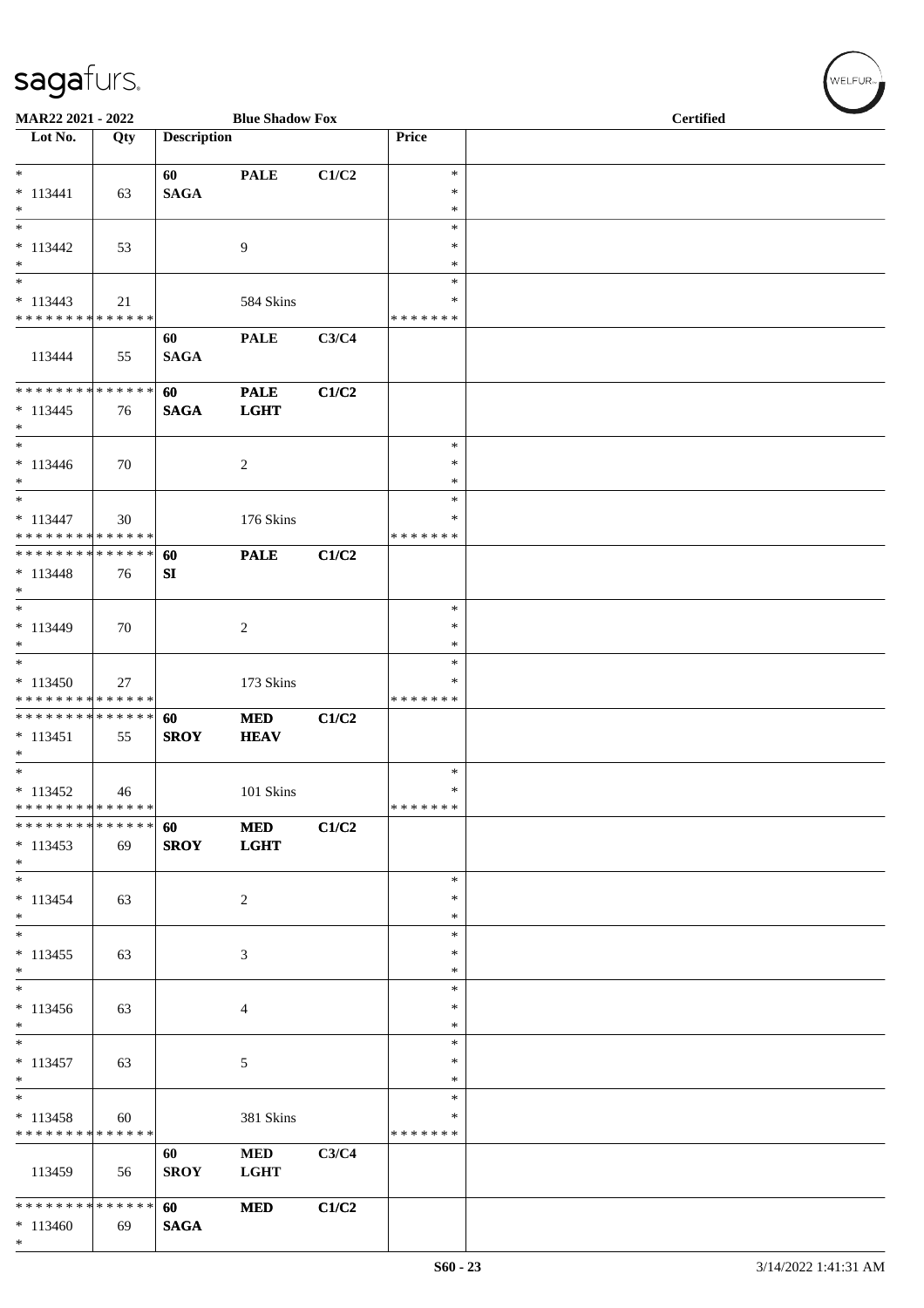| MAR22 2021 - 2022 |     |                    | <b>Blue Shadow Fox</b> |       |              | <b>Certified</b> |  |  |  |  |
|-------------------|-----|--------------------|------------------------|-------|--------------|------------------|--|--|--|--|
| Lot No.           | Qty | <b>Description</b> |                        |       | <b>Price</b> |                  |  |  |  |  |
| $\ast$            |     | 60                 | <b>MED</b>             | C1/C2 | $\ast$       |                  |  |  |  |  |
| $* 113461$        | 63  | <b>SAGA</b>        |                        |       | $\ast$       |                  |  |  |  |  |
| $\ast$            |     |                    |                        |       | $\ast$       |                  |  |  |  |  |
| $\ast$            |     |                    |                        |       | $\ast$       |                  |  |  |  |  |
| $* 113462$        | 69  |                    | 201 Skins              |       | $\ast$       |                  |  |  |  |  |
| **************    |     |                    |                        |       | *******      |                  |  |  |  |  |
|                   |     | 60                 | <b>MED</b>             | C3/C4 |              |                  |  |  |  |  |
| 113463            | 78  | <b>SAGA</b>        |                        |       |              |                  |  |  |  |  |
| **************    |     | 60                 | <b>XD</b>              | C1/C2 |              |                  |  |  |  |  |
| $*113464$         | 55  | <b>SROY</b>        | <b>HEAV</b>            |       |              |                  |  |  |  |  |
| $\ast$            |     |                    |                        |       |              |                  |  |  |  |  |
| $\ast$            |     |                    |                        |       | $\ast$       |                  |  |  |  |  |
| $* 113465$        | 22  |                    | 77 Skins               |       | $\ast$       |                  |  |  |  |  |
| **************    |     |                    |                        |       | *******      |                  |  |  |  |  |

 $w$ ELFUR<sub>m</sub>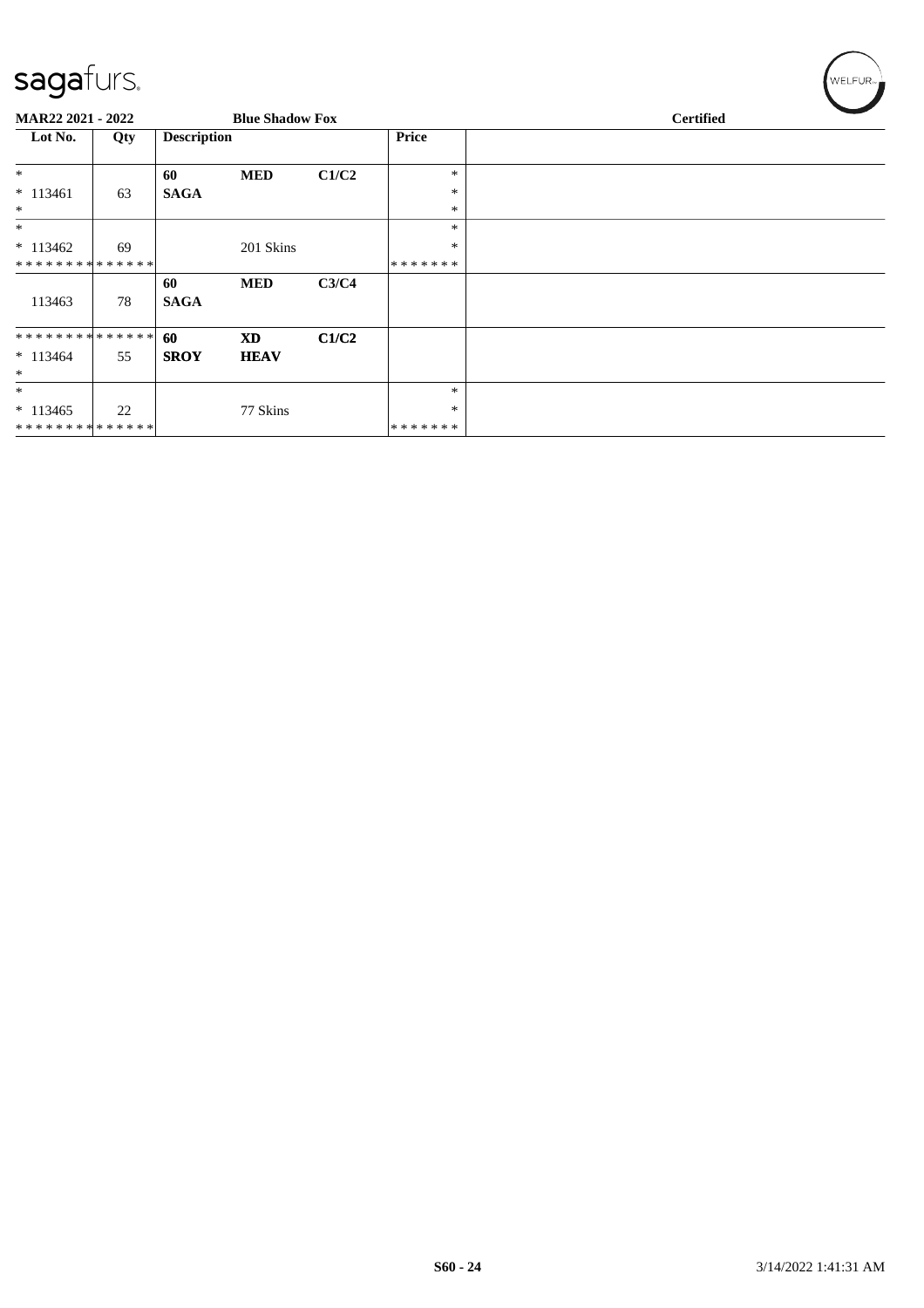| MAR22 2021 - 2022                                                       |     |                    | <b>Blue Shadow Fox</b> |       |                                      | <b>Certified</b> |
|-------------------------------------------------------------------------|-----|--------------------|------------------------|-------|--------------------------------------|------------------|
| Lot No.                                                                 | Qty | <b>Description</b> |                        |       | Price                                |                  |
| * * * * * * * * * * * * * *<br>$* 113521$<br>$\ast$                     | 63  | 50<br><b>SROY</b>  | White<br><b>HEAV</b>   | C1/C2 |                                      |                  |
| $\overline{\phantom{a}^*}$<br>$* 113522$<br>* * * * * * * * * * * * * * | 60  |                    | 123 Skins              |       | $\ast$<br>∗<br>* * * * * * *         |                  |
| **************<br>$* 113523$<br>$\ast$                                  | 63  | 50<br><b>SROY</b>  | White<br><b>HEAV</b>   | C1/C2 |                                      |                  |
| $\ast$<br>$* 113524$<br>$*$<br>$\overline{\phantom{0}}$                 | 56  |                    | $\overline{c}$         |       | $\ast$<br>$\ast$<br>$\ast$<br>$\ast$ |                  |
| $* 113525$<br>******** <mark>******</mark>                              | 19  |                    | 138 Skins              |       | $\ast$<br>* * * * * * *              |                  |
| **************<br>$* 113526$<br>$\ast$                                  | 70  | 50<br><b>SROY</b>  | White                  | C1/C2 |                                      |                  |
| $*$<br>$* 113527$<br>$\ast$<br>$_{\ast}^{-}$                            | 63  |                    | $\sqrt{2}$             |       | $\ast$<br>$\ast$<br>$\ast$           |                  |
| $* 113528$<br>$*$                                                       | 63  |                    | $\mathfrak{Z}$         |       | $\ast$<br>$\ast$<br>$\ast$           |                  |
| $_{\ast}^{-}$<br>$* 113529$<br>$\ast$                                   | 63  |                    | 4                      |       | $\ast$<br>$\ast$<br>$\ast$           |                  |
| $\ast$<br>$*113530$<br>$\ast$                                           | 63  |                    | $\sqrt{5}$             |       | $\ast$<br>$\ast$<br>$\ast$           |                  |
| $\ast$<br>$* 113531$<br>$*$                                             | 63  |                    | $\sqrt{6}$             |       | $\ast$<br>$\ast$<br>$\ast$           |                  |
| $\overline{\phantom{a}^*}$<br>$* 113532$<br>$\ast$                      | 63  |                    | $\overline{7}$         |       | $\ast$<br>$\ast$<br>$\ast$           |                  |
| $\overline{\phantom{a}^*}$<br>$* 113533$<br>$\ast$                      | 63  |                    | $\,8\,$                |       | $\ast$<br>$\ast$<br>$\ast$           |                  |
| $\overline{\phantom{a}^*}$<br>$* 113534$<br>$*$                         | 63  |                    | $\overline{9}$         |       | $\ast$<br>$\ast$<br>$\ast$           |                  |
| $_{\ast}$<br>$* 113535$<br>$*$                                          | 63  |                    | $10\,$                 |       | $\ast$<br>$\ast$<br>$\ast$           |                  |
| $\ast$<br>$* 113536$<br>* * * * * * * * * * * * * *                     | 26  |                    | 663 Skins              |       | $\ast$<br>∗<br>* * * * * * *         |                  |
| 113537                                                                  | 36  | 50<br><b>SROY</b>  | White                  | C3/C4 |                                      |                  |
| ******** <mark>******</mark><br>$* 113538$<br>$\ast$                    | 77  | 50<br><b>SROY</b>  | White<br><b>LGHT</b>   | C1/C2 |                                      |                  |
| $\overline{\phantom{0}}$<br>* 113539<br>$\ast$                          | 70  |                    | $\overline{2}$         |       | $\ast$<br>$\ast$<br>$\ast$           |                  |
| $\overline{\phantom{0}}$<br>$* 113540$<br>$*$                           | 70  |                    | $\mathfrak{Z}$         |       | $\ast$<br>$\ast$<br>$\ast$           |                  |

 $(w$ ELFUR<sub><sup>n</sub></sub></sub></sup>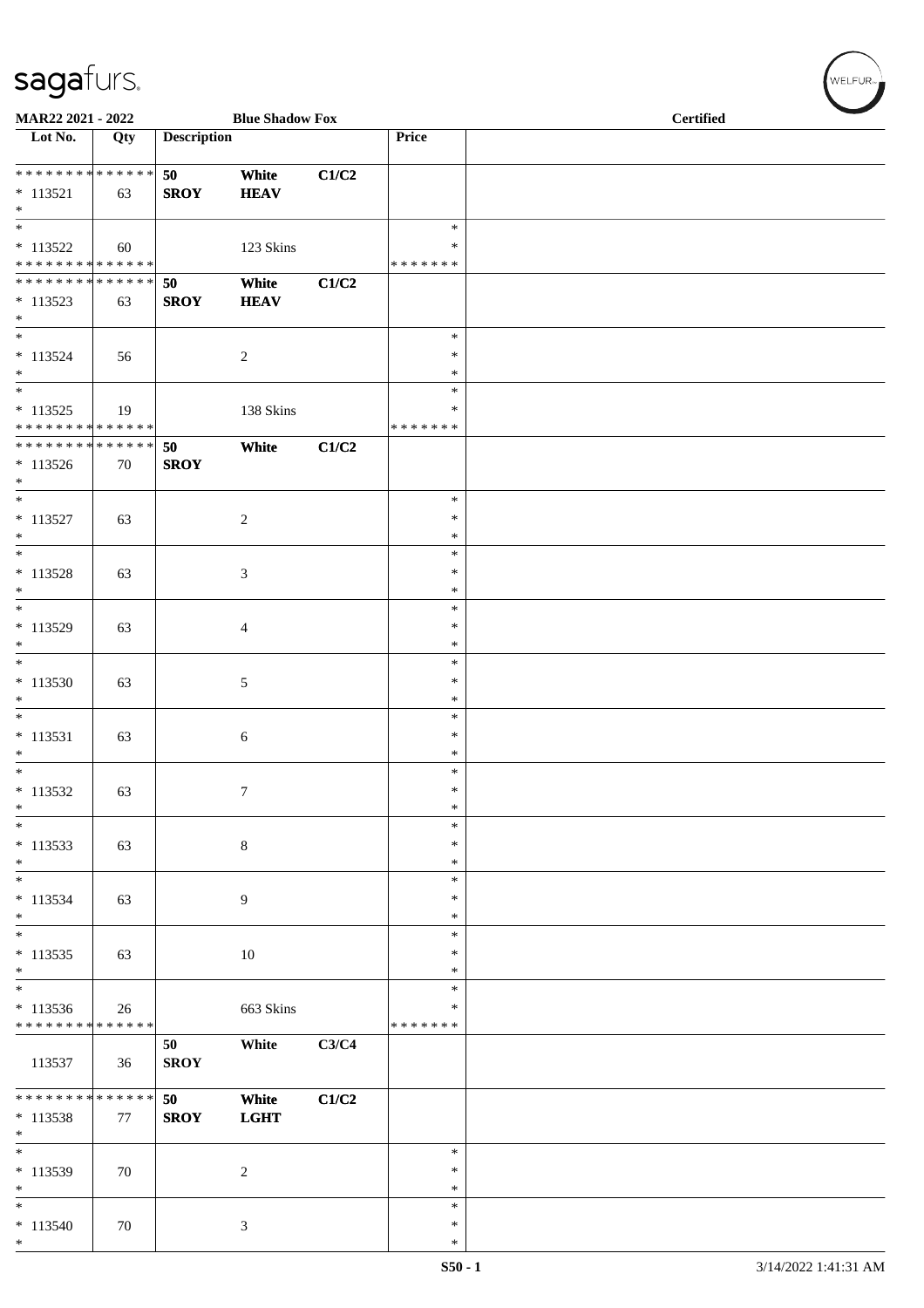| MAR22 2021 - 2022                                                              |        |                    | <b>Blue Shadow Fox</b> |       |                                      | <b>Certified</b> |  |  |  |
|--------------------------------------------------------------------------------|--------|--------------------|------------------------|-------|--------------------------------------|------------------|--|--|--|
| Lot No.                                                                        | Qty    | <b>Description</b> |                        |       | Price                                |                  |  |  |  |
| $\overline{\ }$<br>$* 113541$<br>* * * * * * * * * * * * * *                   | 29     | 50<br><b>SROY</b>  | White<br><b>LGHT</b>   | C1/C2 | $\ast$<br>$\ast$<br>* * * * * * *    |                  |  |  |  |
| ******** <mark>******</mark><br>$* 113542$<br>$\ast$                           | 77     | 50<br><b>SAGA</b>  | White                  | C1/C2 |                                      |                  |  |  |  |
| $\overline{\phantom{a}^*}$<br>$* 113543$<br>$*$                                | 70     |                    | $\sqrt{2}$             |       | $\ast$<br>$\ast$<br>$\ast$           |                  |  |  |  |
| $\overline{\ast}$<br>$* 113544$<br>$\ast$                                      | 70     |                    | $\mathfrak{Z}$         |       | $\ast$<br>$\ast$<br>$\ast$           |                  |  |  |  |
| $\overline{\phantom{0}}$<br>$* 113545$<br>$\ast$<br>$\overline{\phantom{a}^*}$ | 70     |                    | $\overline{4}$         |       | $\ast$<br>$\ast$<br>$\ast$           |                  |  |  |  |
| $* 113546$<br>$\ast$<br>$\overline{\phantom{0}}$                               | 70     |                    | 5                      |       | $\ast$<br>$\ast$<br>$\ast$           |                  |  |  |  |
| $* 113547$<br>$*$<br>$\overline{\ast}$                                         | 70     |                    | $\sqrt{6}$             |       | $\ast$<br>$\ast$<br>$\ast$           |                  |  |  |  |
| $* 113548$<br>$\ast$<br>$\overline{\ast}$                                      | 70     |                    | $\tau$                 |       | $\ast$<br>$\ast$<br>$\ast$           |                  |  |  |  |
| * 113549<br>$\ast$<br>$\overline{\phantom{0}}$                                 | 70     |                    | $\,8\,$                |       | $\ast$<br>$\ast$<br>$\ast$           |                  |  |  |  |
| $*113550$<br>$\ast$<br>$\ast$                                                  | 70     |                    | 9                      |       | $\ast$<br>$\ast$<br>$\ast$           |                  |  |  |  |
| $* 113551$<br>$\ast$<br>$\overline{\phantom{0}}$                               | 70     |                    | 10                     |       | $\ast$<br>$\ast$<br>$\ast$           |                  |  |  |  |
| $* 113552$<br>$\ast$<br>$\overline{\phantom{a}^*}$                             | $70\,$ |                    | 11                     |       | $\ast$<br>$\ast$<br>$\ast$<br>$\ast$ |                  |  |  |  |
| $* 113553$<br>$*$<br>$\ast$                                                    | 70     |                    | $12\,$                 |       | $\ast$<br>$\ast$<br>$\ast$           |                  |  |  |  |
| $* 113554$<br>$*$<br>$\overline{\phantom{0}}$                                  | 70     |                    | 13                     |       | $\ast$<br>$\ast$<br>$\ast$           |                  |  |  |  |
| $* 113555$<br>$\ast$<br>$\overline{\phantom{a}^*}$                             | 70     |                    | 14                     |       | $\ast$<br>$\ast$<br>$\ast$           |                  |  |  |  |
| $* 113556$<br>* * * * * * * * * * * * * *                                      | 23     |                    | $1010$ Skins           |       | ∗<br>* * * * * * *                   |                  |  |  |  |
| 113557                                                                         | 79     | 50<br><b>SAGA</b>  | White                  | C3/C4 |                                      |                  |  |  |  |
| * * * * * * * * * * * * * *<br>* 113558<br>$\ast$<br>$\overline{\phantom{0}}$  | 84     | 50<br><b>SAGA</b>  | White<br><b>LGHT</b>   | C1/C2 |                                      |                  |  |  |  |
| $* 113559$<br>$\ast$                                                           | 64     |                    | $\sqrt{2}$             |       | $\ast$<br>$\ast$<br>$\ast$           |                  |  |  |  |
| $\overline{\phantom{a}^*}$<br>$*113560$<br>******** <mark>******</mark>        | 21     |                    | 169 Skins              |       | $\ast$<br>$\ast$<br>* * * * * * *    |                  |  |  |  |

 $w$ ELFUR-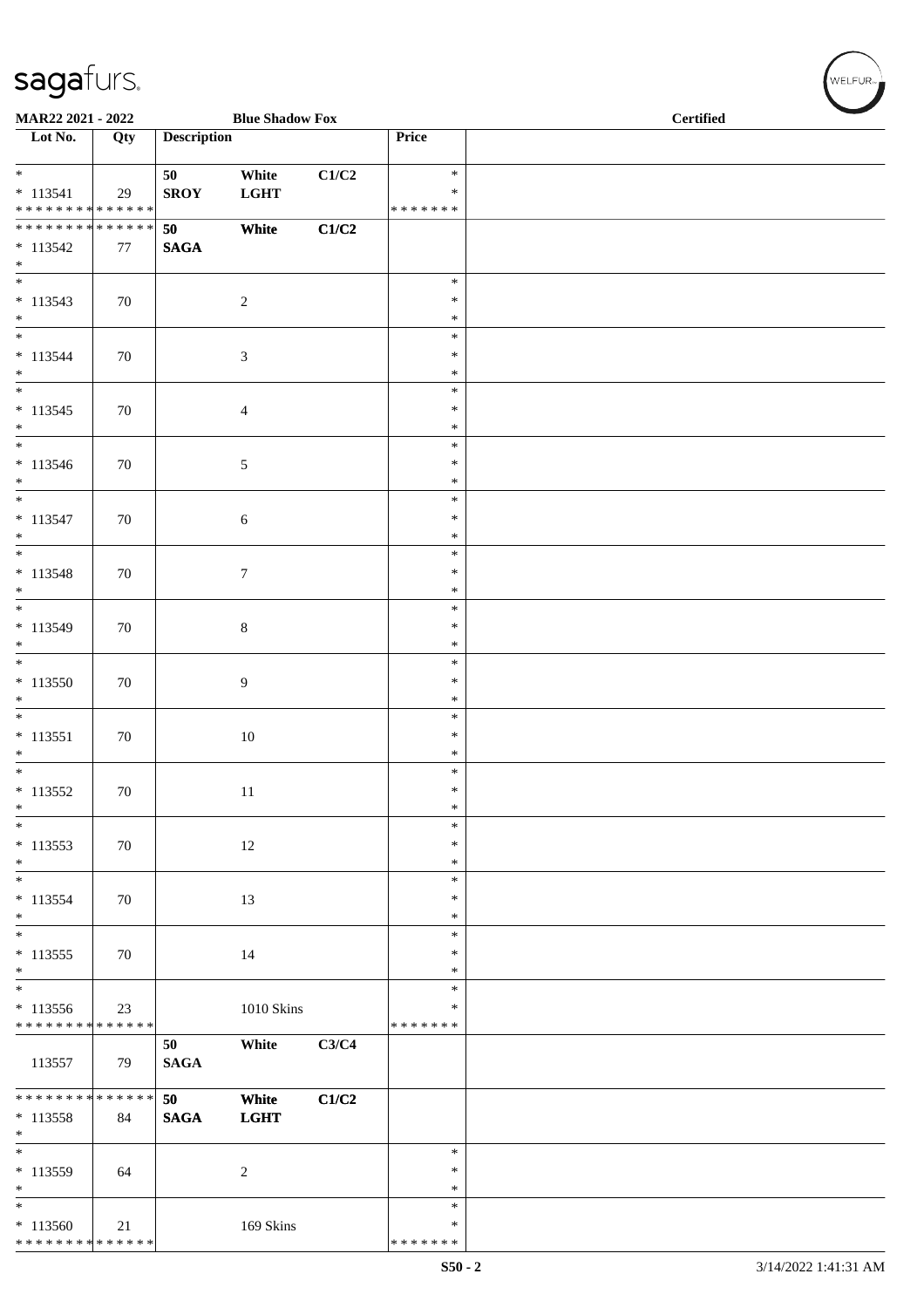| MAR22 2021 - 2022                                                    |     |                    | <b>Blue Shadow Fox</b> |       |                              | <b>Certified</b> |  |  |  |  |
|----------------------------------------------------------------------|-----|--------------------|------------------------|-------|------------------------------|------------------|--|--|--|--|
| Lot No.                                                              | Qty | <b>Description</b> |                        |       | Price                        |                  |  |  |  |  |
| * * * * * * * * * * * * * *<br>$* 113561$<br>$\ast$                  | 84  | 50<br>SI           | White                  | C1/C2 |                              |                  |  |  |  |  |
| $\overline{\ast}$<br>$* 113562$<br>$\ast$                            | 77  |                    | $\overline{c}$         |       | $\ast$<br>$\ast$<br>$\ast$   |                  |  |  |  |  |
| $\overline{\phantom{0}}$<br>$*113563$<br>* * * * * * * * * * * * * * | 30  |                    | 191 Skins              |       | $\ast$<br>∗<br>* * * * * * * |                  |  |  |  |  |
| ******** <mark>******</mark><br>$* 113564$<br>$*$                    | 63  | 50<br><b>SROY</b>  | 2XP<br><b>HEAV</b>     | C1/C2 |                              |                  |  |  |  |  |
| $\overline{\ast}$<br>$*113565$<br>$\ast$                             | 56  |                    | $\overline{c}$         |       | $\ast$<br>$\ast$<br>$\ast$   |                  |  |  |  |  |
| $\overline{\phantom{0}}$<br>$*113566$<br>$\ast$                      | 56  |                    | $\mathfrak{Z}$         |       | $\ast$<br>$\ast$<br>$\ast$   |                  |  |  |  |  |
| $\ast$<br>$* 113567$<br>$\ast$                                       | 56  |                    | $\overline{4}$         |       | $\ast$<br>$\ast$<br>$\ast$   |                  |  |  |  |  |
| $\ast$<br>$* 113568$<br>$\ast$                                       | 56  |                    | $\sqrt{5}$             |       | $\ast$<br>$\ast$<br>$\ast$   |                  |  |  |  |  |
| $_{\rm *}$<br>* 113569<br>* * * * * * * * * * * * * *                | 60  |                    | 347 Skins              |       | $\ast$<br>∗<br>* * * * * * * |                  |  |  |  |  |
| * * * * * * * * * * * * * * *<br>$* 113570$<br>$\ast$                | 70  | 50<br><b>SROY</b>  | 2XP                    | C1/C2 |                              |                  |  |  |  |  |
| $\ast$<br>$* 113571$<br>$\ast$                                       | 63  |                    | $\sqrt{2}$             |       | $\ast$<br>$\ast$<br>$\ast$   |                  |  |  |  |  |
| $\overline{\phantom{0}}$<br>$* 113572$<br>$\ast$                     | 63  |                    | $\mathfrak{Z}$         |       | $\ast$<br>$\ast$<br>$\ast$   |                  |  |  |  |  |
| $\overline{\phantom{a}^*}$<br>$* 113573$<br>$\ast$                   | 63  |                    | $\overline{4}$         |       | $\ast$<br>$\ast$<br>$\ast$   |                  |  |  |  |  |
| $\ast$<br>* 113574<br>$*$                                            | 63  |                    | $\mathfrak{S}$         |       | $\ast$<br>$\ast$<br>$\ast$   |                  |  |  |  |  |
| $\overline{\phantom{0}}$<br>$* 113575$<br>$*$                        | 63  |                    | $\sqrt{6}$             |       | $\ast$<br>$\ast$<br>$\ast$   |                  |  |  |  |  |
| $\overline{\phantom{0}}$<br>$* 113576$<br>$*$                        | 63  |                    | $\boldsymbol{7}$       |       | $\ast$<br>$\ast$<br>$\ast$   |                  |  |  |  |  |
| $\overline{\ast}$<br>$* 113577$<br>$*$                               | 63  |                    | $\,8\,$                |       | $\ast$<br>$\ast$<br>$\ast$   |                  |  |  |  |  |
| $* 113578$<br>$\ast$                                                 | 63  |                    | $\overline{9}$         |       | $\ast$<br>$\ast$<br>$\ast$   |                  |  |  |  |  |
| $\overline{\phantom{0}}$<br>$* 113579$<br>$\ast$                     | 63  |                    | $10\,$                 |       | $\ast$<br>$\ast$<br>$\ast$   |                  |  |  |  |  |
| $\overline{\ast}$<br>$* 113580$<br>$*$                               | 63  |                    | $11\,$                 |       | $\ast$<br>$\ast$<br>$\ast$   |                  |  |  |  |  |

 $(w$ ELFUR<sub><sup>n</sub></sub></sub></sup>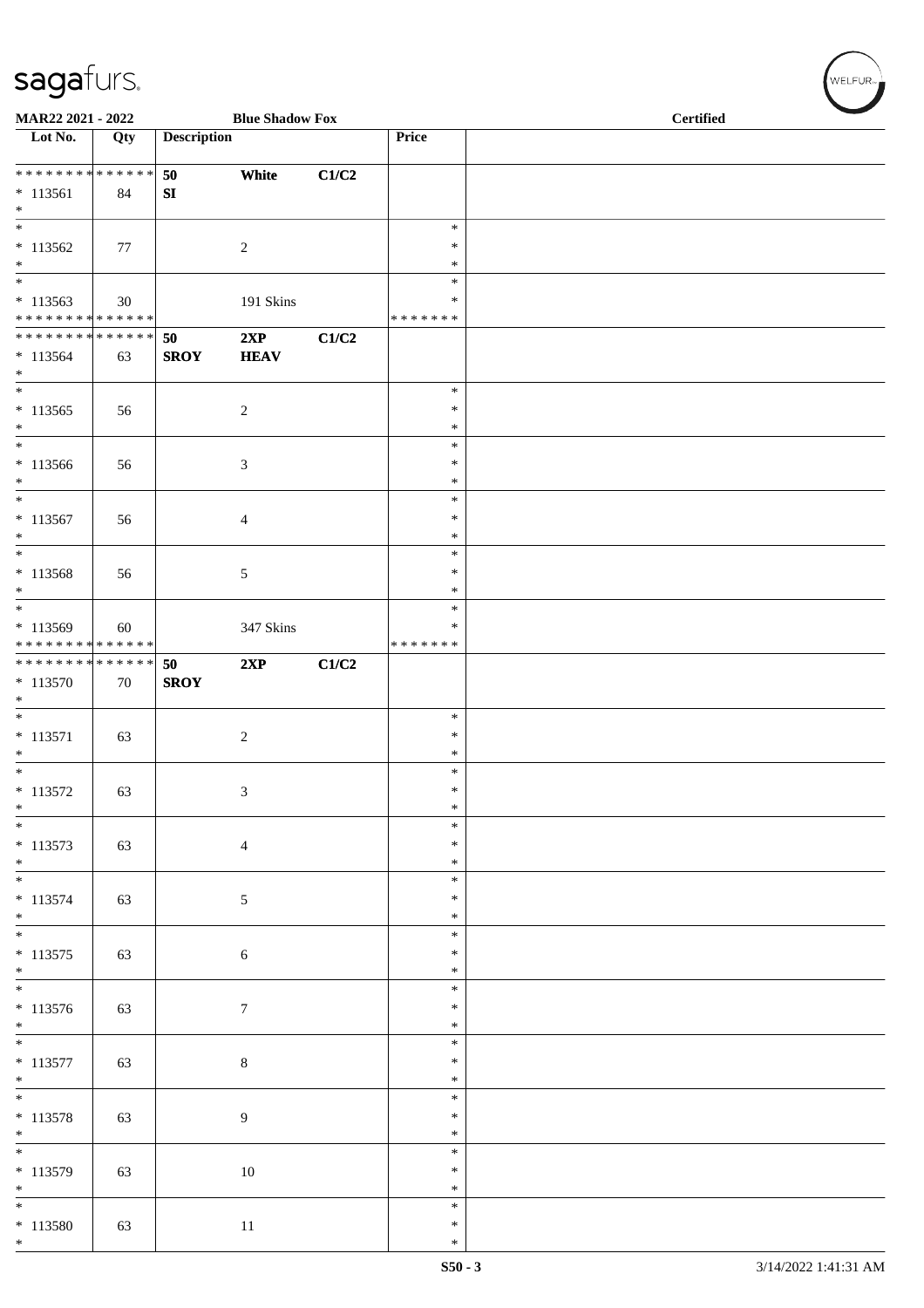| MAR22 2021 - 2022                       |     |                    | <b>Blue Shadow Fox</b> |       |                         | <b>Certified</b> |  |  |  |
|-----------------------------------------|-----|--------------------|------------------------|-------|-------------------------|------------------|--|--|--|
| $\overline{\phantom{1}}$ Lot No.        | Qty | <b>Description</b> |                        |       | Price                   |                  |  |  |  |
| $\overline{\mathbf{r}}$                 |     | 50                 | $2{\bf XP}$            | C1/C2 | $\ast$                  |                  |  |  |  |
| $* 113581$<br>$\ast$                    | 63  | <b>SROY</b>        |                        |       | $\ast$<br>$\ast$        |                  |  |  |  |
| $\frac{1}{1}$                           |     |                    |                        |       | $\ast$                  |                  |  |  |  |
| $* 113582$<br>$\ast$                    | 63  |                    | 13                     |       | $\ast$<br>$\ast$        |                  |  |  |  |
|                                         |     |                    |                        |       | $\ast$                  |                  |  |  |  |
| $* 113583$<br>$\ast$                    | 63  |                    | 14                     |       | $\ast$<br>$\ast$        |                  |  |  |  |
| $\overline{\phantom{0}}$                |     |                    |                        |       | $\ast$                  |                  |  |  |  |
| $* 113584$<br>$*$                       | 63  |                    | 15                     |       | $\ast$<br>$\ast$        |                  |  |  |  |
| $\overline{\phantom{0}}$                |     |                    |                        |       | $\ast$                  |                  |  |  |  |
| $* 113585$<br>$*$                       | 63  |                    | $16\,$                 |       | $\ast$<br>$\ast$        |                  |  |  |  |
| $*$<br>$* 113586$                       |     |                    |                        |       | $\ast$<br>$\ast$        |                  |  |  |  |
| $*$                                     | 63  |                    | $17\,$                 |       | $\ast$                  |                  |  |  |  |
| $\overline{\ }$                         |     |                    |                        |       | $\ast$<br>$\ast$        |                  |  |  |  |
| $* 113587$<br>$\ast$                    | 63  |                    | $18\,$                 |       | $\ast$                  |                  |  |  |  |
| $\overline{\phantom{0}}$                |     |                    |                        |       | $\ast$                  |                  |  |  |  |
| $* 113588$<br>$\ast$                    | 63  |                    | $19\,$                 |       | $\ast$<br>$\ast$        |                  |  |  |  |
|                                         |     |                    |                        |       | $\ast$                  |                  |  |  |  |
| $* 113589$<br>$\ast$                    | 63  |                    | $20\,$                 |       | $\ast$<br>$\ast$        |                  |  |  |  |
| $\overline{\phantom{0}}$                |     |                    |                        |       | $\ast$                  |                  |  |  |  |
| $* 113590$<br>$\ast$                    | 63  |                    | $21\,$                 |       | $\ast$<br>$\ast$        |                  |  |  |  |
| $\overline{\phantom{0}}$                |     |                    |                        |       | $\ast$                  |                  |  |  |  |
| $* 113591$<br>$\ast$                    | 63  |                    | $22\,$                 |       | $\ast$<br>$\ast$        |                  |  |  |  |
|                                         |     |                    |                        |       | $\ast$                  |                  |  |  |  |
| $* 113592$<br>$\ast$                    | 63  |                    | 23                     |       | $\ast$<br>$\ast$        |                  |  |  |  |
| $\ast$                                  |     |                    |                        |       | $\ast$                  |                  |  |  |  |
| * 113593<br>$\ast$                      | 63  |                    | $24\,$                 |       | $\ast$<br>$\ast$        |                  |  |  |  |
| $\overline{\phantom{0}}$                |     |                    |                        |       | $\ast$                  |                  |  |  |  |
| $* 113594$<br>$\ast$                    | 63  |                    | $25\,$                 |       | $\ast$<br>$\ast$        |                  |  |  |  |
| $\overline{\ast}$                       |     |                    |                        |       | $\ast$                  |                  |  |  |  |
| * 113595<br>$\ast$                      | 63  |                    | $26\,$                 |       | $\ast$<br>$\ast$        |                  |  |  |  |
| $\overline{\ast}$                       |     |                    |                        |       | $\ast$                  |                  |  |  |  |
| * 113596<br>$\ast$                      | 63  |                    | $27\,$                 |       | $\ast$<br>$\ast$        |                  |  |  |  |
| $\overline{\phantom{0}}$                |     |                    |                        |       | $\ast$                  |                  |  |  |  |
| $* 113597$<br>$*$                       | 56  |                    | $28\,$                 |       | ∗<br>$\ast$             |                  |  |  |  |
| $\overline{\ast}$                       |     |                    |                        |       | $\ast$                  |                  |  |  |  |
| * 113598<br>* * * * * * * * * * * * * * | 23  |                    | 1787 Skins             |       | $\ast$<br>* * * * * * * |                  |  |  |  |
| * * * * * * * * * * * * * *             |     | 50                 | 2XP                    | C3/C4 |                         |                  |  |  |  |
| $* 113599$<br>$\ast$                    | 70  | <b>SROY</b>        |                        |       |                         |                  |  |  |  |
| $\ast$                                  |     |                    |                        |       | $\ast$                  |                  |  |  |  |
| $*113600$<br>$*$                        | 63  |                    | $\sqrt{2}$             |       | $\ast$<br>$\ast$        |                  |  |  |  |
|                                         |     |                    |                        |       |                         |                  |  |  |  |

WELFUR<sub>"</sub>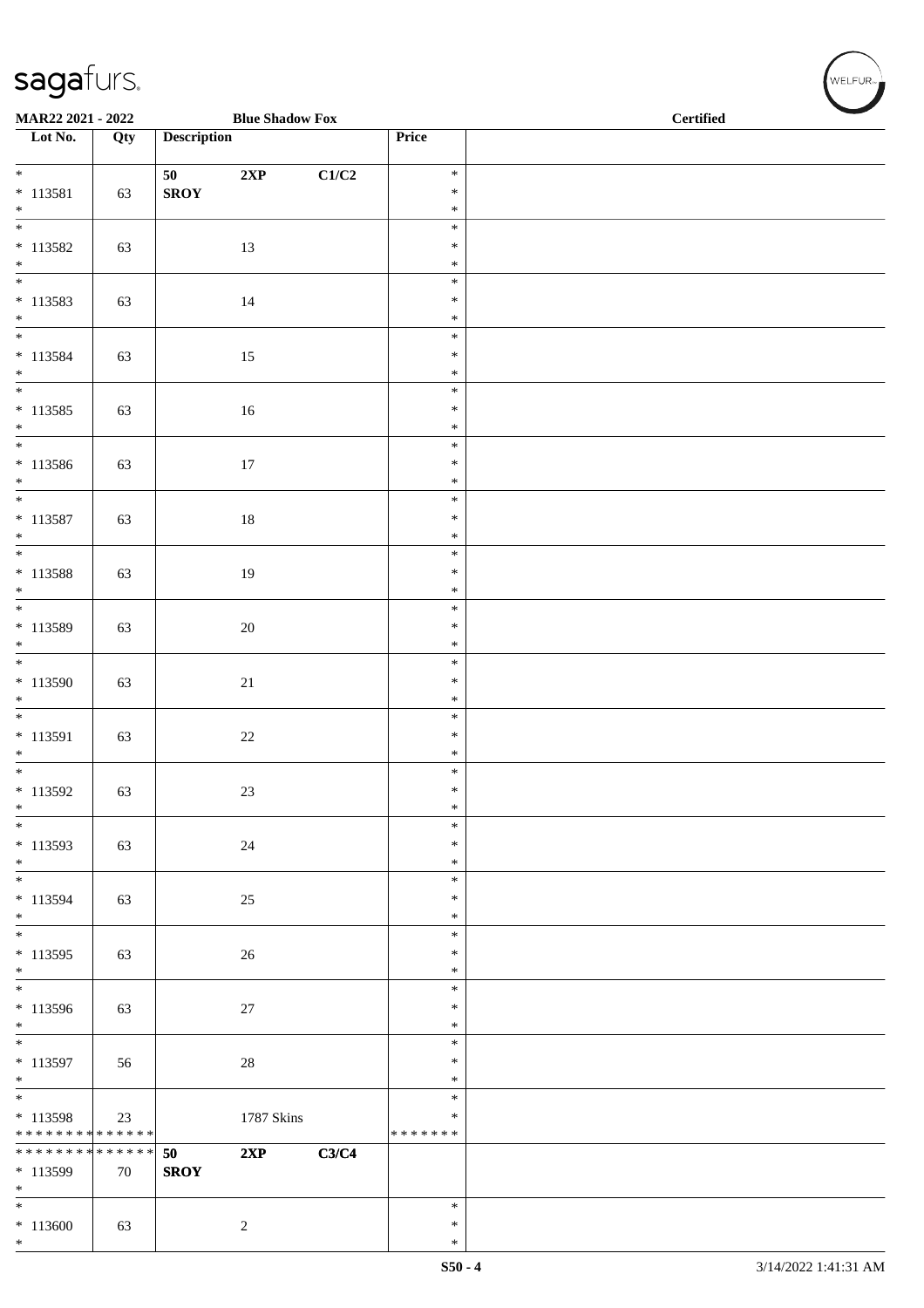| MAR22 2021 - 2022                                                                    |        |                    | <b>Blue Shadow Fox</b> |       |                                   | <b>Certified</b> |  |  |
|--------------------------------------------------------------------------------------|--------|--------------------|------------------------|-------|-----------------------------------|------------------|--|--|
| Lot No.                                                                              | Qty    | <b>Description</b> |                        |       | Price                             |                  |  |  |
| $*$<br>$* 113601$<br>$*$                                                             | 63     | 50<br><b>SROY</b>  | 2XP                    | C3/C4 | $\ast$<br>$\ast$<br>$\ast$        |                  |  |  |
| $\overline{\phantom{0}}$<br>$*113602$<br>$*$<br>$\overline{\ast}$                    | 57     |                    | $\overline{4}$         |       | $\ast$<br>$\ast$<br>$\ast$        |                  |  |  |
| $*113603$<br>* * * * * * * * * * * * * *<br>******** <mark>******</mark>             | 21     | 50                 | 274 Skins<br>2XP       | C1/C2 | $\ast$<br>$\ast$<br>* * * * * * * |                  |  |  |
| $* 113604$<br>$*$<br>$\overline{\ast}$                                               | 77     | <b>SROY</b>        | <b>LGHT</b>            |       | $\ast$                            |                  |  |  |
| $*113605$<br>$\ast$<br>$\overline{\phantom{0}}$                                      | 70     |                    | $\sqrt{2}$             |       | $\ast$<br>$\ast$<br>$\ast$        |                  |  |  |
| $*113606$<br>$\ast$<br>$*$                                                           | 70     |                    | 3                      |       | $\ast$<br>$\ast$<br>$\ast$        |                  |  |  |
| $* 113607$<br>$*$<br>$\overline{\phantom{0}}$                                        | $70\,$ |                    | 4                      |       | $\ast$<br>$\ast$<br>$\ast$        |                  |  |  |
| $* 113608$<br>$*$<br>$\overline{\phantom{0}}$                                        | 70     |                    | $\sqrt{5}$             |       | $\ast$<br>$\ast$<br>$\ast$        |                  |  |  |
| $*113609$<br>$*$<br>$\overline{\ast}$                                                | 70     |                    | 6                      |       | $\ast$<br>$\ast$                  |                  |  |  |
| $* 113610$<br>$*$<br>$\overline{\phantom{0}}$                                        | $70\,$ |                    | 7                      |       | $\ast$<br>$\ast$<br>$\ast$        |                  |  |  |
| $* 113611$<br>$\ast$<br>$\overline{\ast}$                                            | 70     |                    | $8\,$                  |       | $\ast$<br>$\ast$<br>$\ast$        |                  |  |  |
| $* 113612$<br>$\ast$                                                                 | 70     |                    | 9                      |       | $\ast$<br>$\ast$<br>$\ast$        |                  |  |  |
| $\ast$<br>$* 113613$<br>$*$                                                          | $70\,$ |                    | 10                     |       | $\ast$<br>$\ast$<br>$\ast$        |                  |  |  |
| $*$<br>$* 113614$<br>$*$                                                             | 68     |                    | 11                     |       | $\ast$<br>$\ast$<br>$\ast$        |                  |  |  |
| $\overline{\phantom{0}}$<br>$* 113615$<br>* * * * * * * * <mark>* * * * * * *</mark> | 21     |                    | 796 Skins              |       | $\ast$<br>$\ast$<br>* * * * * * * |                  |  |  |
| * * * * * * * * * * * * * * *<br>$* 113616$<br>$*$                                   | 77     | 50<br><b>SAGA</b>  | 2XP                    | C1/C2 |                                   |                  |  |  |
| $\overline{\phantom{0}}$<br>$* 113617$<br>$*$                                        | 70     |                    | $\boldsymbol{2}$       |       | $\ast$<br>$\ast$<br>$\ast$        |                  |  |  |
| $* 113618$<br>$\ast$                                                                 | 70     |                    | $\mathfrak{Z}$         |       | $\ast$<br>$\ast$<br>$\ast$        |                  |  |  |
| $\overline{\phantom{0}}$<br>$* 113619$<br>$*$                                        | $70\,$ |                    | $\overline{4}$         |       | $\ast$<br>$\ast$<br>$\ast$        |                  |  |  |
| $*$<br>$*113620$<br>$*$                                                              | 70     |                    | 5                      |       | $\ast$<br>$\ast$<br>$\ast$        |                  |  |  |

 $(\sqrt{\text{WELFUR}_{n}})$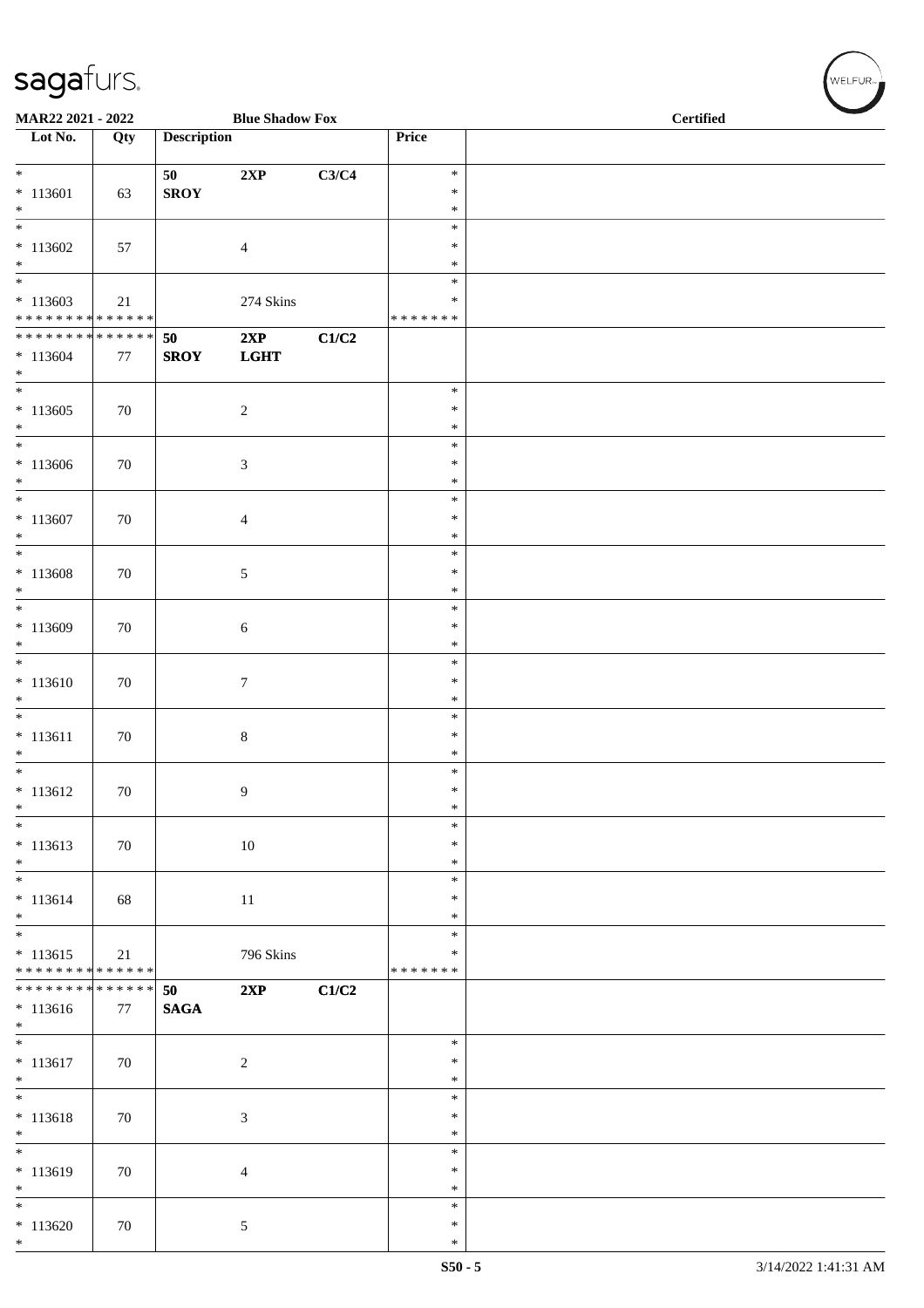| MAR22 2021 - 2022                      |        |                    | <b>Blue Shadow Fox</b> |       | <b>Certified</b> |  |  |  |
|----------------------------------------|--------|--------------------|------------------------|-------|------------------|--|--|--|
| Lot No.                                | Qty    | <b>Description</b> |                        |       | Price            |  |  |  |
| $*$                                    |        | 50                 | 2XP                    | C1/C2 | $\ast$           |  |  |  |
| $* 113621$<br>$*$                      | 70     | $\mathbf{SAGA}$    |                        |       | $\ast$<br>$\ast$ |  |  |  |
|                                        |        |                    |                        |       | $\ast$           |  |  |  |
| $* 113622$<br>$*$                      | $70\,$ |                    | $\boldsymbol{7}$       |       | $\ast$<br>$\ast$ |  |  |  |
| $\overline{\phantom{0}}$               |        |                    |                        |       | $\ast$           |  |  |  |
| $* 113623$<br>$\ast$                   | $70\,$ |                    | $8\,$                  |       | $\ast$<br>$\ast$ |  |  |  |
| $\overline{\mathbf{r}}$                |        |                    |                        |       | $\ast$           |  |  |  |
| $* 113624$<br>$*$                      | 70     |                    | $\overline{9}$         |       | $\ast$<br>$\ast$ |  |  |  |
|                                        |        |                    |                        |       | $\ast$           |  |  |  |
| $* 113625$<br>$*$                      | $70\,$ |                    | 10                     |       | $\ast$<br>$\ast$ |  |  |  |
| $\overline{\phantom{0}}$               |        |                    |                        |       | $\ast$           |  |  |  |
| $*113626$<br>$*$                       | $70\,$ |                    | $11\,$                 |       | $\ast$<br>$\ast$ |  |  |  |
| $*$                                    |        |                    |                        |       | $\ast$<br>$\ast$ |  |  |  |
| $* 113627$<br>$*$                      | 70     |                    | 12                     |       | $\ast$           |  |  |  |
| $* 113628$                             |        |                    |                        |       | $\ast$<br>$\ast$ |  |  |  |
| $*$                                    | $70\,$ |                    | 13                     |       | $\ast$           |  |  |  |
| $*113629$                              | $70\,$ |                    | 14                     |       | $\ast$<br>$\ast$ |  |  |  |
| $*$<br>$*$                             |        |                    |                        |       | $\ast$           |  |  |  |
| $*113630$                              | $70\,$ |                    | 15                     |       | $\ast$<br>$\ast$ |  |  |  |
| $\ast$                                 |        |                    |                        |       | $\ast$           |  |  |  |
| $* 113631$                             | $70\,$ |                    | 16                     |       | $\ast$<br>$\ast$ |  |  |  |
| $\ast$<br>$\overline{\phantom{0}}$     |        |                    |                        |       | $\ast$<br>$\ast$ |  |  |  |
| $* 113632$                             | $70\,$ |                    | 17                     |       | $\ast$           |  |  |  |
| $\ast$<br>$*$                          |        |                    |                        |       | $\ast$<br>$\ast$ |  |  |  |
| $* 113633$                             | 70     |                    | $18\,$                 |       | $\ast$           |  |  |  |
| $*$<br>$\overline{\ }$                 |        |                    |                        |       | $\ast$<br>$\ast$ |  |  |  |
| $* 113634$<br>$*$                      | 70     |                    | 19                     |       | $\ast$<br>$\ast$ |  |  |  |
| $*$                                    |        |                    |                        |       | $\ast$           |  |  |  |
| $* 113635$<br>$*$                      | 70     |                    | $20\,$                 |       | $\ast$<br>$\ast$ |  |  |  |
| $\overline{\phantom{0}}$               |        |                    |                        |       | $\ast$           |  |  |  |
| $* 113636$<br>$*$                      | 70     |                    | 21                     |       | $\ast$<br>$\ast$ |  |  |  |
| $\overline{\phantom{0}}$<br>$* 113637$ | 70     |                    | $22\,$                 |       | $\ast$<br>$\ast$ |  |  |  |
| $*$                                    |        |                    |                        |       | $\ast$           |  |  |  |
| $\overline{\phantom{0}}$<br>$* 113638$ | 70     |                    | $23\,$                 |       | $\ast$<br>$\ast$ |  |  |  |
| $*$<br>$\overline{\phantom{0}}$        |        |                    |                        |       | $\ast$           |  |  |  |
| $*113639$                              | 70     |                    | $24\,$                 |       | $\ast$<br>$\ast$ |  |  |  |
| $*$<br>$*$                             |        |                    |                        |       | $\ast$<br>$\ast$ |  |  |  |
| $* 113640$                             | 70     |                    | $25\,$                 |       | $\ast$           |  |  |  |
| $*$                                    |        |                    |                        |       | $\ast$           |  |  |  |

WELFUR<sub><sup>12</sup></sub>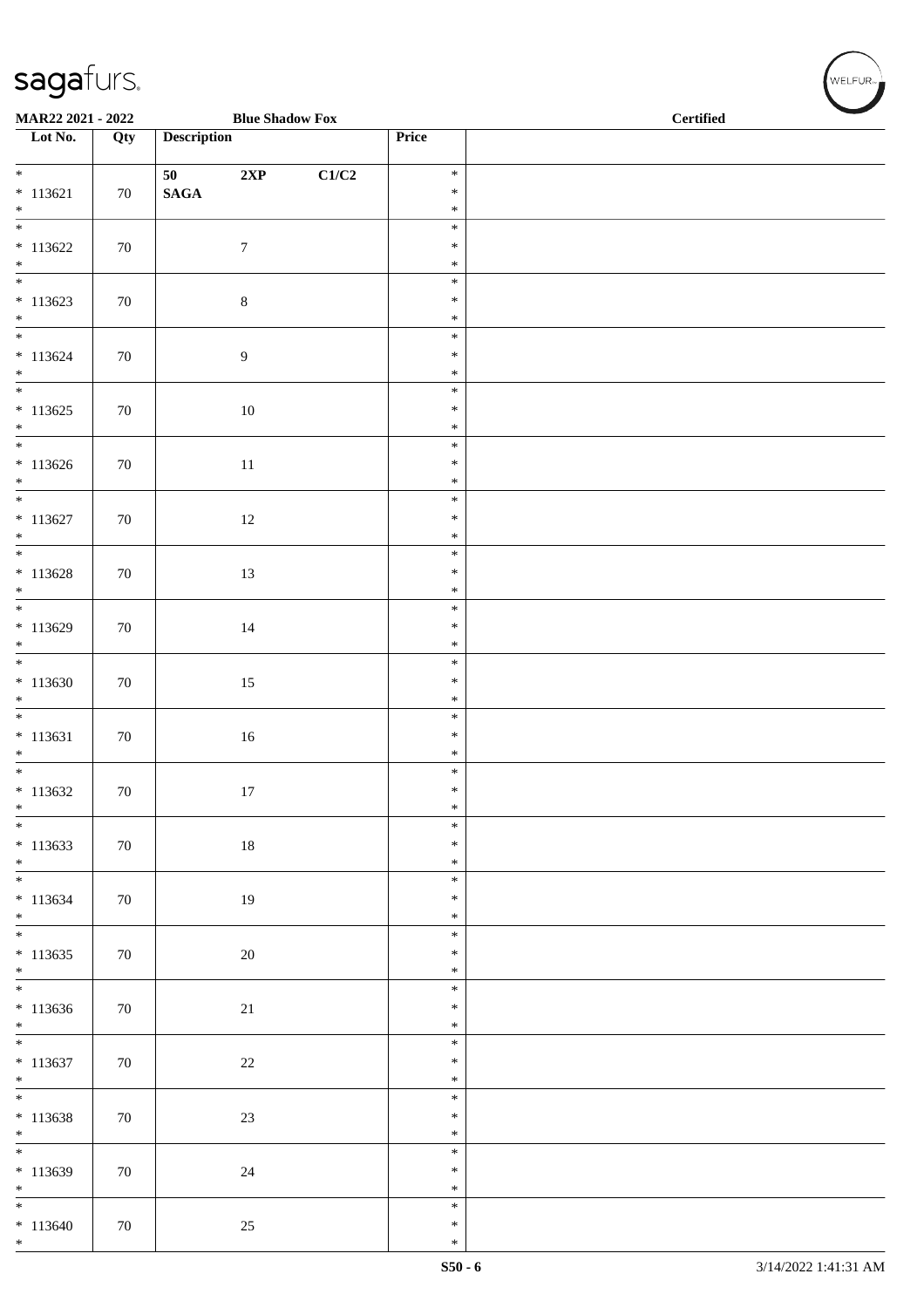| MAR22 2021 - 2022                             |     |                    | <b>Blue Shadow Fox</b> |       |                            | <b>Certified</b> |  |  |  |  |
|-----------------------------------------------|-----|--------------------|------------------------|-------|----------------------------|------------------|--|--|--|--|
| $\overline{\phantom{1}}$ Lot No.              | Qty | <b>Description</b> |                        |       | Price                      |                  |  |  |  |  |
| $*$                                           |     | 50                 | $2{\bf XP}$            | C1/C2 | $\ast$                     |                  |  |  |  |  |
| $* 113641$                                    | 70  | $\mathbf{SAGA}$    |                        |       | $\ast$                     |                  |  |  |  |  |
| $*$<br>$\overline{\phantom{0}}$               |     |                    |                        |       | $\ast$<br>$\ast$           |                  |  |  |  |  |
| $* 113642$                                    | 70  |                    | $27\,$                 |       | $\ast$                     |                  |  |  |  |  |
| $\ast$<br>$\overline{\phantom{0}}$            |     |                    |                        |       | $\ast$<br>$\ast$           |                  |  |  |  |  |
| $* 113643$<br>$\ast$                          | 70  |                    | $28\,$                 |       | $\ast$<br>$\ast$           |                  |  |  |  |  |
| $\overline{\ }$<br>$* 113644$<br>$*$          | 70  |                    | $29\,$                 |       | $\ast$<br>$\ast$<br>$\ast$ |                  |  |  |  |  |
| $\overline{\phantom{0}}$<br>$* 113645$        | 70  |                    | 30                     |       | $\ast$<br>$\ast$           |                  |  |  |  |  |
| $*$                                           |     |                    |                        |       | $\ast$                     |                  |  |  |  |  |
| $\overline{\phantom{0}}$<br>$* 113646$<br>$*$ | 70  |                    | $31\,$                 |       | $\ast$<br>$\ast$<br>$\ast$ |                  |  |  |  |  |
| $\ast$                                        |     |                    |                        |       | $\ast$                     |                  |  |  |  |  |
| $* 113647$<br>$*$                             | 70  |                    | $32\,$                 |       | $\ast$<br>$\ast$           |                  |  |  |  |  |
| $\overline{\phantom{0}}$                      |     |                    |                        |       | $\ast$                     |                  |  |  |  |  |
| $* 113648$<br>$*$                             | 70  |                    | 33                     |       | $\ast$<br>$\ast$           |                  |  |  |  |  |
| $\overline{\phantom{0}}$                      |     |                    |                        |       | $\ast$                     |                  |  |  |  |  |
| $* 113649$<br>$\ast$                          | 70  |                    | $34\,$                 |       | $\ast$<br>$\ast$           |                  |  |  |  |  |
| $\overline{\phantom{0}}$                      |     |                    |                        |       | $\ast$                     |                  |  |  |  |  |
| $*113650$<br>$\ast$                           | 70  |                    | $35\,$                 |       | $\ast$<br>$\ast$           |                  |  |  |  |  |
| $\overline{\phantom{0}}$                      |     |                    |                        |       | $\ast$                     |                  |  |  |  |  |
| $* 113651$<br>$\ast$                          | 70  |                    | $36\,$                 |       | $\ast$<br>$\ast$           |                  |  |  |  |  |
| $\overline{\phantom{0}}$                      |     |                    |                        |       | $\ast$                     |                  |  |  |  |  |
| $* 113652$<br>$\ast$                          | 70  |                    | 37                     |       | $\ast$<br>$\ast$           |                  |  |  |  |  |
| $\ast$                                        |     |                    |                        |       | $\ast$                     |                  |  |  |  |  |
| $*113653$<br>$*$                              | 70  |                    | $38\,$                 |       | $\ast$<br>$\ast$           |                  |  |  |  |  |
| $\overline{\ast}$                             |     |                    |                        |       | $\ast$                     |                  |  |  |  |  |
| $* 113654$<br>******** <mark>******</mark>    | 43  |                    | 2710 Skins             |       | $\ast$<br>* * * * * * *    |                  |  |  |  |  |
| ******** <mark>******</mark>                  |     | 50                 | 2XP                    | C3/C4 |                            |                  |  |  |  |  |
| $*113655$<br>$*$                              | 77  | <b>SAGA</b>        |                        |       |                            |                  |  |  |  |  |
| $\overline{\phantom{0}}$                      |     |                    |                        |       | $\ast$                     |                  |  |  |  |  |
| $*113656$<br>$*$                              | 70  |                    | $\overline{c}$         |       | ∗<br>$\ast$                |                  |  |  |  |  |
| $\overline{\phantom{0}}$                      |     |                    |                        |       | $\ast$                     |                  |  |  |  |  |
| $* 113657$<br>$*$                             | 70  |                    | $\mathfrak{Z}$         |       | $\ast$<br>$\ast$           |                  |  |  |  |  |
| $\overline{\phantom{a}^*}$                    |     |                    |                        |       | $\ast$                     |                  |  |  |  |  |
| $*113658$<br>$\ast$                           | 70  |                    | $\overline{4}$         |       | $\ast$<br>$\ast$           |                  |  |  |  |  |
| $\ast$                                        |     |                    |                        |       | $\ast$                     |                  |  |  |  |  |
| $* 113659$<br>$\ast$                          | 70  |                    | 5                      |       | $\ast$<br>$\ast$           |                  |  |  |  |  |
| $\ast$                                        |     |                    |                        |       | $\ast$                     |                  |  |  |  |  |
| $*113660$<br>$\ast$                           | 70  |                    | 6                      |       | $\ast$<br>∗                |                  |  |  |  |  |

WELFUR<sub><sup>12</sup></sub>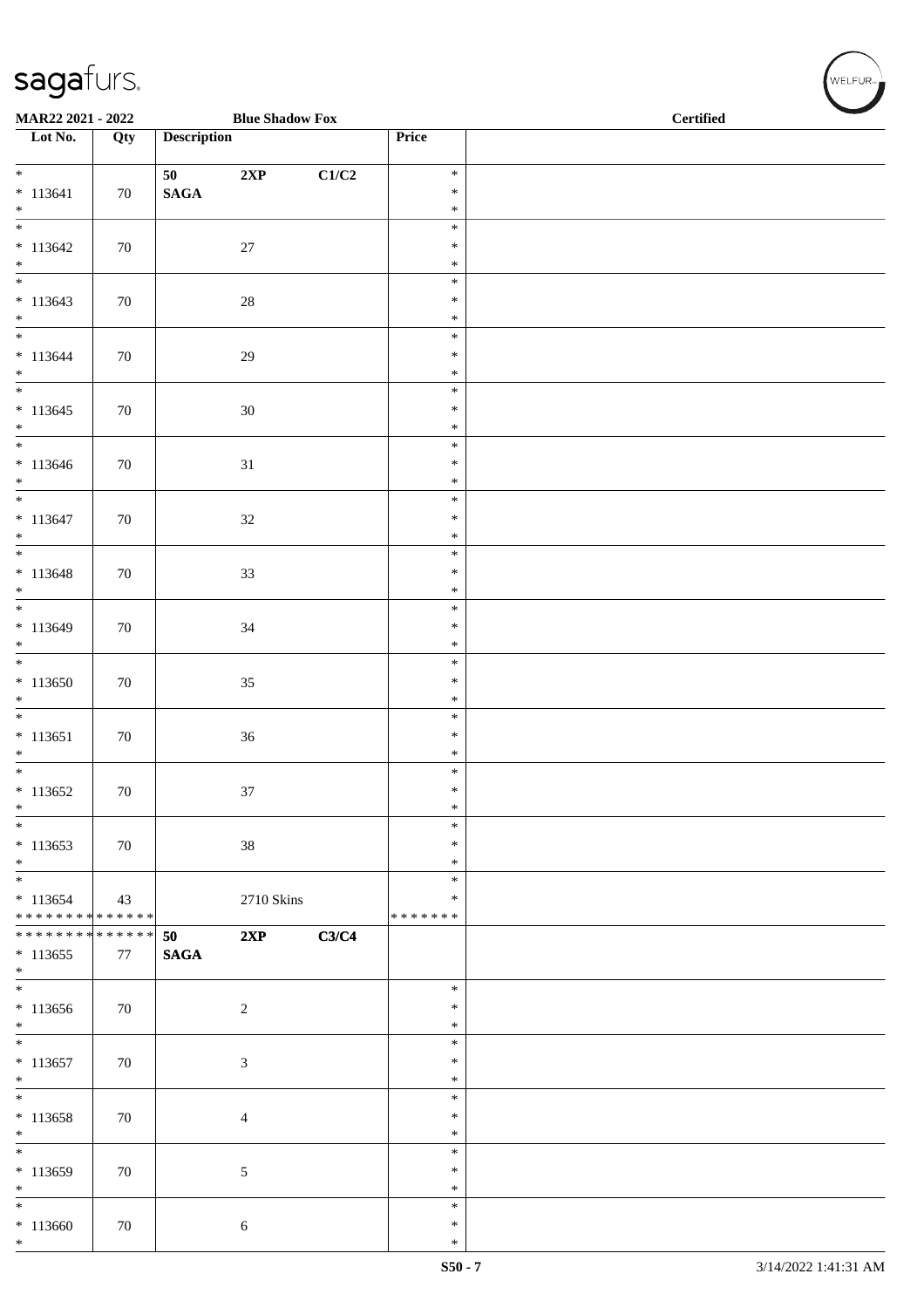\*

| MAR22 2021 - 2022                                                                         |     |                    | <b>Blue Shadow Fox</b>                |       |                                      | <b>Certified</b> |  |  |  |
|-------------------------------------------------------------------------------------------|-----|--------------------|---------------------------------------|-------|--------------------------------------|------------------|--|--|--|
| Lot No.                                                                                   | Qty | <b>Description</b> |                                       |       | Price                                |                  |  |  |  |
| $\overline{\ast}$<br>$* 113661$<br>$*$                                                    | 70  | 50<br><b>SAGA</b>  | 2XP                                   | C3/C4 | $\ast$<br>$\ast$<br>$\ast$           |                  |  |  |  |
| $*$<br>$*113662$<br>* * * * * * * * <mark>* * * * * * *</mark>                            | 73  |                    | 570 Skins                             |       | $\ast$<br>∗<br>* * * * * * *         |                  |  |  |  |
| * * * * * * * * * * * * * * *<br>$*113663$<br>$*$                                         | 84  | 50<br><b>SAGA</b>  | 2XP<br><b>LGHT</b>                    | C1/C2 |                                      |                  |  |  |  |
| $*$<br>$* 113664$<br>$*$                                                                  | 77  |                    | 2                                     |       | $\ast$<br>$\ast$<br>$\ast$<br>$\ast$ |                  |  |  |  |
| $*113665$<br>$\ast$<br>$*$                                                                | 77  |                    | 3                                     |       | $\ast$<br>$\ast$<br>$\ast$           |                  |  |  |  |
| $*113666$<br>$*$<br>$*$                                                                   | 77  |                    | 4                                     |       | $\ast$<br>$\ast$<br>$\ast$           |                  |  |  |  |
| $* 113667$<br>$\ast$<br>$*$                                                               | 77  |                    | 5                                     |       | $\ast$<br>$\ast$<br>$\ast$           |                  |  |  |  |
| $* 113668$<br>* * * * * * * * <mark>* * * * * * *</mark><br>* * * * * * * * * * * * * * * | 56  | 50                 | 448 Skins<br>2XP                      | C1/C2 | *<br>* * * * * * *                   |                  |  |  |  |
| $*113669$<br>$*$<br>$\overline{\ast}$                                                     | 84  | SI                 |                                       |       | $\ast$                               |                  |  |  |  |
| $*113670$<br>$\ast$<br>$*$                                                                | 77  |                    | $\sqrt{2}$                            |       | $\ast$<br>$\ast$<br>$\ast$           |                  |  |  |  |
| $* 113671$<br>$\ast$<br>$*$                                                               | 77  |                    | 3                                     |       | $\ast$<br>$\ast$<br>$\ast$           |                  |  |  |  |
| $* 113672$<br>$\ast$<br>$\overline{\phantom{0}}$                                          | 77  |                    | $\overline{4}$                        |       | $\ast$<br>$\ast$<br>$\ast$           |                  |  |  |  |
| $* 113673$<br>$*$<br>$*$                                                                  | 77  |                    | $\sqrt{5}$                            |       | $\ast$<br>$\ast$<br>$\ast$           |                  |  |  |  |
| $* 113674$<br>$*$<br>$*$                                                                  | 77  |                    | 6                                     |       | $\ast$<br>$\ast$<br>$\ast$           |                  |  |  |  |
| $* 113675$<br>$*$<br>$\overline{\ast}$                                                    | 77  |                    | $\tau$                                |       | $\ast$<br>$\ast$<br>$\ast$           |                  |  |  |  |
| $* 113676$<br>* * * * * * * * * * * * * *<br>* * * * * * * * <mark>* * * * * * *</mark>   | 21  | 50                 | 567 Skins<br>2XP                      | C3/C4 | ∗<br>* * * * * * *                   |                  |  |  |  |
| $* 113677$<br>$\ast$<br>$*$                                                               | 84  | SI                 |                                       |       | $\ast$                               |                  |  |  |  |
| $* 113678$<br>* * * * * * * * * * * * * *                                                 | 49  | 50                 | 133 Skins<br>XP/2XP                   | C1/C2 | $\ast$<br>* * * * * * *              |                  |  |  |  |
| 113679<br>* * * * * * * * * * * * * * *                                                   | 41  | SI                 | <b>LGHT</b>                           |       |                                      |                  |  |  |  |
| * 113680                                                                                  | 63  | 50<br><b>SROY</b>  | $\mathbf{X}\mathbf{P}$<br><b>HEAV</b> | C1/C2 |                                      |                  |  |  |  |

 $(\sqrt{\text{WELFUR}_{\text{max}}})$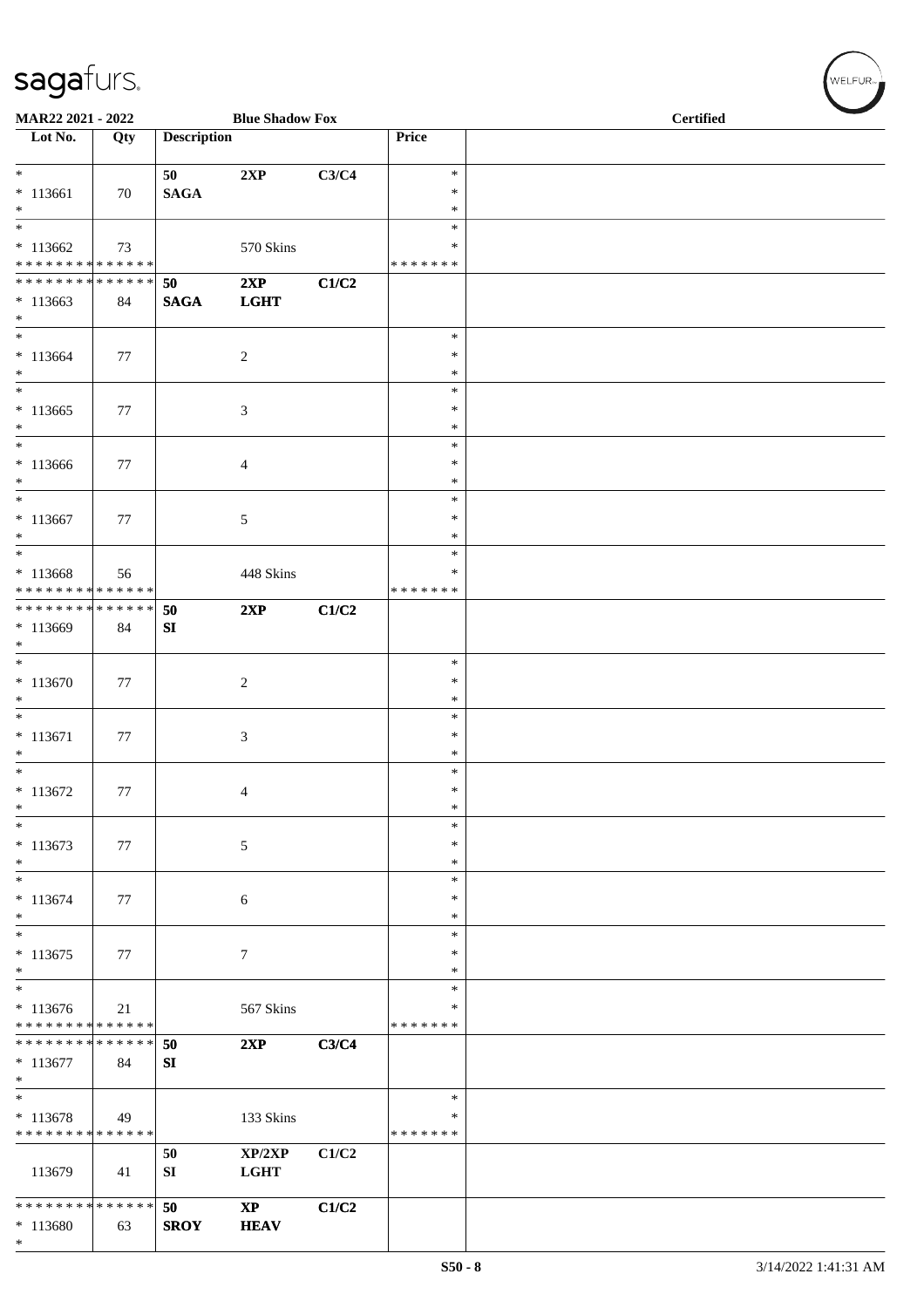\*

| MAR22 2021 - 2022                                                      |     |                    | <b>Blue Shadow Fox</b>       |       | <b>Certified</b>                  |  |  |  |
|------------------------------------------------------------------------|-----|--------------------|------------------------------|-------|-----------------------------------|--|--|--|
| Lot No.                                                                | Qty | <b>Description</b> |                              |       | Price                             |  |  |  |
| $*$<br>* 113681<br>$\ast$                                              | 56  | 50<br><b>SROY</b>  | $\bold{XP}$<br><b>HEAV</b>   | C1/C2 | $\ast$<br>∗<br>$\ast$             |  |  |  |
| $\overline{\phantom{0}}$<br>$* 113682$<br>******** <mark>******</mark> | 33  |                    | 152 Skins                    |       | $\ast$<br>∗<br>* * * * * * *      |  |  |  |
| ******** <mark>******</mark><br>$*113683$<br>$*$                       | 70  | 50<br><b>SROY</b>  | $\mathbf{X}\mathbf{P}$       | C1/C2 |                                   |  |  |  |
| $*$<br>$* 113684$<br>$*$                                               | 63  |                    | $\sqrt{2}$                   |       | $\ast$<br>$\ast$<br>$\ast$        |  |  |  |
| $*$<br>$* 113685$<br>$*$                                               | 63  |                    | 3                            |       | $\ast$<br>$\ast$<br>$\ast$        |  |  |  |
| $\ast$<br>$* 113686$<br>$\ast$                                         | 63  |                    | 4                            |       | $\ast$<br>$\ast$<br>$\ast$        |  |  |  |
| $\overline{\phantom{0}}$<br>$* 113687$<br>$\ast$                       | 63  |                    | 5                            |       | $\ast$<br>$\ast$<br>$\ast$        |  |  |  |
| $\overline{\ }$<br>$* 113688$<br>$*$                                   | 63  |                    | 6                            |       | $\ast$<br>$\ast$<br>$\ast$        |  |  |  |
| $*$<br>$* 113689$<br>$*$                                               | 63  |                    | $\tau$                       |       | $\ast$<br>$\ast$<br>$\ast$        |  |  |  |
| $*$<br>$*113690$<br>$*$                                                | 63  |                    | 8                            |       | $\ast$<br>$\ast$<br>$\ast$        |  |  |  |
| $*$<br>$* 113691$<br>$*$                                               | 63  |                    | 9                            |       | $\ast$<br>$\ast$<br>$\ast$        |  |  |  |
| $\overline{\phantom{0}}$<br>$* 113692$<br>$\ast$                       | 63  |                    | 10                           |       | $\ast$<br>$\ast$<br>$\ast$        |  |  |  |
| $\ast$<br>$* 113693$<br>$\ast$                                         | 63  |                    | 11                           |       | $\ast$<br>$\ast$<br>*             |  |  |  |
| * 113694<br>$*$                                                        | 63  |                    | 12                           |       | $\ast$<br>$\ast$<br>$\ast$        |  |  |  |
| $*$<br>$*113695$<br>$*$                                                | 63  |                    | 13                           |       | $\ast$<br>$\ast$<br>$\ast$        |  |  |  |
| $*$<br>$*113696$<br>* * * * * * * * * * * * * *                        | 30  |                    | 856 Skins                    |       | $\ast$<br>$\ast$<br>* * * * * * * |  |  |  |
| * * * * * * * * * * * * * * *<br>* 113697<br>$*$                       | 70  | 50<br><b>SROY</b>  | $\bold{XP}$                  | C3/C4 |                                   |  |  |  |
| $\ast$<br>* 113698<br>* * * * * * * * * * * * * *                      | 39  |                    | 109 Skins                    |       | $\ast$<br>∗<br>* * * * * * *      |  |  |  |
| * * * * * * * * * * * * * * *<br>* 113699<br>$\ast$                    | 77  | 50<br><b>SROY</b>  | $\mathbf{XP}$<br><b>LGHT</b> | C1/C2 |                                   |  |  |  |
| $*$<br>$* 113700$                                                      | 70  |                    | $\sqrt{2}$                   |       | $\ast$<br>$\ast$                  |  |  |  |

 $(w$ ELFUR<sub>m</sub>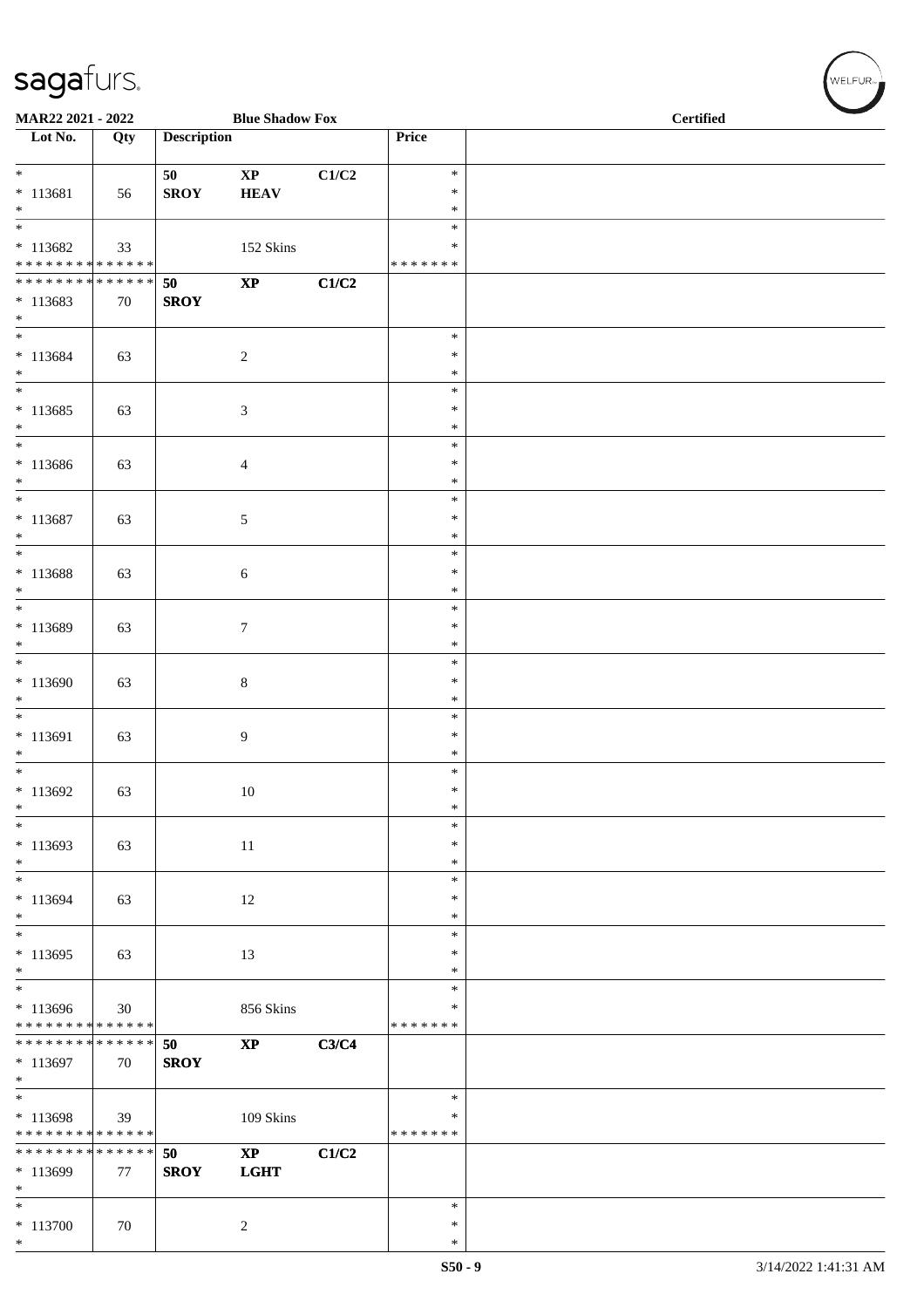\*

| MAR22 2021 - 2022                                                |     |                    | <b>Blue Shadow Fox</b>                |       |                                      | <b>Certified</b> |
|------------------------------------------------------------------|-----|--------------------|---------------------------------------|-------|--------------------------------------|------------------|
| Lot No.                                                          | Qty | <b>Description</b> |                                       |       | Price                                |                  |
| $*$<br>* 113701<br>$*$                                           | 70  | 50<br><b>SROY</b>  | $\bold{XP}$<br><b>LGHT</b>            | C1/C2 | $\ast$<br>$\ast$<br>$\ast$           |                  |
| $* 113702$<br>$*$                                                | 70  |                    | $\overline{4}$                        |       | $\ast$<br>$\ast$<br>$\ast$           |                  |
| $\overline{\phantom{0}}$<br>$* 113703$<br>$*$<br>$*$             | 70  |                    | $\sqrt{5}$                            |       | $\ast$<br>$\ast$<br>$\ast$<br>$\ast$ |                  |
| $* 113704$<br>******** <mark>******</mark>                       | 53  |                    | 410 Skins                             |       | $\ast$<br>* * * * * * *              |                  |
| **************<br>$*113705$<br>$*$                               | 77  | 50<br><b>SAGA</b>  | $\bold{XP}$                           | C1/C2 |                                      |                  |
| $\overline{\ast}$<br>$* 113706$<br>$*$                           | 70  |                    | $\overline{2}$                        |       | $\ast$<br>$\ast$<br>$\ast$           |                  |
| * 113707<br>$*$                                                  | 70  |                    | $\mathfrak{Z}$                        |       | $\ast$<br>$\ast$<br>$\ast$           |                  |
| $*$<br>* 113708<br>$*$                                           | 70  |                    | $\overline{4}$                        |       | $\ast$<br>$\ast$<br>$\ast$           |                  |
| $\overline{\phantom{0}}$<br>* 113709<br>$*$                      | 70  |                    | $\mathfrak{S}$                        |       | $\ast$<br>$\ast$<br>$\ast$           |                  |
| $\overline{\ast}$<br>$* 113710$<br>$\ast$                        | 70  |                    | 6                                     |       | $\ast$<br>$\ast$<br>$\ast$           |                  |
| $*$<br>* 113711<br>$*$                                           | 70  |                    | $\tau$                                |       | $\ast$<br>$\ast$<br>$\ast$           |                  |
| $* 113712$<br>$\ast$                                             | 70  |                    | 8                                     |       | $\ast$<br>$\ast$<br>$\ast$           |                  |
| $*$<br>* 113713<br>$*$                                           | 70  |                    | $\overline{9}$                        |       | $\ast$<br>$\ast$<br>$\ast$           |                  |
| $*$<br>$* 113714$<br>$*$                                         | 70  |                    | 10                                    |       | $\ast$<br>$\ast$<br>$\ast$           |                  |
| $*$<br>$* 113715$<br>$*$                                         | 70  |                    | 11                                    |       | $\ast$<br>$\ast$<br>$\ast$           |                  |
| $* 113716$<br>$*$                                                | 70  |                    | 12                                    |       | $\ast$<br>$\ast$<br>$\ast$           |                  |
| $\overline{\ast}$<br>$* 113717$<br>* * * * * * * * * * * * * * * | 69  |                    | 916 Skins                             |       | $\ast$<br>$\ast$<br>* * * * * * *    |                  |
| * * * * * * * * <mark>* * * * * * *</mark><br>$* 113718$<br>$*$  | 77  | 50<br><b>SAGA</b>  | $\mathbf{XP}$                         | C3/C4 |                                      |                  |
| * 113719<br>******** <mark>******</mark>                         | 63  |                    | 140 Skins                             |       | $\ast$<br>$\ast$<br>* * * * * * *    |                  |
| * * * * * * * * <mark>* * * * * * *</mark><br>$* 113720$         | 84  | 50<br><b>SAGA</b>  | $\mathbf{X}\mathbf{P}$<br><b>LGHT</b> | C1/C2 |                                      |                  |

 $(\forall ELFUR_{\approx})$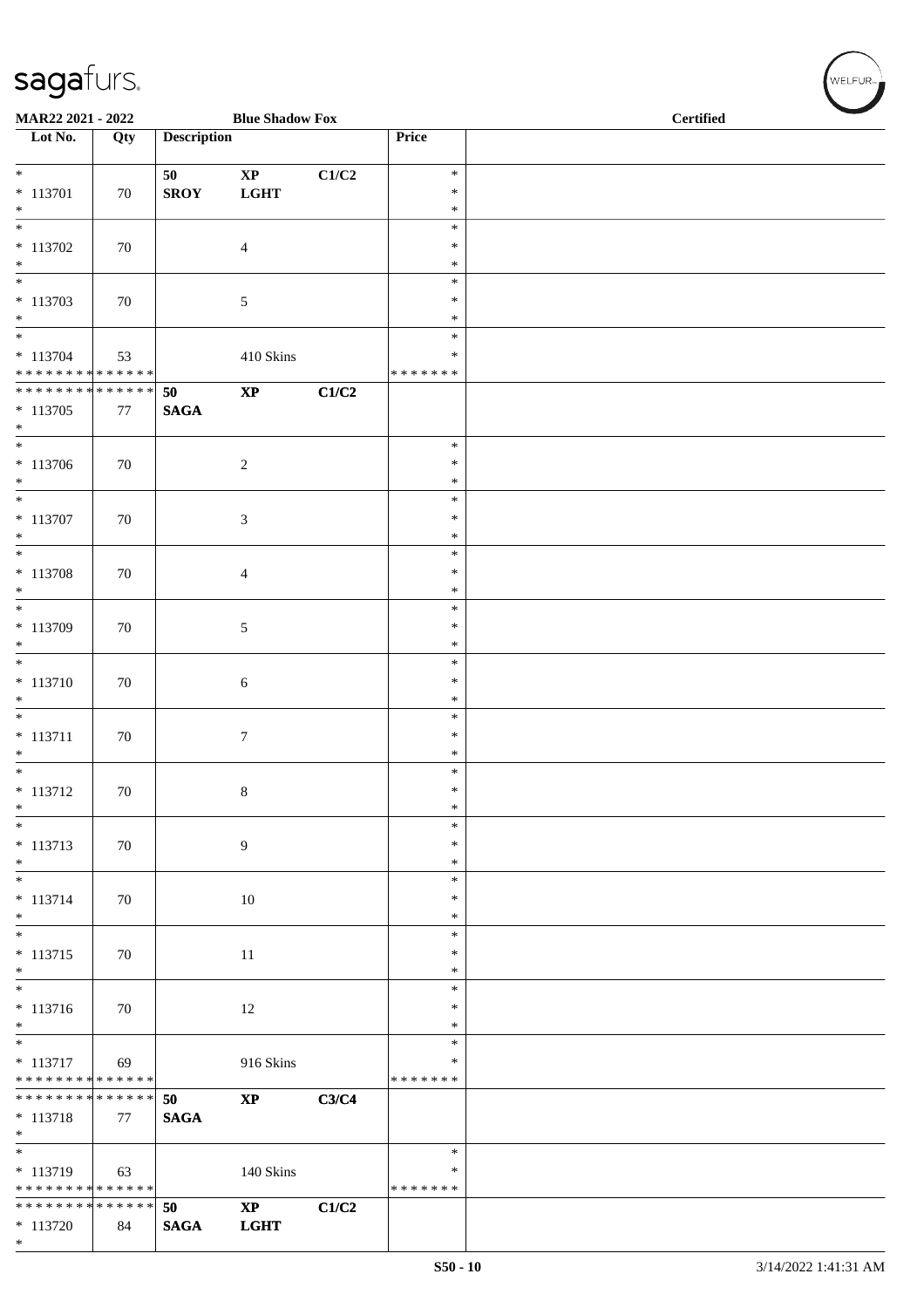| MAR22 2021 - 2022                             |     |                    | <b>Blue Shadow Fox</b>       |       |                         | <b>Certified</b> |
|-----------------------------------------------|-----|--------------------|------------------------------|-------|-------------------------|------------------|
| Lot No.                                       | Qty | <b>Description</b> |                              |       | Price                   |                  |
| $*$                                           |     |                    |                              |       | $\ast$                  |                  |
| $* 113721$                                    | 77  | 50<br><b>SAGA</b>  | $\mathbf{XP}$<br><b>LGHT</b> | C1/C2 | $\ast$                  |                  |
| $\ast$                                        |     |                    |                              |       | $\ast$                  |                  |
| $\ast$                                        |     |                    |                              |       | $\ast$                  |                  |
| $* 113722$                                    | 33  |                    | 194 Skins                    |       | $\ast$                  |                  |
| * * * * * * * * * * * * * *<br>************** |     |                    |                              |       | * * * * * * *           |                  |
| $* 113723$                                    | 84  | 50<br>SI           | $\bold{XP}$                  | C1/C2 |                         |                  |
| $\ast$                                        |     |                    |                              |       |                         |                  |
| $\ast$                                        |     |                    |                              |       | $\ast$                  |                  |
| $* 113724$                                    | 77  |                    | $\overline{2}$               |       | ∗                       |                  |
| $\ast$<br>$\ast$                              |     |                    |                              |       | $\ast$                  |                  |
| $* 113725$                                    | 77  |                    |                              |       | $\ast$<br>$\ast$        |                  |
| $\ast$                                        |     |                    | 3                            |       | $\ast$                  |                  |
| $\ast$                                        |     |                    |                              |       | $\ast$                  |                  |
| $* 113726$                                    | 81  |                    | 319 Skins                    |       | ∗                       |                  |
| * * * * * * * * * * * * * *                   |     |                    |                              |       | * * * * * * *           |                  |
| **************                                | 49  | 50<br><b>SROY</b>  | PAL/XP<br><b>HEAV</b>        | C3/C4 |                         |                  |
| $* 113727$<br>$\ast$                          |     |                    |                              |       |                         |                  |
| $_{\ast}^{-}$                                 |     |                    |                              |       | $\ast$                  |                  |
| $* 113728$                                    | 25  |                    | 74 Skins                     |       | ∗                       |                  |
| * * * * * * * * * * * * * *                   |     |                    |                              |       | * * * * * * *           |                  |
| * * * * * * * * * * * * * *                   |     | 50                 | <b>PALE</b>                  | C1/C2 |                         |                  |
| * 113729<br>$\ast$                            | 63  | <b>SROY</b>        | <b>HEAV</b>                  |       |                         |                  |
| $\ast$                                        |     |                    |                              |       | $\ast$                  |                  |
| $* 113730$                                    | 56  |                    | $\overline{c}$               |       | ∗                       |                  |
| $\ast$                                        |     |                    |                              |       | ∗                       |                  |
| $\ast$                                        |     |                    |                              |       | $\ast$                  |                  |
| $* 113731$<br>* * * * * * * * * * * * * *     | 27  |                    | 146 Skins                    |       | $\ast$<br>* * * * * * * |                  |
| **************                                |     | 50                 | <b>PALE</b>                  | C1/C2 |                         |                  |
| $* 113732$                                    | 70  | <b>SROY</b>        |                              |       |                         |                  |
| $\ast$                                        |     |                    |                              |       |                         |                  |
| $\ast$                                        |     |                    |                              |       | $\ast$<br>∗             |                  |
| $* 113733$<br>$*$                             | 63  |                    | $\sqrt{2}$                   |       | ∗                       |                  |
| $\overline{\phantom{0}}$                      |     |                    |                              |       | $\ast$                  |                  |
| $* 113734$                                    | 63  |                    | 3                            |       | $\ast$                  |                  |
| $*$                                           |     |                    |                              |       | $\ast$                  |                  |
| $\ast$                                        |     |                    |                              |       | $\ast$                  |                  |
| $* 113735$<br>$\ast$                          | 55  |                    | 4                            |       | $\ast$<br>$\ast$        |                  |
| $\overline{\phantom{a}^*}$                    |     |                    |                              |       | $\ast$                  |                  |
| $* 113736$                                    | 21  |                    | 272 Skins                    |       | $\ast$                  |                  |
| * * * * * * * * * * * * * *                   |     |                    |                              |       | * * * * * * *           |                  |
| ******** <mark>******</mark>                  |     | 50                 | <b>PALE</b>                  | C1/C2 |                         |                  |
| $* 113737$<br>$\ast$                          | 77  | <b>SROY</b>        | <b>LGHT</b>                  |       |                         |                  |
| $\ast$                                        |     |                    |                              |       | ∗                       |                  |
| * 113738                                      | 70  |                    | $\overline{2}$               |       | $\ast$                  |                  |
| $\ast$                                        |     |                    |                              |       | $\ast$                  |                  |
| $\overline{\phantom{a}^*}$                    |     |                    |                              |       | $\ast$                  |                  |
| * 113739<br>$\ast$                            | 56  |                    | $\mathfrak{Z}$               |       | $\ast$<br>∗             |                  |
| $\overline{\ast}$                             |     |                    |                              |       | $\ast$                  |                  |
| $* 113740$                                    | 22  |                    | 225 Skins                    |       | ∗                       |                  |
| ******** <mark>******</mark>                  |     |                    |                              |       | * * * * * * *           |                  |

 $w$ ELFUR-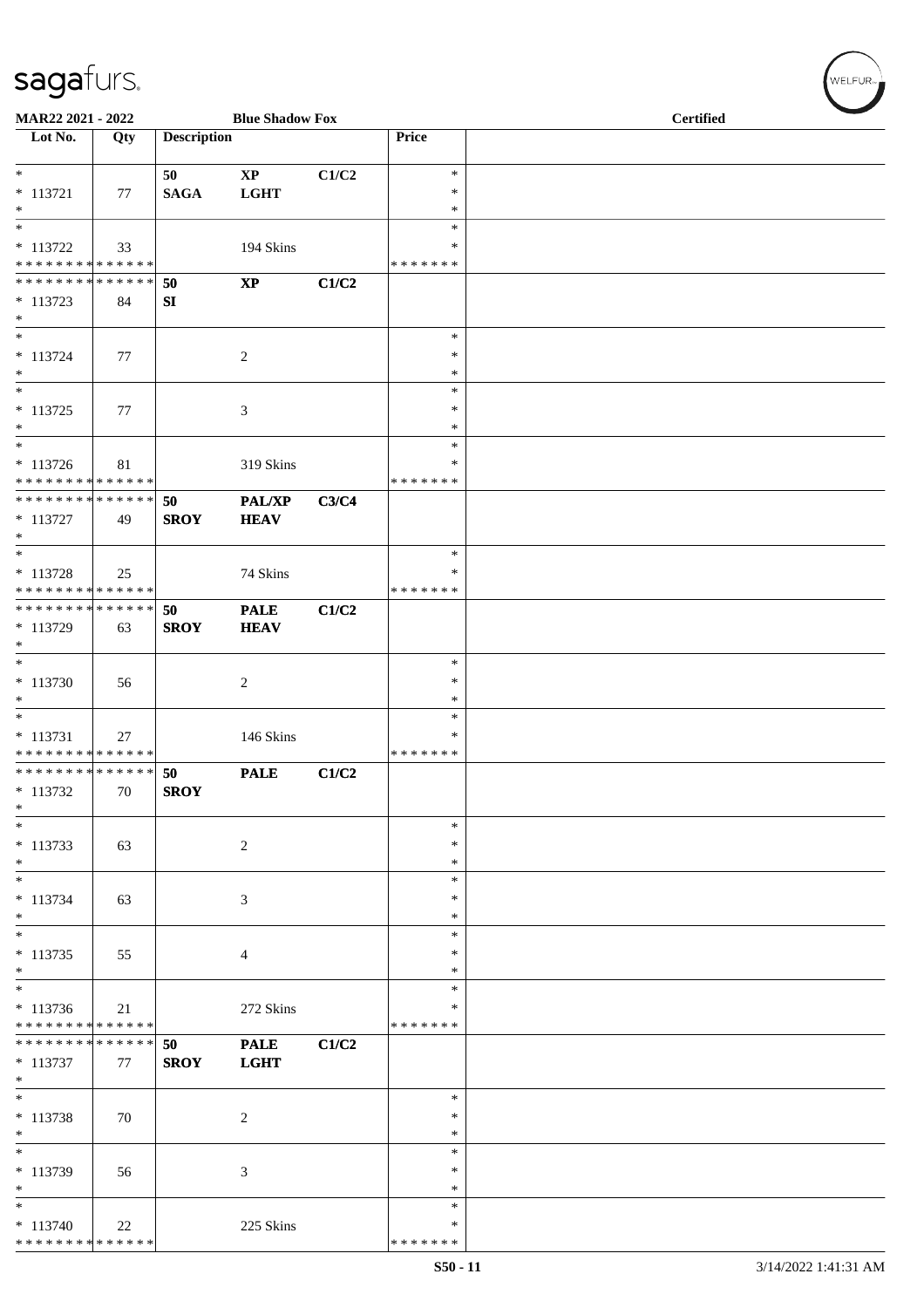| MAR22 2021 - 2022                                                       |     |                    | <b>Blue Shadow Fox</b>       |       |                                   | <b>Certified</b> |
|-------------------------------------------------------------------------|-----|--------------------|------------------------------|-------|-----------------------------------|------------------|
| Lot No.                                                                 | Qty | <b>Description</b> |                              |       | Price                             |                  |
| ******** <mark>******</mark><br>$* 113741$<br>$\ast$                    | 70  | 50<br><b>SAGA</b>  | <b>PALE</b>                  | C1/C2 |                                   |                  |
| $\overline{\phantom{1}}$<br>$* 113742$<br>* * * * * * * * * * * * * * * | 69  |                    | 139 Skins                    |       | $\ast$<br>$\ast$<br>* * * * * * * |                  |
| 113743                                                                  | 78  | 50<br><b>SAGA</b>  | <b>PALE</b>                  | C3/C4 |                                   |                  |
| **************<br>$* 113744$<br>$\ast$<br>$_{\ast}^{-}$                 | 63  | 50<br><b>SROY</b>  | MED/PAL C1/C2<br><b>HEAV</b> |       |                                   |                  |
| $* 113745$<br>$\ast$<br>$*$                                             | 48  |                    | $\overline{2}$               |       | $\ast$<br>*<br>$\ast$<br>$\ast$   |                  |
| $* 113746$<br>******** <mark>******</mark>                              | 21  |                    | 132 Skins                    |       | *<br>* * * * * * *                |                  |
| **************<br>$* 113747$<br>$\ast$                                  | 70  | 50<br><b>SROY</b>  | MED/PAL C1/C2                |       |                                   |                  |
| $_{\ast}^{-}$<br>$* 113748$<br>$*$                                      | 63  |                    | $\sqrt{2}$                   |       | $\ast$<br>∗<br>$\ast$             |                  |
| $\ast$<br>$* 113749$<br>$\ast$                                          | 63  |                    | $\mathfrak{Z}$               |       | $\ast$<br>$\ast$<br>$\ast$        |                  |
| $\ast$<br>$* 113750$<br>$\ast$                                          | 63  |                    | $\overline{4}$               |       | $\ast$<br>$\ast$<br>$\ast$        |                  |
| $\overline{\phantom{0}}$<br>$* 113751$<br>$\ast$                        | 63  |                    | 5                            |       | $\ast$<br>*<br>$\ast$             |                  |
| $\ast$<br>* 113752<br>$\ast$                                            | 63  |                    | 6                            |       | $\ast$<br>$\ast$<br>$\ast$        |                  |
| $\ast$<br>$* 113753$<br>$\ast$                                          | 63  |                    | $\tau$                       |       | $\ast$<br>∗<br>$\ast$             |                  |
| $\frac{1}{1}$<br>$* 113754$<br>$*$                                      | 63  |                    | $\,8\,$                      |       | $\ast$<br>*<br>$\ast$             |                  |
| $\ast$<br>$* 113755$<br>$*$                                             | 63  |                    | 9                            |       | $\ast$<br>$\ast$<br>$\ast$        |                  |
| $\ast$<br>$* 113756$<br>$\ast$                                          | 63  |                    | 10                           |       | $\ast$<br>$\ast$<br>$\ast$        |                  |
| $_{\ast}^{-}$<br>$* 113757$<br>$\ast$                                   | 63  |                    | 11                           |       | $\ast$<br>*<br>$\ast$             |                  |
| $\ast$<br>$* 113758$<br>* * * * * * * * * * * * * * *                   | 34  |                    | 734 Skins                    |       | $\ast$<br>*<br>* * * * * * *      |                  |
| * * * * * * * * * * * * * *<br>* 113759<br>$\ast$                       | 70  | 50<br><b>SROY</b>  | MED/PAL C3/C4                |       |                                   |                  |
| $\overline{\phantom{a}^*}$<br>$*113760$<br>******** <mark>******</mark> | 27  |                    | 97 Skins                     |       | $\ast$<br>∗<br>* * * * * * *      |                  |

 $w$ ELFUR<sub><sup>n</sub></sub></sub></sup>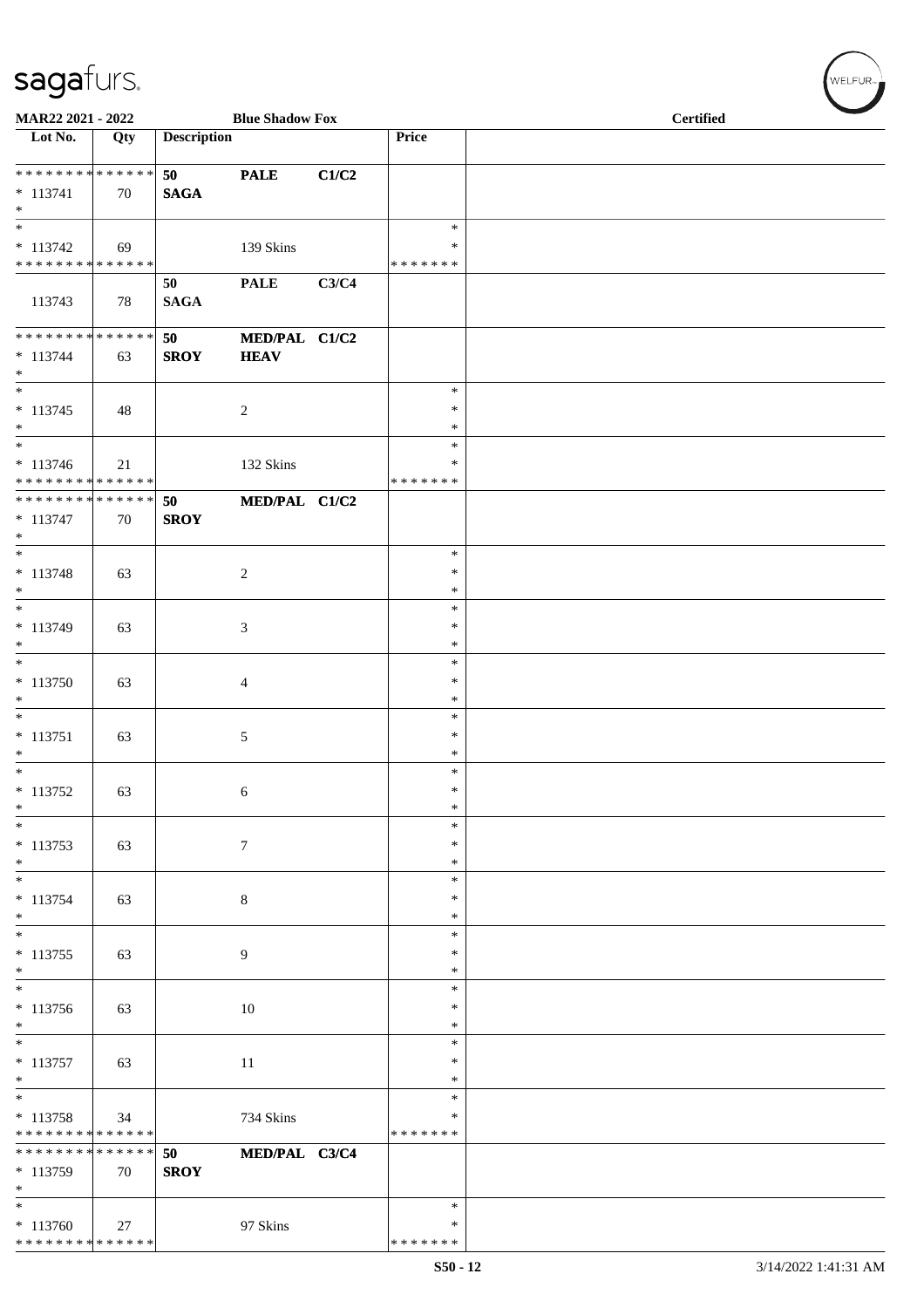| MAR22 2021 - 2022                                                                  |     |                       | <b>Blue Shadow Fox</b>       |                                      | <b>Certified</b> |  |  |  |  |  |
|------------------------------------------------------------------------------------|-----|-----------------------|------------------------------|--------------------------------------|------------------|--|--|--|--|--|
| Lot No.                                                                            | Qty | <b>Description</b>    |                              | Price                                |                  |  |  |  |  |  |
| **************<br>$* 113761$<br>$\ast$                                             | 77  | 50<br><b>SROY</b>     | MED/PAL C1/C2<br><b>LGHT</b> |                                      |                  |  |  |  |  |  |
| $\overline{\phantom{a}^*}$<br>$*113762$<br>$\ast$                                  | 70  |                       | $\overline{c}$               | $\ast$<br>$\ast$<br>$\ast$           |                  |  |  |  |  |  |
| $\ast$<br>$* 113763$<br>$\ast$<br>$\frac{1}{*}$                                    | 70  |                       | $\mathfrak{Z}$               | $\ast$<br>$\ast$<br>$\ast$           |                  |  |  |  |  |  |
| $* 113764$<br>$\ast$                                                               | 70  |                       | $\overline{4}$               | $\ast$<br>$\ast$<br>$\ast$           |                  |  |  |  |  |  |
| $\overline{\ast}$<br>$* 113765$<br>$\ast$                                          | 70  |                       | $\sqrt{5}$                   | $\ast$<br>$\ast$<br>$\ast$           |                  |  |  |  |  |  |
| $\ast$<br>$* 113766$<br>* * * * * * * * * * * * * *                                | 57  |                       | 414 Skins                    | $\ast$<br>$\ast$<br>* * * * * * *    |                  |  |  |  |  |  |
| ******** <mark>******</mark><br>$* 113767$<br>$\ast$<br>$\overline{\phantom{a}^*}$ | 77  | 50<br>$\mathbf{SAGA}$ | MED/PAL C1/C2                |                                      |                  |  |  |  |  |  |
| $* 113768$<br>$*$<br>$*$                                                           | 70  |                       | $\sqrt{2}$                   | $\ast$<br>$\ast$<br>$\ast$           |                  |  |  |  |  |  |
| $* 113769$<br>$*$<br>$\overline{\phantom{0}}$                                      | 70  |                       | $\mathfrak{Z}$               | $\ast$<br>$\ast$<br>$\ast$           |                  |  |  |  |  |  |
| $* 113770$<br>$\ast$<br>$\overline{\phantom{0}}$                                   | 70  |                       | $\overline{4}$               | $\ast$<br>$\ast$<br>$\ast$           |                  |  |  |  |  |  |
| $* 113771$<br>$\ast$<br>$\ast$                                                     | 70  |                       | $\sqrt{5}$                   | $\ast$<br>$\ast$<br>$\ast$           |                  |  |  |  |  |  |
| $* 113772$<br>$\ast$<br>$\frac{1}{\ast}$                                           | 70  |                       | 6                            | $\ast$<br>$\ast$<br>$\ast$<br>$\ast$ |                  |  |  |  |  |  |
| $* 113773$<br>$*$<br>$_{\ast}^{-}$                                                 | 70  |                       | $\boldsymbol{7}$             | $\ast$<br>$\ast$                     |                  |  |  |  |  |  |
| $* 113774$<br>$*$<br>$*$                                                           | 70  |                       | $\,8\,$                      | $\ast$<br>$\ast$<br>$\ast$           |                  |  |  |  |  |  |
| $* 113775$<br>$*$<br>$\frac{1}{*}$                                                 | 70  |                       | $\overline{9}$               | $\ast$<br>$\ast$<br>$\ast$           |                  |  |  |  |  |  |
| $* 113776$<br>$\ast$<br>$\overline{\phantom{a}^*}$                                 | 70  |                       | 10                           | $\ast$<br>$\ast$<br>$\ast$           |                  |  |  |  |  |  |
| $* 113777$<br>$\ast$<br>$\overline{\phantom{0}}$                                   | 70  |                       | 11                           | $\ast$<br>$\ast$<br>$\ast$           |                  |  |  |  |  |  |
| $* 113778$<br>$\ast$<br>$\overline{\phantom{0}}$                                   | 70  |                       | 12                           | $\ast$<br>$\ast$<br>$\ast$           |                  |  |  |  |  |  |
| * 113779<br>$\ast$                                                                 | 56  |                       | 13                           | $\ast$<br>$\ast$<br>$\ast$           |                  |  |  |  |  |  |
| $_{\ast}^{-}$<br>$*113780$<br>* * * * * * * * * * * * * *                          | 21  |                       | 924 Skins                    | $\ast$<br>$\ast$<br>* * * * * * *    |                  |  |  |  |  |  |

 $(\forall ELFUR_{\approx})$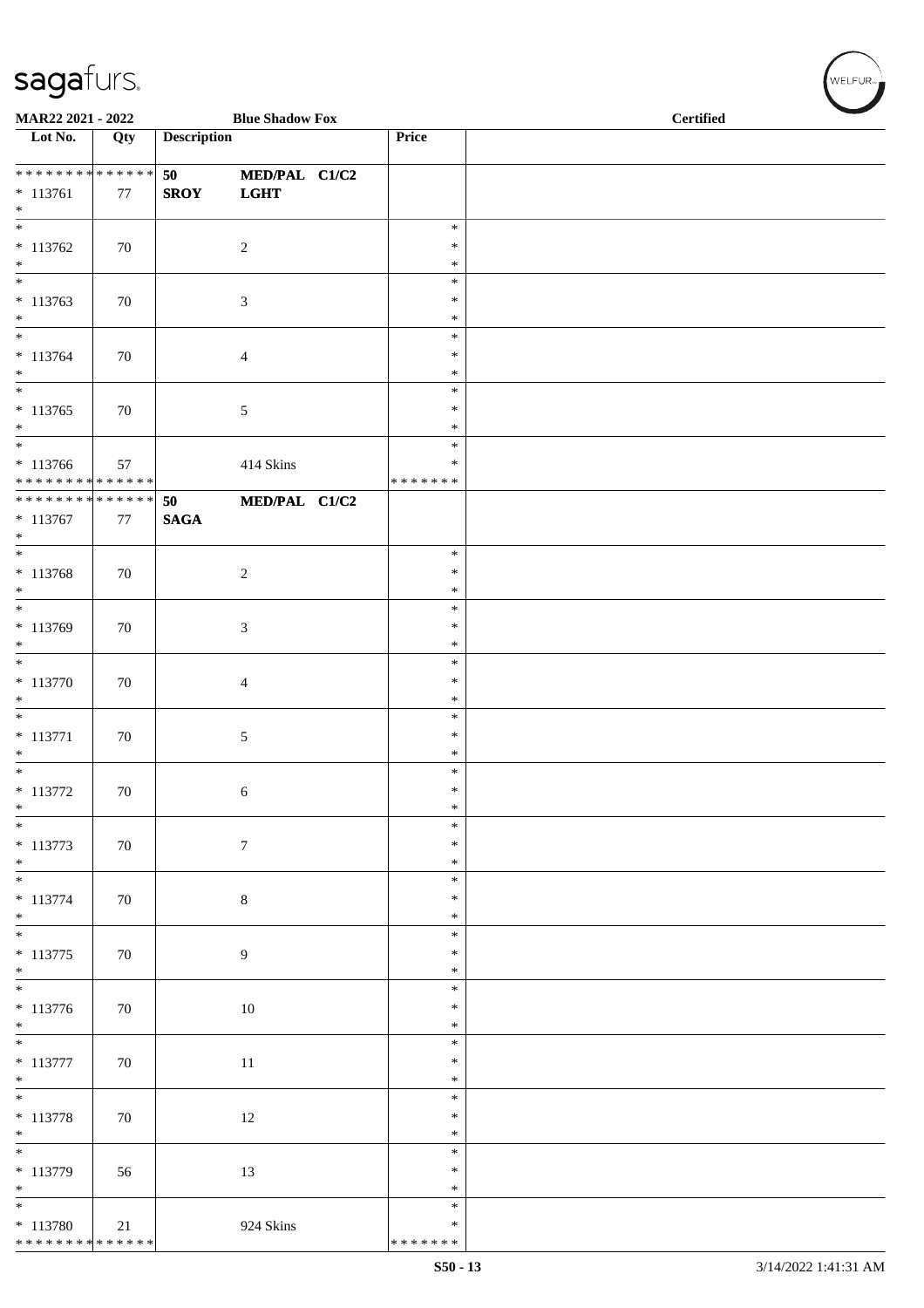| MAR22 2021 - 2022                                                      |                   |                    | <b>Blue Shadow Fox</b>       |       |                                      | <b>Certified</b> |  |  |  |  |
|------------------------------------------------------------------------|-------------------|--------------------|------------------------------|-------|--------------------------------------|------------------|--|--|--|--|
| Lot No.                                                                | Qty               | <b>Description</b> |                              |       | Price                                |                  |  |  |  |  |
| ******** <mark>******</mark><br>* 113781                               | 77                | 50<br><b>SAGA</b>  | MED/PAL C3/C4                |       |                                      |                  |  |  |  |  |
| $*$<br>$\ast$<br>* 113782<br>* * * * * * * * * * * * * *               | 22                |                    | 99 Skins                     |       | $\ast$<br>*<br>* * * * * * *         |                  |  |  |  |  |
| * * * * * * * * * * * * * *<br>$*113783$<br>$\ast$                     | 84                | 50<br><b>SAGA</b>  | MED/PAL C1/C2<br><b>LGHT</b> |       |                                      |                  |  |  |  |  |
| $\ast$<br>* 113784<br>$\ast$                                           | 70                |                    | 2                            |       | $\ast$<br>*<br>$\ast$                |                  |  |  |  |  |
| $\ast$<br>$* 113785$<br>* * * * * * * * * * * * * *                    | 22                |                    | 176 Skins                    |       | $\ast$<br>∗<br>* * * * * * *         |                  |  |  |  |  |
| * * * * * * * * * * * * * *<br>* 113786<br>$\ast$                      | 84                | 50<br>SI           | MED/PAL C1/C2                |       |                                      |                  |  |  |  |  |
| $\ast$<br>$* 113787$<br>$*$                                            | 77                |                    | $\boldsymbol{2}$             |       | $\ast$<br>*<br>$\ast$                |                  |  |  |  |  |
| $\ast$<br>* 113788<br>$*$                                              | 77                |                    | 3                            |       | $\ast$<br>$\ast$<br>$\ast$           |                  |  |  |  |  |
| $\ast$<br>$* 113789$<br>$*$<br>$*$                                     | 77                |                    | 4                            |       | $\ast$<br>$\ast$<br>$\ast$<br>$\ast$ |                  |  |  |  |  |
| * 113790<br>* * * * * * * * * * * * * *<br>* * * * * * * * * * * * * * | 34                | 50                 | 349 Skins<br><b>MED</b>      | C1/C2 | ∗<br>* * * * * * *                   |                  |  |  |  |  |
| * 113791<br>$\ast$<br>$\ast$                                           | 63                | <b>SROY</b>        | <b>HEAV</b>                  |       | $\ast$                               |                  |  |  |  |  |
| $* 113792$<br>* * * * * * * * * * * * * *<br>* * * * * * * *           | 60<br>* * * * * * | 50                 | 123 Skins<br><b>MED</b>      | C1/C2 | $\ast$<br>* * * * * * *              |                  |  |  |  |  |
| * 113793<br>$*$<br>$\overline{\phantom{0}}$                            | 70                | <b>SROY</b>        |                              |       | $\ast$                               |                  |  |  |  |  |
| * 113794<br>$*$<br>$*$                                                 | 63                |                    | $\sqrt{2}$                   |       | $\ast$<br>$\ast$<br>$\ast$           |                  |  |  |  |  |
| * 113795<br>$*$<br>$*$                                                 | 63                |                    | 3                            |       | $\ast$<br>$\ast$<br>$\ast$           |                  |  |  |  |  |
| * 113796<br>$\ast$<br>$\overline{\phantom{0}}$                         | 63                |                    | $\overline{4}$               |       | $\ast$<br>*<br>$\ast$                |                  |  |  |  |  |
| * 113797<br>$*$<br>$\ast$                                              | 63                |                    | 5                            |       | ∗<br>$\ast$<br>*                     |                  |  |  |  |  |
| * 113798<br>* * * * * * * * * * * * * *                                | 32                | 50                 | 354 Skins<br><b>XD</b>       | C1/C2 | *<br>* * * * * * *                   |                  |  |  |  |  |
| 113799<br>* * * * * * * * * * * * * *                                  | 51                | <b>SROY</b>        | <b>HEAV</b>                  |       |                                      |                  |  |  |  |  |
| $* 113800$<br>$*$                                                      | 70                | 50<br><b>SROY</b>  | $\mathbf{X}\mathbf{D}$       | C1/C2 |                                      |                  |  |  |  |  |

 $(w$ ELFUR-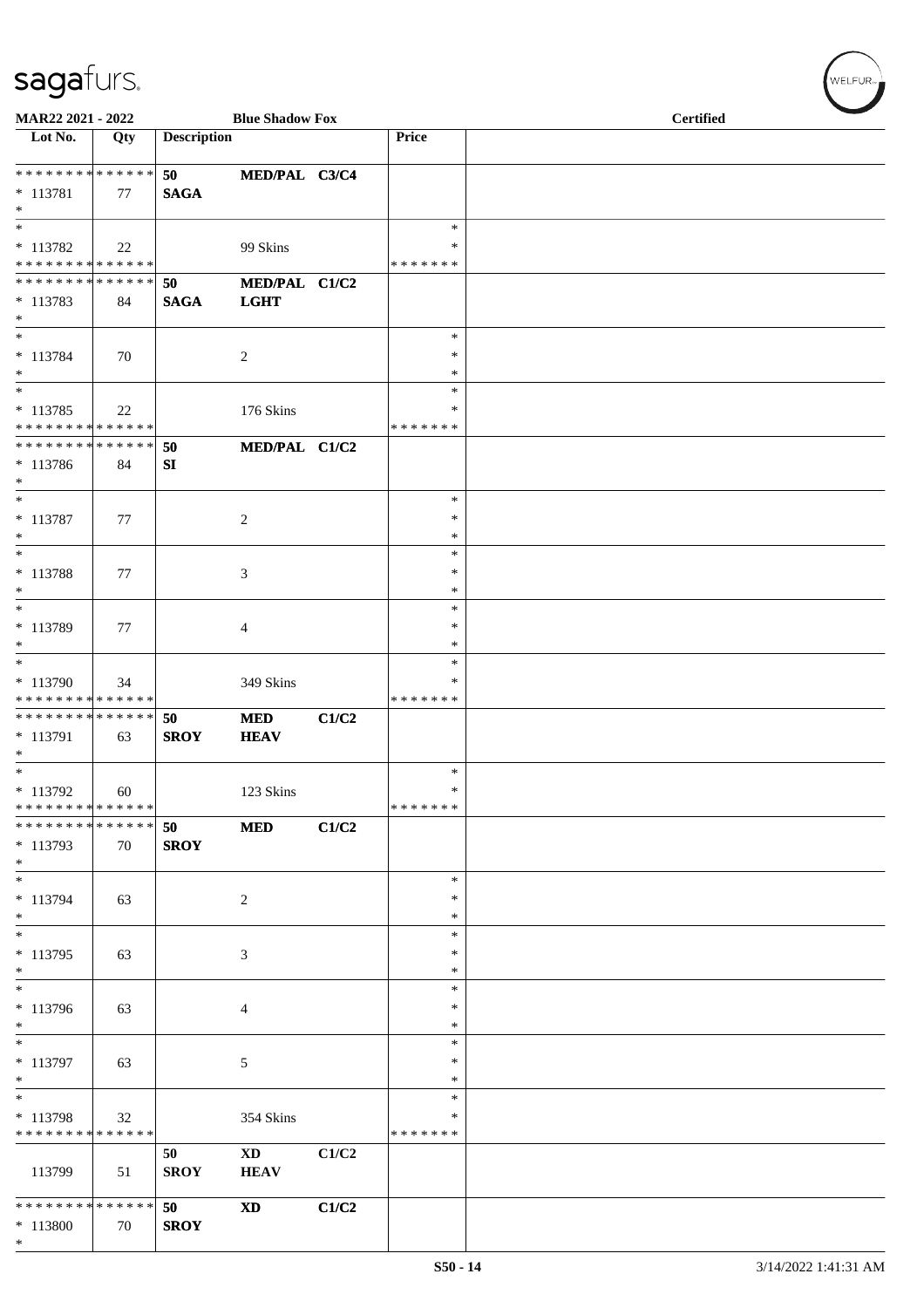| sagafurs.                    |     |                    |                        |       |                  | WELFUR <sub>™</sub> |
|------------------------------|-----|--------------------|------------------------|-------|------------------|---------------------|
| MAR22 2021 - 2022            |     |                    | <b>Blue Shadow Fox</b> |       |                  | <b>Certified</b>    |
| Lot No.                      | Qty | <b>Description</b> |                        |       | Price            |                     |
| $\ast$                       |     | 50                 | <b>XD</b>              | C1/C2 | $\ast$           |                     |
| $* 113801$<br>$\ast$         | 63  | <b>SROY</b>        |                        |       | ∗<br>$\ast$      |                     |
| $\ast$                       |     |                    |                        |       | $\ast$           |                     |
| * 113802                     | 63  |                    | 3                      |       | ∗                |                     |
| $\ast$<br>$\ast$             |     |                    |                        |       | $\ast$<br>$\ast$ |                     |
| $* 113803$<br>************** | 29  |                    | 225 Skins              |       | ∗<br>*******     |                     |
| **************               |     | 50                 | <b>XD</b>              | C3/C4 |                  |                     |
| $* 113804$<br>$\ast$         | 56  | <b>SROY</b>        |                        |       |                  |                     |
| $\ast$                       |     |                    |                        |       | $\ast$           |                     |
| $*113805$<br>**************  | 24  |                    | 80 Skins               |       | ∗<br>*******     |                     |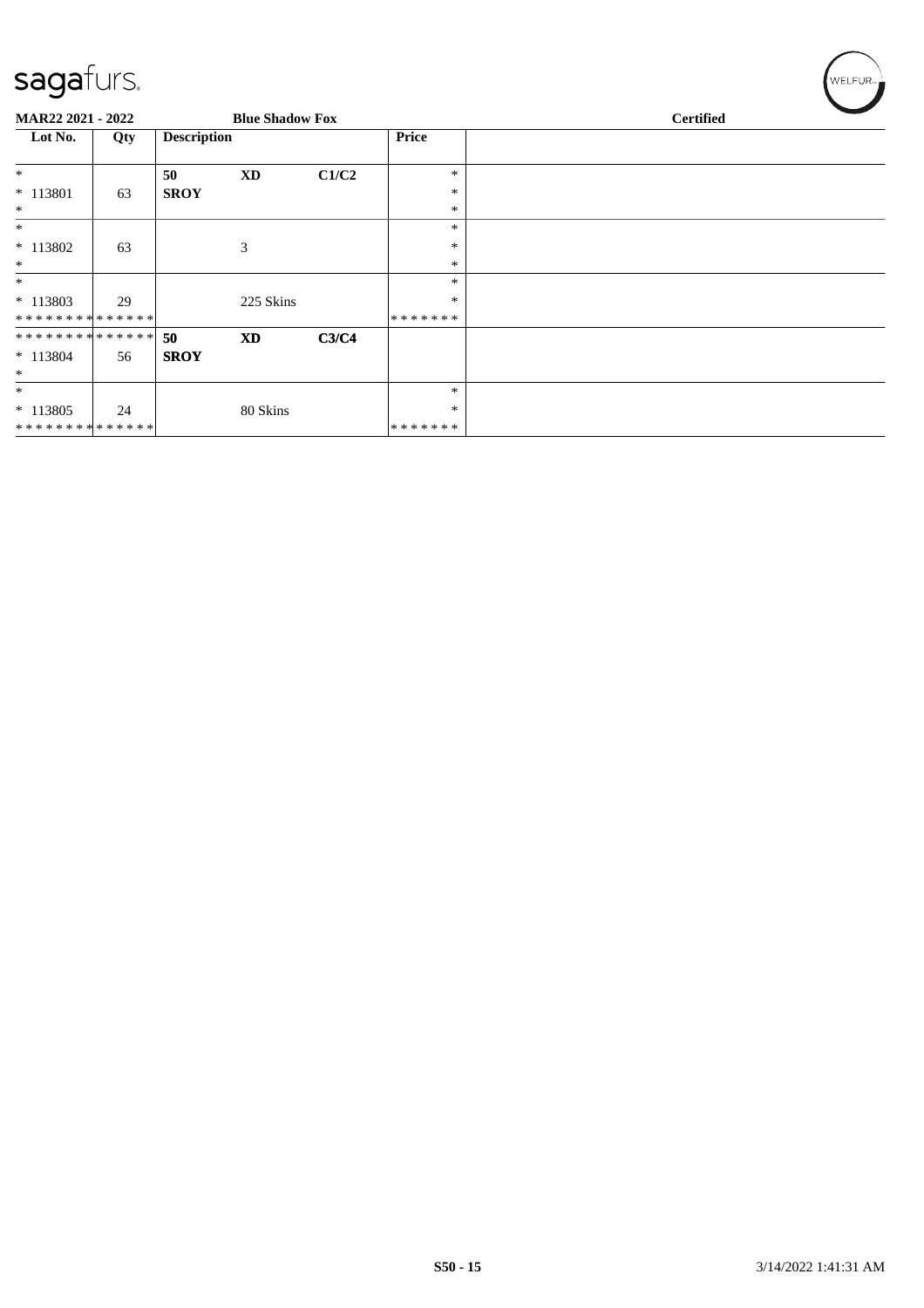| MAR22 2021 - 2022                                                                       |     |                    | <b>Blue Shadow Fox</b> |       |                                      | <b>Certified</b> |  |  |  |  |
|-----------------------------------------------------------------------------------------|-----|--------------------|------------------------|-------|--------------------------------------|------------------|--|--|--|--|
| Lot No.                                                                                 | Qty | <b>Description</b> |                        |       | Price                                |                  |  |  |  |  |
| ******** <mark>******</mark><br>$* 113861$<br>$*$                                       | 70  | 40<br><b>SROY</b>  | White<br><b>HEAV</b>   | C1/C2 |                                      |                  |  |  |  |  |
| $*$<br>$*113862$<br>* * * * * * * * * * * * * *                                         | 43  |                    | 113 Skins              |       | $\ast$<br>$\ast$<br>* * * * * * *    |                  |  |  |  |  |
| ******** <mark>******</mark><br>$* 113863$<br>$*$                                       | 77  | 40<br><b>SROY</b>  | White                  | C1/C2 |                                      |                  |  |  |  |  |
| $\overline{\ast}$<br>$* 113864$<br>$*$<br>$\overline{\ast}$                             | 70  |                    | $\boldsymbol{2}$       |       | $\ast$<br>$\ast$<br>$\ast$           |                  |  |  |  |  |
| $* 113865$<br>$*$<br>$*$                                                                | 70  |                    | 3                      |       | $\ast$<br>∗<br>$\ast$                |                  |  |  |  |  |
| $*113866$<br>$*$<br>$*$                                                                 | 70  |                    | 4                      |       | $\ast$<br>$\ast$<br>$\ast$<br>$\ast$ |                  |  |  |  |  |
| * 113867<br>* * * * * * * * * * * * * *<br>******** <mark>******</mark>                 | 35  |                    | 322 Skins              |       | $\ast$<br>* * * * * * *              |                  |  |  |  |  |
| * 113868<br>$*$<br>$\ast$                                                               | 84  | 40<br><b>SROY</b>  | White<br><b>LGHT</b>   | C1/C2 |                                      |                  |  |  |  |  |
| $* 113869$<br>$*$<br>$*$                                                                | 77  |                    | $\boldsymbol{2}$       |       | $\ast$<br>$\ast$<br>$\ast$<br>$\ast$ |                  |  |  |  |  |
| $* 113870$<br>$\ast$<br>$*$                                                             | 77  |                    | 3                      |       | $\ast$<br>$\ast$<br>$\ast$           |                  |  |  |  |  |
| $* 113871$<br>$\ast$<br>$*$                                                             | 77  |                    | 4                      |       | ∗<br>$\ast$<br>$\ast$                |                  |  |  |  |  |
| * 113872<br>$\ast$<br>$\ast$                                                            | 64  |                    | 5                      |       | $\ast$<br>$\ast$<br>∗                |                  |  |  |  |  |
| * 113873<br>* * * * * * * * <mark>* * * * * * *</mark><br>* * * * * * * * * * * * * * * | 21  |                    | 400 Skins              |       | $\ast$<br>* * * * * * *              |                  |  |  |  |  |
| $* 113874$<br>$*$<br>$*$                                                                | 84  | 40<br><b>SAGA</b>  | White                  | C1/C2 | $\ast$                               |                  |  |  |  |  |
| * 113875<br>$*$<br>$*$                                                                  | 77  |                    | $\boldsymbol{2}$       |       | $\ast$<br>$\ast$<br>$\ast$           |                  |  |  |  |  |
| $* 113876$<br>$*$<br>$\overline{\phantom{0}}$                                           | 77  |                    | 3                      |       | $\ast$<br>$\ast$<br>*                |                  |  |  |  |  |
| $* 113877$<br>$*$<br>$*$                                                                | 77  |                    | 4                      |       | ∗<br>$\ast$<br>$\ast$                |                  |  |  |  |  |
| * 113878<br>* * * * * * * * * * * * * *<br>* * * * * * * * * * * * * * *                | 36  |                    | 351 Skins              |       | *<br>* * * * * * *                   |                  |  |  |  |  |
| * 113879<br>$\ast$                                                                      | 91  | 40<br><b>SAGA</b>  | White<br><b>LGHT</b>   | C1/C2 |                                      |                  |  |  |  |  |
| * 113880<br>$*$                                                                         | 84  |                    | $\overline{c}$         |       | $\ast$<br>$\ast$<br>$\ast$           |                  |  |  |  |  |

 $(\sqrt{\text{WELFUR}_{n}})$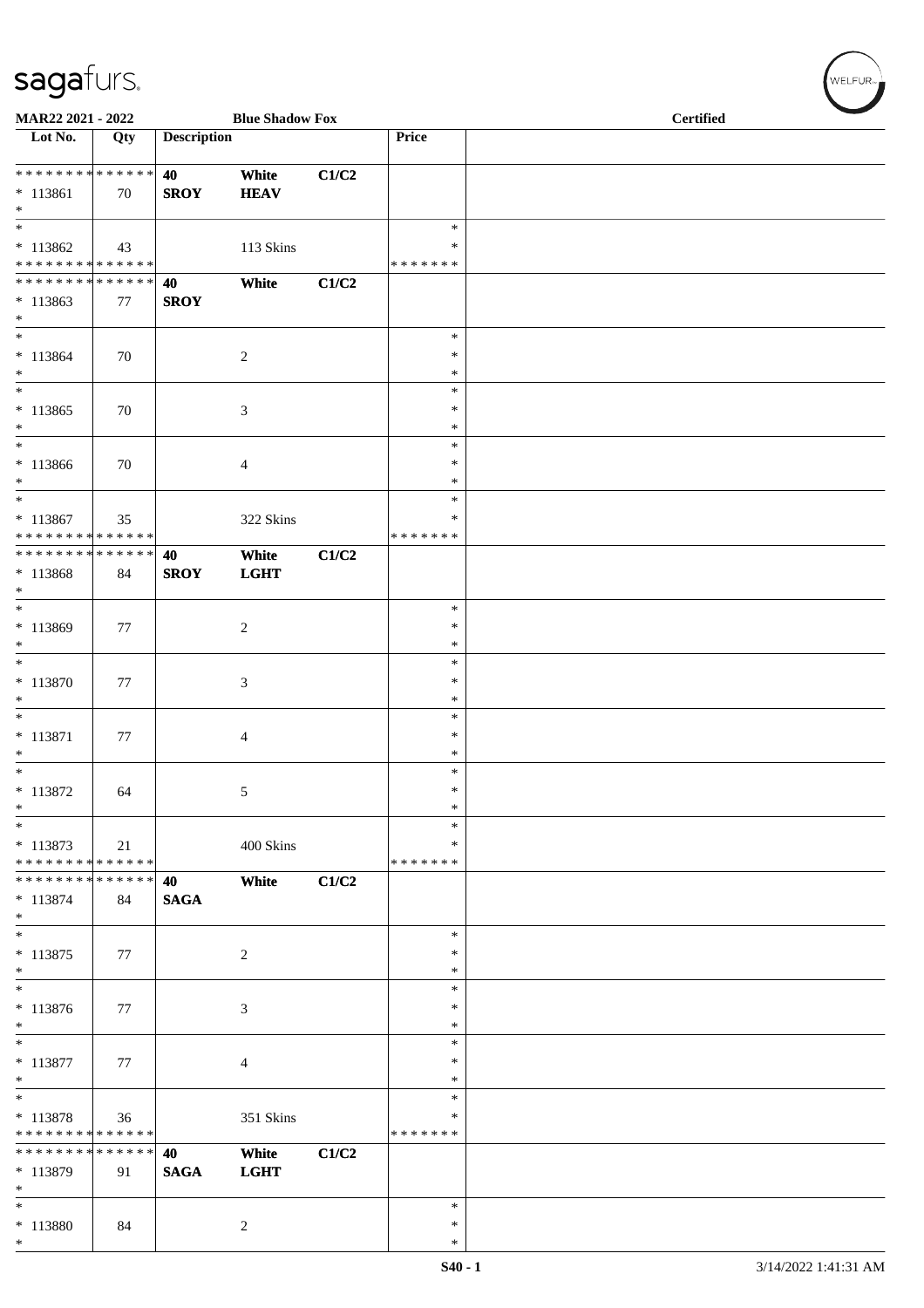| MAR22 2021 - 2022                                               |              |                    | <b>Blue Shadow Fox</b> |       |                                   | <b>Certified</b> |  |  |  |  |  |
|-----------------------------------------------------------------|--------------|--------------------|------------------------|-------|-----------------------------------|------------------|--|--|--|--|--|
| Lot No.                                                         | Qty          | <b>Description</b> |                        |       | Price                             |                  |  |  |  |  |  |
| $*$<br>* 113881<br>$*$                                          | 84           | 40<br><b>SAGA</b>  | White<br><b>LGHT</b>   | C1/C2 | $\ast$<br>$\ast$<br>$\ast$        |                  |  |  |  |  |  |
| $\overline{\ast}$<br>* 113882<br>* * * * * * * * * * * * * *    | 41           |                    | 300 Skins              |       | $\ast$<br>∗<br>* * * * * * *      |                  |  |  |  |  |  |
| * * * * * * * * * * * * * *<br>* 113883<br>$*$<br>$*$           | 91           | 40<br>SI           | White                  | C1/C2 | $\ast$                            |                  |  |  |  |  |  |
| * 113884<br>* * * * * * * * * * * * * *                         | 24           |                    | 115 Skins              |       | $\ast$<br>* * * * * * *           |                  |  |  |  |  |  |
| 113885                                                          | 68           | 40<br><b>SROY</b>  | 2XP<br><b>HEAV</b>     | C1/C2 |                                   |                  |  |  |  |  |  |
| * * * * * * * * <mark>* * * * * * *</mark><br>$* 113886$<br>$*$ | 77           | 40<br><b>SROY</b>  | 2XP                    | C1/C2 |                                   |                  |  |  |  |  |  |
| $*$<br>* 113887<br>$*$<br>$\overline{\ast}$                     | 70           |                    | $\overline{c}$         |       | $\ast$<br>$\ast$<br>$\ast$        |                  |  |  |  |  |  |
| $* 113888$<br>$*$                                               | 70           |                    | 3                      |       | $\ast$<br>$\ast$<br>$\ast$        |                  |  |  |  |  |  |
| $\ast$<br>* 113889<br>$*$                                       | 70           |                    | 4                      |       | $\ast$<br>$\ast$<br>$\ast$        |                  |  |  |  |  |  |
| $*$<br>$* 113890$<br>* * * * * * * * * * * * * *                | 28           |                    | 315 Skins              |       | $\ast$<br>$\ast$<br>* * * * * * * |                  |  |  |  |  |  |
| 113891                                                          | 70           | 40<br><b>SROY</b>  | 2XP                    | C3/C4 |                                   |                  |  |  |  |  |  |
| ******** <mark>******</mark><br>* 113892<br>$\ast$              | 84           | 40<br><b>SROY</b>  | 2XP<br><b>LGHT</b>     | C1/C2 |                                   |                  |  |  |  |  |  |
| $\ast$<br>* 113893<br>$*$                                       | 77           |                    | $\overline{c}$         |       | $\ast$<br>∗<br>$\ast$             |                  |  |  |  |  |  |
| $\ast$<br>* 113894<br>$*$                                       | 77           |                    | 3                      |       | $\ast$<br>∗<br>$\ast$             |                  |  |  |  |  |  |
| $*$<br>$* 113895$<br>* * * * * * * * * * * * * *                | 24           |                    | 262 Skins              |       | $\ast$<br>∗<br>*******            |                  |  |  |  |  |  |
| * * * * * * * *<br>* 113896<br>$*$                              | ******<br>84 | 40<br><b>SAGA</b>  | 2XP                    | C1/C2 |                                   |                  |  |  |  |  |  |
| $\ast$<br>* 113897<br>$*$                                       | 77           |                    | 2                      |       | $\ast$<br>∗<br>$\ast$             |                  |  |  |  |  |  |
| $*$<br>* 113898<br>$*$                                          | 77           |                    | 3                      |       | $\ast$<br>∗<br>∗                  |                  |  |  |  |  |  |
| $*$<br>* 113899<br>$\ast$                                       | 73           |                    | 4                      |       | $\ast$<br>$\ast$<br>$\ast$        |                  |  |  |  |  |  |
| $\overline{\ast}$<br>$*113900$<br>* * * * * * * * * * * * * *   | 21           |                    | 332 Skins              |       | *<br>∗<br>* * * * * * *           |                  |  |  |  |  |  |

 $w$ ELFUR<sub>m</sub>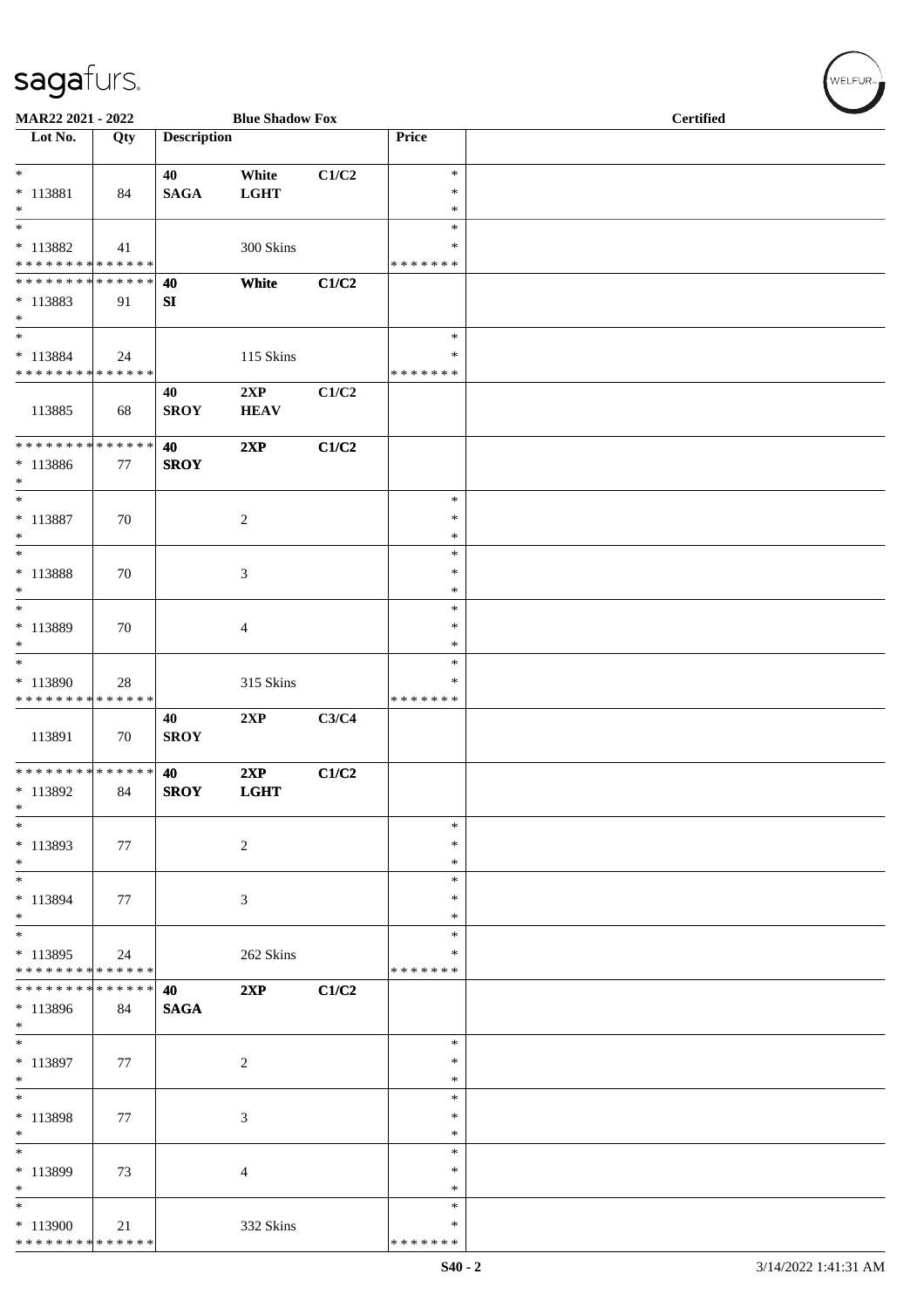| MAR22 2021 - 2022                                                                      |     |                    | <b>Blue Shadow Fox</b>                |       |                                   | <b>Certified</b> |
|----------------------------------------------------------------------------------------|-----|--------------------|---------------------------------------|-------|-----------------------------------|------------------|
| Lot No.                                                                                | Qty | <b>Description</b> |                                       |       | Price                             |                  |
| ******** <mark>******</mark><br>* 113901<br>$\ast$                                     | 91  | 40<br><b>SAGA</b>  | 2XP<br><b>LGHT</b>                    | C1/C2 |                                   |                  |
| $\overline{\ast}$<br>$*113902$<br>$\ast$                                               | 84  |                    | $\sqrt{2}$                            |       | $\ast$<br>$\ast$<br>$\ast$        |                  |
| $\ast$<br>$*113903$<br>* * * * * * * * * * * * * *                                     | 89  |                    | 264 Skins                             |       | $\ast$<br>∗<br>* * * * * * *      |                  |
| **************<br>$* 113904$<br>$\ast$                                                 | 91  | 40<br>SI           | 2XP                                   | C1/C2 |                                   |                  |
| $\ast$<br>$*113905$<br>* * * * * * * * * * * * * *                                     | 78  |                    | 169 Skins                             |       | $\ast$<br>$\ast$<br>* * * * * * * |                  |
| 113906                                                                                 | 64  | 40<br><b>SROY</b>  | XP/2XP<br><b>HEAV</b>                 | C1/C2 |                                   |                  |
| **************<br>* 113907<br>$\ast$                                                   | 56  | 40<br><b>SROY</b>  | $\mathbf{X}\mathbf{P}$<br><b>HEAV</b> | C1/C2 |                                   |                  |
| $\ast$<br>* 113908<br>* * * * * * * * * * * * * *                                      | 23  |                    | 79 Skins                              |       | $\ast$<br>∗<br>* * * * * * *      |                  |
| * * * * * * * * * * * * * *<br>* 113909<br>$\ast$                                      | 77  | 40<br><b>SROY</b>  | $\bold{XP}$                           | C1/C2 |                                   |                  |
| $\ast$<br>$* 113910$<br>$\ast$                                                         | 70  |                    | $\sqrt{2}$                            |       | $\ast$<br>$\ast$<br>$\ast$        |                  |
| $\ast$<br>$* 113911$<br>$\ast$                                                         | 70  |                    | 3                                     |       | $\ast$<br>$\ast$<br>$\ast$        |                  |
| $\ast$<br>$* 113912$<br>* * * * * * * * * * * * * *                                    | 68  |                    | 285 Skins                             |       | ∗<br>$\ast$<br>* * * * * * *      |                  |
| 113913                                                                                 | 75  | 40<br><b>SROY</b>  | $\bold{XP}$                           | C1/C2 |                                   |                  |
| 113914                                                                                 | 65  | 40<br><b>SROY</b>  | $\mathbf{XP}$                         | C3/C4 |                                   |                  |
| * * * * * * * * * * * * * *<br>$* 113915$<br>$*$                                       | 84  | 40<br><b>SROY</b>  | $\bold{XP}$<br><b>LGHT</b>            | C1/C2 |                                   |                  |
| $\overline{\phantom{a}^*}$<br>$* 113916$<br>* * * * * * * * <mark>* * * * * * *</mark> | 69  |                    | 153 Skins                             |       | $\ast$<br>$\ast$<br>* * * * * * * |                  |
| * * * * * * * * * * * * * *<br>* 113917<br>$*$                                         | 84  | 40<br><b>SAGA</b>  | $\bold{XP}$                           | C1/C2 |                                   |                  |
| $\overline{\phantom{a}^*}$<br>* 113918<br>$\ast$                                       | 77  |                    | $\overline{2}$                        |       | $\ast$<br>$\ast$<br>$\ast$        |                  |
| $\overline{\phantom{a}^*}$<br>* 113919<br>$\ast$                                       | 77  |                    | 3                                     |       | $\ast$<br>$\ast$<br>$\ast$        |                  |
| $_{\ast}$<br>$*113920$<br>**************                                               | 62  |                    | 300 Skins                             |       | $\ast$<br>$\ast$<br>* * * * * * * |                  |

 $(w$ ELFUR<sub><sup>N</sup></sub>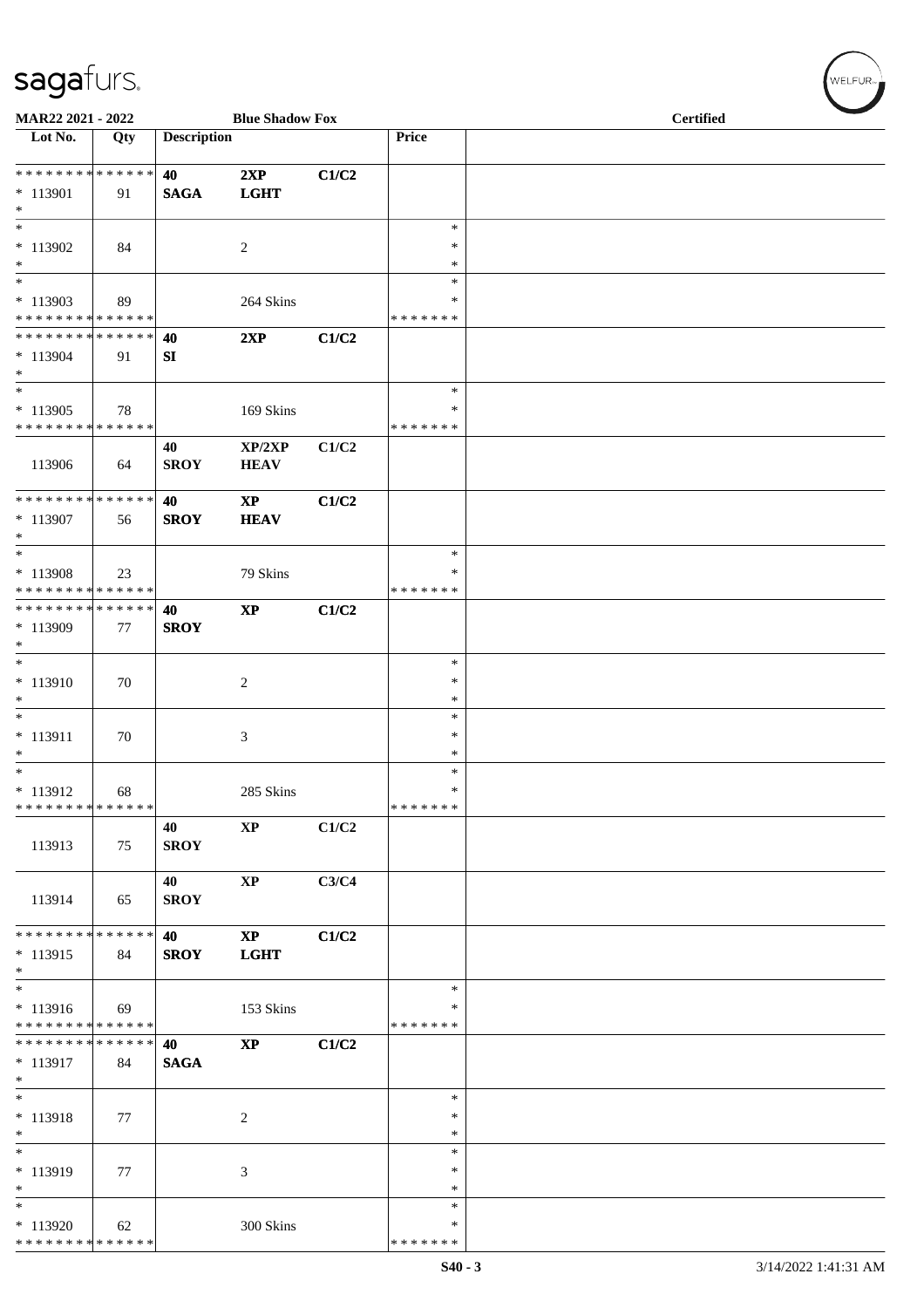| MAR22 2021 - 2022                                                     |     |                    | <b>Blue Shadow Fox</b>                             |       |                              | <b>Certified</b> |
|-----------------------------------------------------------------------|-----|--------------------|----------------------------------------------------|-------|------------------------------|------------------|
| Lot No.                                                               | Qty | <b>Description</b> |                                                    |       | Price                        |                  |
| * * * * * * * * * * * * * *<br>$* 113921$<br>$\ast$                   | 91  | 40<br><b>SAGA</b>  | $\mathbf{X}\mathbf{P}$<br><b>LGHT</b>              | C1/C2 |                              |                  |
| $\overline{\phantom{0}}$<br>$* 113922$<br>* * * * * * * * * * * * * * | 31  |                    | 122 Skins                                          |       | $\ast$<br>∗<br>* * * * * * * |                  |
| * * * * * * * * * * * * * *<br>$*113923$<br>$\ast$                    | 84  | 40<br>SI           | $\bold{XP}$                                        | C1/C2 |                              |                  |
| $\ast$<br>$* 113924$<br>* * * * * * * * * * * * * *                   | 21  |                    | 105 Skins                                          |       | $\ast$<br>$\ast$<br>*******  |                  |
| 113925                                                                | 51  | 40<br><b>SROY</b>  | <b>PALE</b><br><b>HEAV</b>                         | C1/C2 |                              |                  |
| **************<br>* 113926<br>$\ast$                                  | 77  | 40<br><b>SROY</b>  | <b>PALE</b>                                        | C1/C2 |                              |                  |
| $\ast$<br>$* 113927$<br>$\ast$                                        | 70  |                    | 2                                                  |       | $\ast$<br>$\ast$<br>$\ast$   |                  |
| $\ast$<br>* 113928<br>* * * * * * * * * * * * * *                     | 26  |                    | 173 Skins                                          |       | $\ast$<br>∗<br>* * * * * * * |                  |
| 113929                                                                | 49  | 40<br><b>SROY</b>  | $\bf MED$<br><b>HEAV</b>                           | C1/C2 |                              |                  |
| * * * * * * * * * * * * * *<br>* 113930<br>$\ast$                     | 56  | 40<br><b>SROY</b>  | <b>MED</b>                                         | C1/C2 |                              |                  |
| $\ast$<br>$* 113931$<br>* * * * * * * * * * * * * *                   | 27  |                    | 83 Skins                                           |       | $\ast$<br>*<br>* * * * * * * |                  |
| 113932                                                                | 70  | 40<br><b>SROY</b>  | $\bold{X}\bold{D}/\bold{D}\bold{K}$<br><b>HEAV</b> | C1/C2 |                              |                  |
| 113933                                                                | 63  | 40<br><b>SROY</b>  | $\mathbf{X}\mathbf{D}$                             | C1/C2 |                              |                  |
| 113934                                                                | 47  | 40<br><b>SROY</b>  | $\mathbf{X}\mathbf{D}$                             | C3/C4 |                              |                  |

 $w$ ELFUR<sub><sup>n</sub></sub></sub></sup>